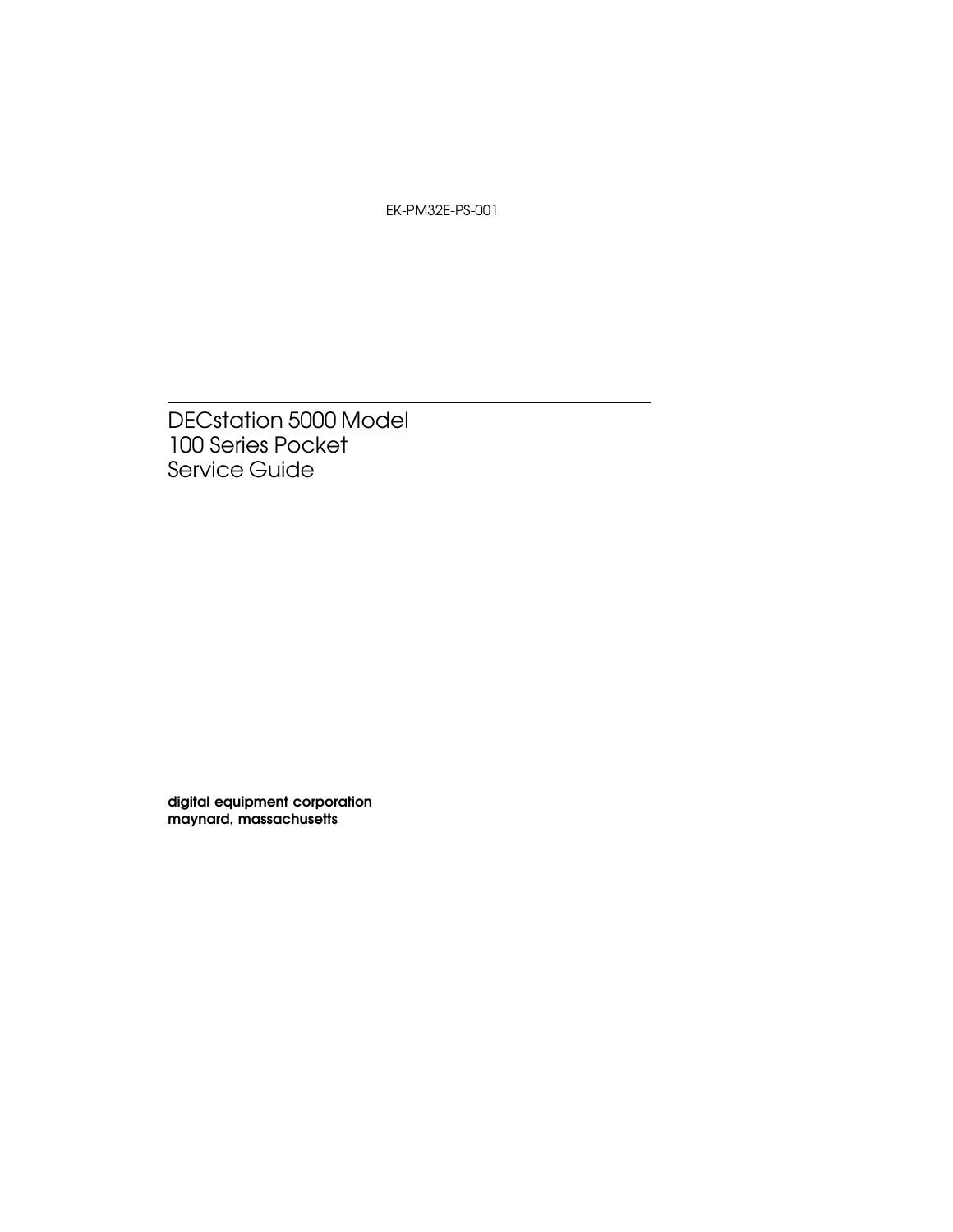#### **August 1991**

The information in this document is subject to change without notice and should not be construed as a commitment by Digital Equipment Corporation. Digital Equipment Corporation assumes no responsibility for any errors that may appear in this document.

The software described in this document is furnished under a license and may be used or copied only in accordance with the terms of such license.

Digital Equipment Corporation assumes no responsibility for the use or reliability of its software on equipment that is not supplied by Digital or its affiliated companies.

Copyright ©1990, 1991 Digital Equipment Corporation All Rights Reserved Printed in U.S.A.

#### USA

This equipment generates, uses, and may emit radio frequency energy. The equipment has been type tested and found to comply with the limits for a Class A computing device pursuant to Subpart J of Part 15 of FCC Rules, which are designed to provide reasonable protection against such radio frequency interference. Operation of this equipment in a residential area may cause interference in which case the user at his own expense will be required to take whatever measures may be required to correct the interference.

The following are trademarks of Digital Equipment Corporation:

| DEC           | MicroVMS      | VAXRI        |
|---------------|---------------|--------------|
|               |               |              |
| $\rm{DECnet}$ | <b>PDP</b>    | VAXcluster   |
| DECation      | <b>ULTRIX</b> | VAXstation   |
| $DECs$ ystem  | ULTRIX-32     | VMS          |
| <b>DECUS</b>  | <b>UNIBUS</b> | VТ           |
| MicroVAX      | VAX           | ا اما ۱۱ نام |
|               |               |              |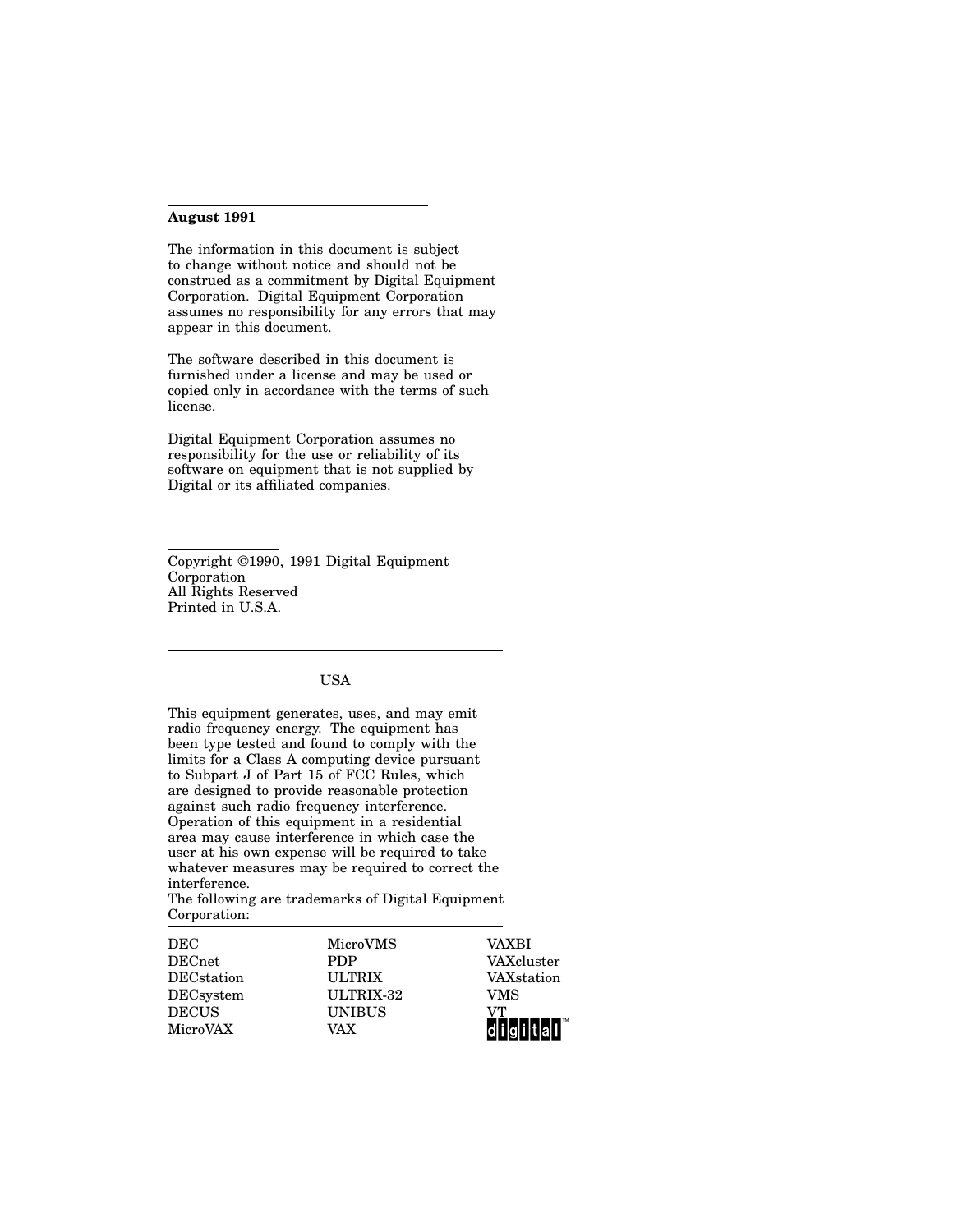## **Contents**

| Using This Guide   | xiii |
|--------------------|------|
| Chapters           | XV.  |
| <b>Conventions</b> | xvii |

#### 1 TROUBLESHOOTING INFORMATION

| Error Messages                   | 1–2      |
|----------------------------------|----------|
| Test failure messages            | $1 - 3$  |
| Console exception                |          |
| messages                         | 1–6      |
| Memory test error                |          |
| messages                         | $1 - 7$  |
| Addresses                        | $1 - 8$  |
| $Slot$ numbers $\dots\dots\dots$ | $1 - 8$  |
| Memory addresses                 | $1 - 9$  |
| Hardware physical                |          |
| addresses                        | $1 - 10$ |
| ULTRIX Error Logs                | 1–12     |
|                                  |          |

iii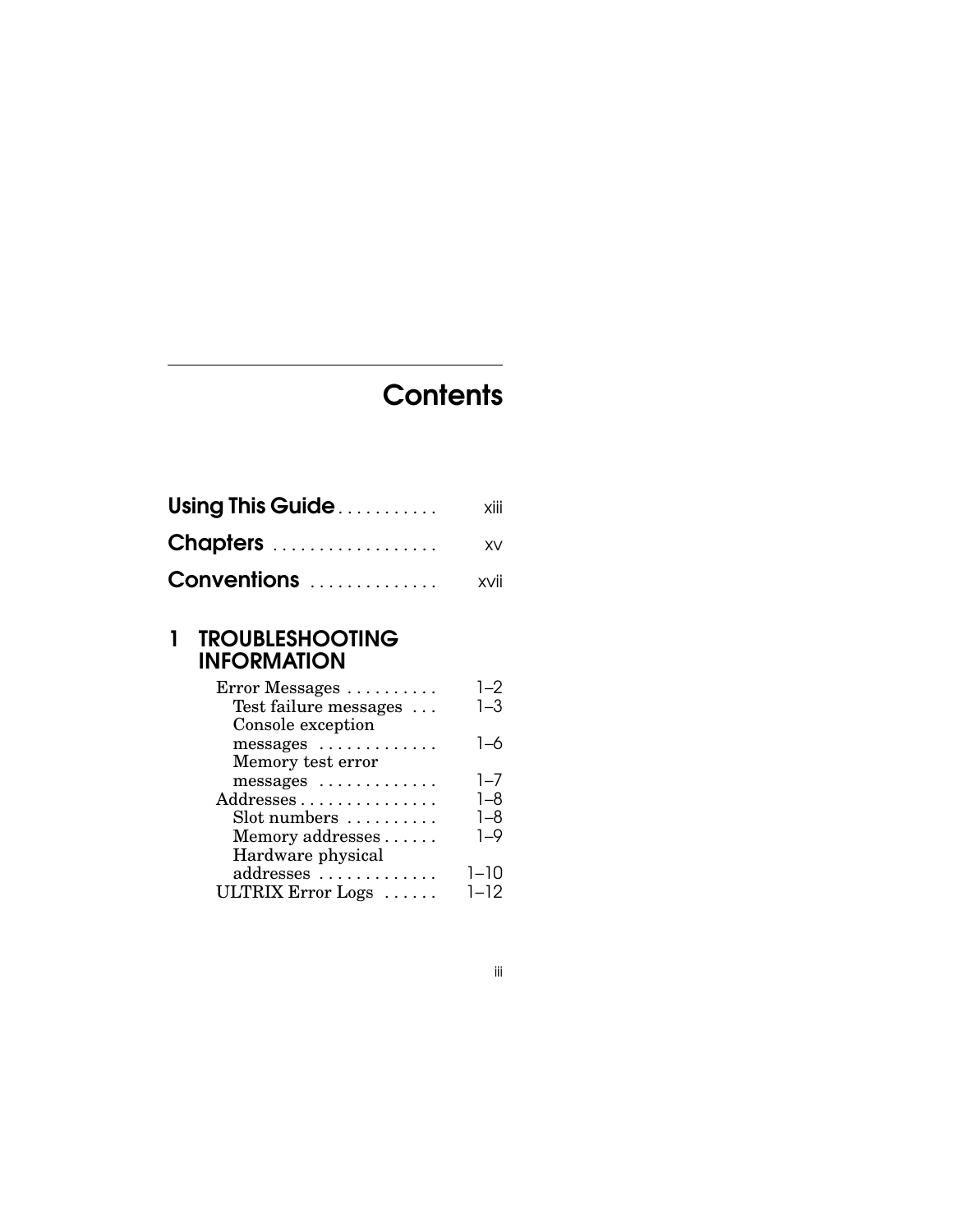| Memory parity error log |          |
|-------------------------|----------|
| fields                  | $1 - 13$ |
| CPU write timeout       | $1 - 14$ |
| Bus timeout             | $1 - 14$ |
| Diagnostic LEDs         | $1 - 15$ |
| Registers               | $1 - 16$ |
| Cause register          | $1 - 16$ |
| System registers        | $1 - 18$ |
|                         |          |

| <b>TROUBLESHOOTING TOOLS</b>         |          |
|--------------------------------------|----------|
| Self-tests                           | $2 - 1$  |
| Console Mode Tests                   | $2 - 2$  |
| Console commands                     | $2 - 2$  |
| $t$ command $\ldots \ldots \ldots$   | $2 - 4$  |
| SCSI controller (cntl)               |          |
| $test$                               | $2 - 8$  |
| SCSI send diagnostics (sdiag)        |          |
| $test$                               | $2 - 9$  |
| External loopback                    |          |
| $test \dots \dots \dots \dots \dots$ | $2 - 10$ |
| Transmit and receive                 |          |
| $test \dots \dots \dots \dots \dots$ | $2 - 12$ |
| $SCC$ pins test $\ldots \ldots$      | $2 - 14$ |
| Test scripts                         | $2 - 17$ |
| Flow Charts                          | 2–18     |

## 3 PART NUMBERS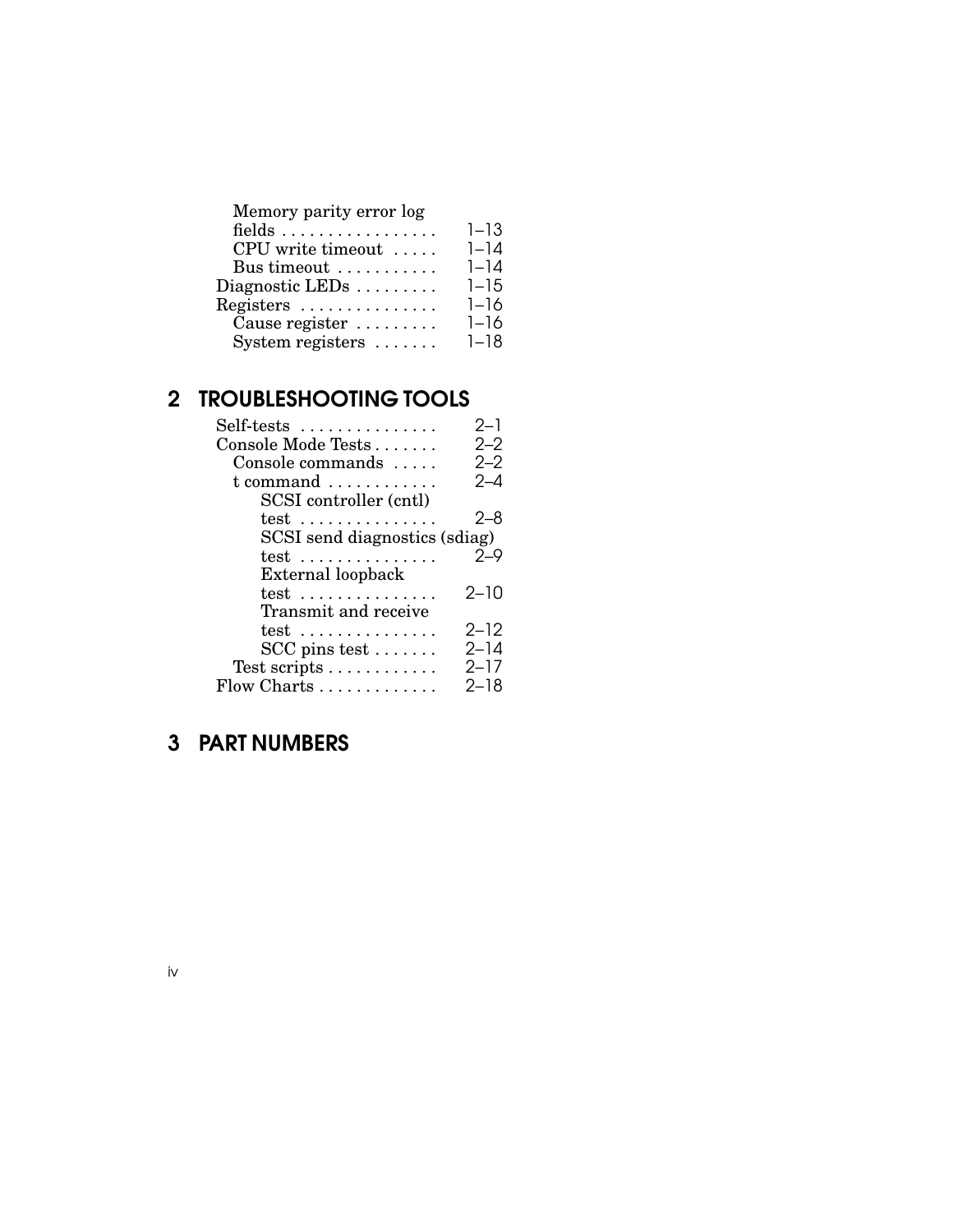## Figures

| $2 - 1$  | Troubleshooting procedure,                    |          |
|----------|-----------------------------------------------|----------|
|          | $1$ of $2$                                    | 2–18     |
| $2-2$    | Troubleshooting procedure,                    |          |
|          | $2 \text{ of } 2 \ldots \ldots \ldots \ldots$ | $2 - 19$ |
| $2 - 3$  | When the LED display                          |          |
|          | is 1111 1111, 0011                            |          |
|          | 1111, 0011 1110,                              |          |
|          | or 0011 1101, 1 of 2                          | $2 - 20$ |
| $2 - 4$  | When the LED display                          |          |
|          | is 1111 1111, 0011                            |          |
|          | 1111, 0011 1110,                              |          |
|          | or 0011 1101, 2 of 2                          | 2–21     |
| $2 - 5$  | When the LED display is                       |          |
|          | $0011\ 0110\ \ldots \ldots \ldots$            | $2 - 22$ |
| 2-6      | When the LED display                          |          |
|          | is 0010 0011, 0001 0011,                      |          |
|          | 0000 0011, or 0000                            |          |
|          | 0000<br>.                                     | 2–23     |
| $2 - 7$  | When the LED display                          |          |
|          | is 0011 1011, 0010 1011,                      |          |
|          | 0001 1011, or 0000 1011, 1 of                 |          |
|          | $2^{\circ}$<br>.                              | 2–24     |
| $2-8$    | When the LED display                          |          |
|          | is 0011 1011, 0010 1011,                      |          |
|          | 0001 1011, or 0000 1011, 2 of                 |          |
|          | 2                                             | $2 - 25$ |
| $2-9$    | When the monitor has no                       |          |
|          | display, $1 \text{ of } 2 \ldots \ldots$      | $2 - 26$ |
| $2 - 10$ | When the monitor has no                       |          |
|          | display, $2 \text{ of } 2 \ldots \ldots$      | $2 - 27$ |
| $2 - 11$ | When hardware does not                        |          |
|          | appear in the cnfg display, 1 of              |          |
|          |                                               | $2 - 28$ |

v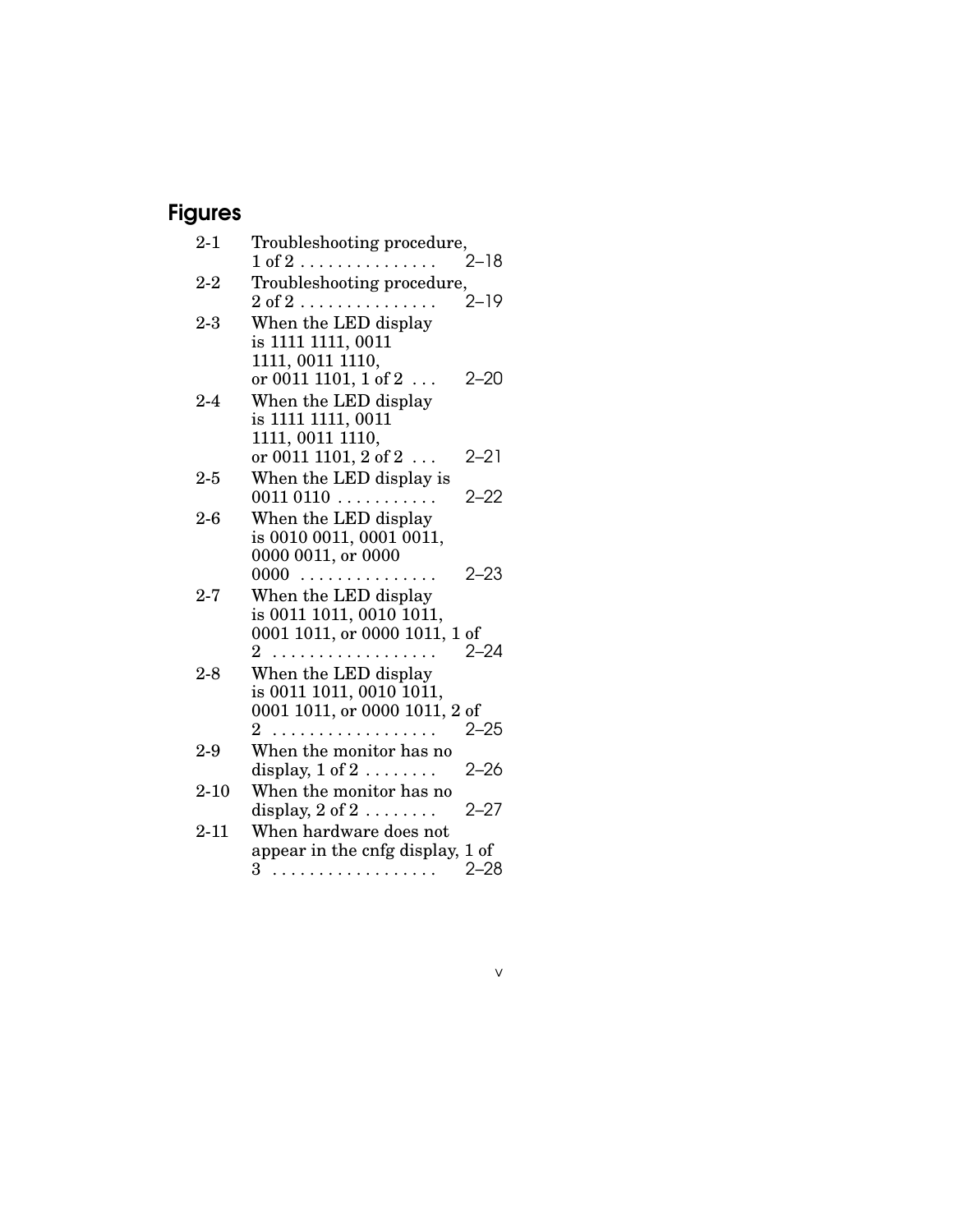| $2 - 12$      | When hardware does not                                                                        |
|---------------|-----------------------------------------------------------------------------------------------|
|               | appear in the cnfg display, 2 of<br>$2 - 29$<br>З<br>.                                        |
| $2 - 13$      | When hardware does not                                                                        |
|               | appear in the cnfg display, 3 of<br>$2 - 30$<br>3<br>.                                        |
| $2 - 14$      | Troubleshooting memory<br>$2 - 31$<br>modules                                                 |
| $2 - 15$      | <b>Troubleshooting SCSI</b><br>controllers and devices, 1 of                                  |
| $2 - 16$      | $2 - 32$<br>2<br>.<br><b>Troubleshooting SCSI</b>                                             |
|               | controllers and devices, 2 of<br>$2 - 33$<br>2                                                |
| $2 - 17$      | Troubleshooting an Ethernet<br>$\text{controller}, 1 \text{ of } 2 \ldots \ldots$<br>$2 - 34$ |
| $2 - 18$      | Troubleshooting an Ethernet<br>$\text{controller}, 2 \text{ of } 2 \ldots \ldots$<br>- 2–35   |
| $2 - 19$      | Troubleshooting a printer,<br>modem, or other serial line                                     |
|               | device, $1$ of $2$<br>$2 - 36$                                                                |
| $2 - 20$      | Troubleshooting a printer,<br>modem, or other serial line                                     |
|               | device, $2 \text{ of } 2 \ldots \ldots \ldots 2-37$                                           |
| $2 - 21$      | Troubleshooting the power<br>$2 - 38$<br>supply $\dots \dots \dots \dots$                     |
| $2 - 22$      | If the system unit<br>$2 - 39$<br>overheats                                                   |
| $2\hbox{-}23$ | Troubleshooting the keyboard<br>and mouse, $1$ of $2 \ldots$ .<br>$2 - 40$                    |
| $2 - 24$      | Troubleshooting the keyboard                                                                  |
|               | and mouse, $2 \text{ of } 2 \ldots$ 2-41                                                      |
| $2 - 25$      | When ULTRIX is running but                                                                    |
|               | the monitor has no display, 1 of                                                              |
|               | . 2–42<br>3 <sup>1</sup>                                                                      |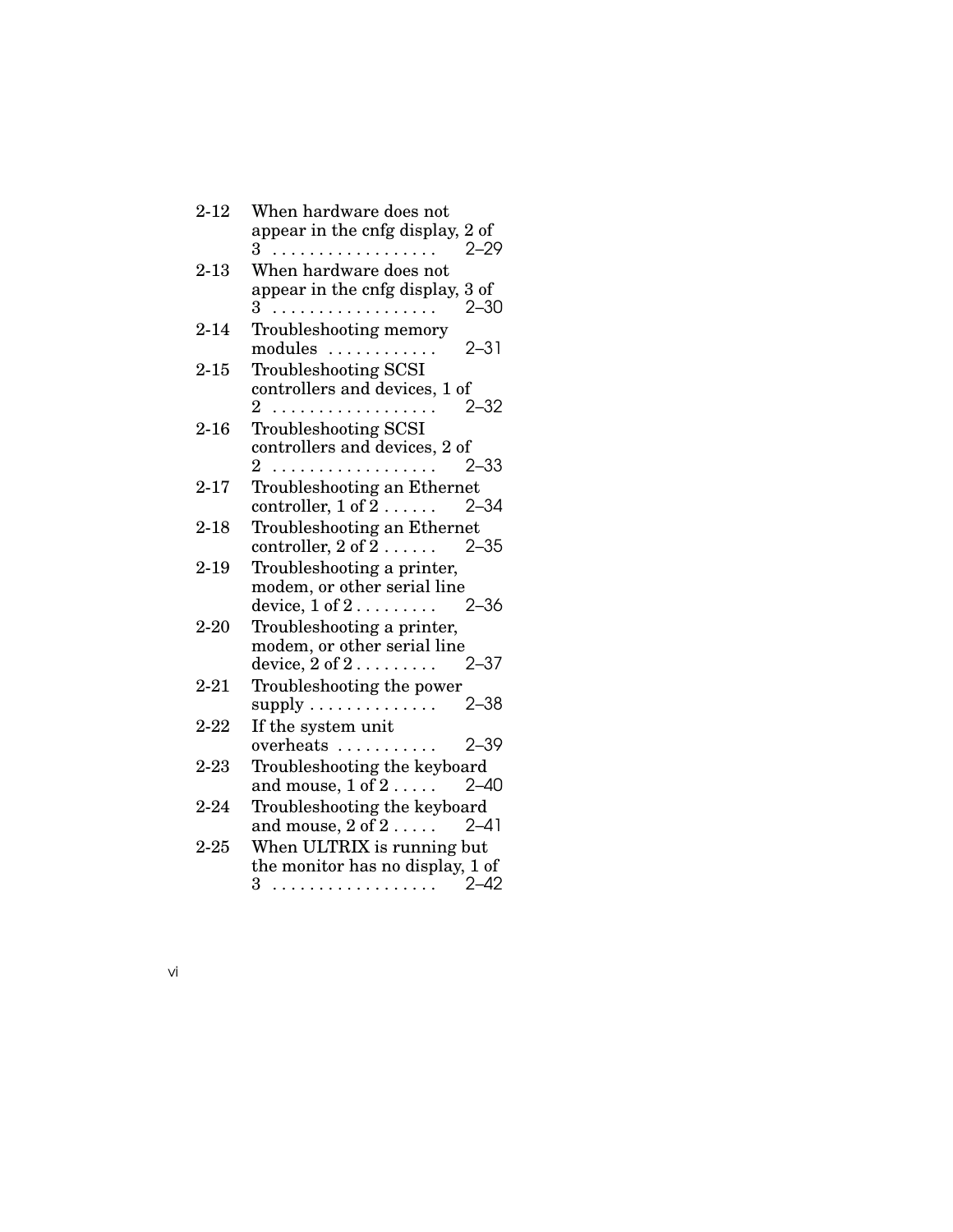| $2 - 26$ | When ULTRIX is running but       |
|----------|----------------------------------|
|          | the monitor has no display, 2 of |
|          | $2 - 43$<br>3                    |
| $2 - 27$ | When ULTRIX is running but       |
|          | the monitor has no display, 3 of |
|          | 3.                               |
| $3-1$    | DECstation 5000 Model 100        |
|          | Series Major FRUs                |

## Tables

| $1 - 1$  | Base system test error                          |  |
|----------|-------------------------------------------------|--|
|          | $1 - 4$<br>messages                             |  |
| $1-2$    | Slot numbers in commands and                    |  |
|          | 1–8<br>messages                                 |  |
| $1-3$    | Memory module slot address                      |  |
|          | $1 - 9$<br>$ranges \dots \dots \dots \dots$     |  |
| $1 - 4$  | Hardware physical                               |  |
|          | $1 - 10$<br>addresses                           |  |
| $1-5$    | Error log event                                 |  |
|          | $1 - 12$<br>types $\dots \dots \dots \dots$     |  |
| $1-6$    | $LED$ error codes $\ldots \ldots$<br>$1 - 15$   |  |
| 1-7      | Cause register exception                        |  |
|          | $1 - 17$<br>$codes \ldots \ldots \ldots \ldots$ |  |
| $1-8$    | $1 - 18$<br>System registers                    |  |
| $1-9$    | Memory Error Register (MER)                     |  |
|          | 0x0C400000<br>$1 - 19$                          |  |
| $1 - 10$ | System Interrupt Register                       |  |
|          | (SIR) 0x1C040110<br>$1 - 20$                    |  |
| $2 - 1$  | Console command                                 |  |
|          | $2 - 2$<br>functions                            |  |
| $2 - 2$  | Base system module tests and                    |  |
|          | $2 - 5$<br>utilities                            |  |
| $2 - 3$  | <b>SCSI</b> controller error                    |  |
|          | 2–8<br>$codes \ldots \ldots \ldots \ldots$      |  |

vii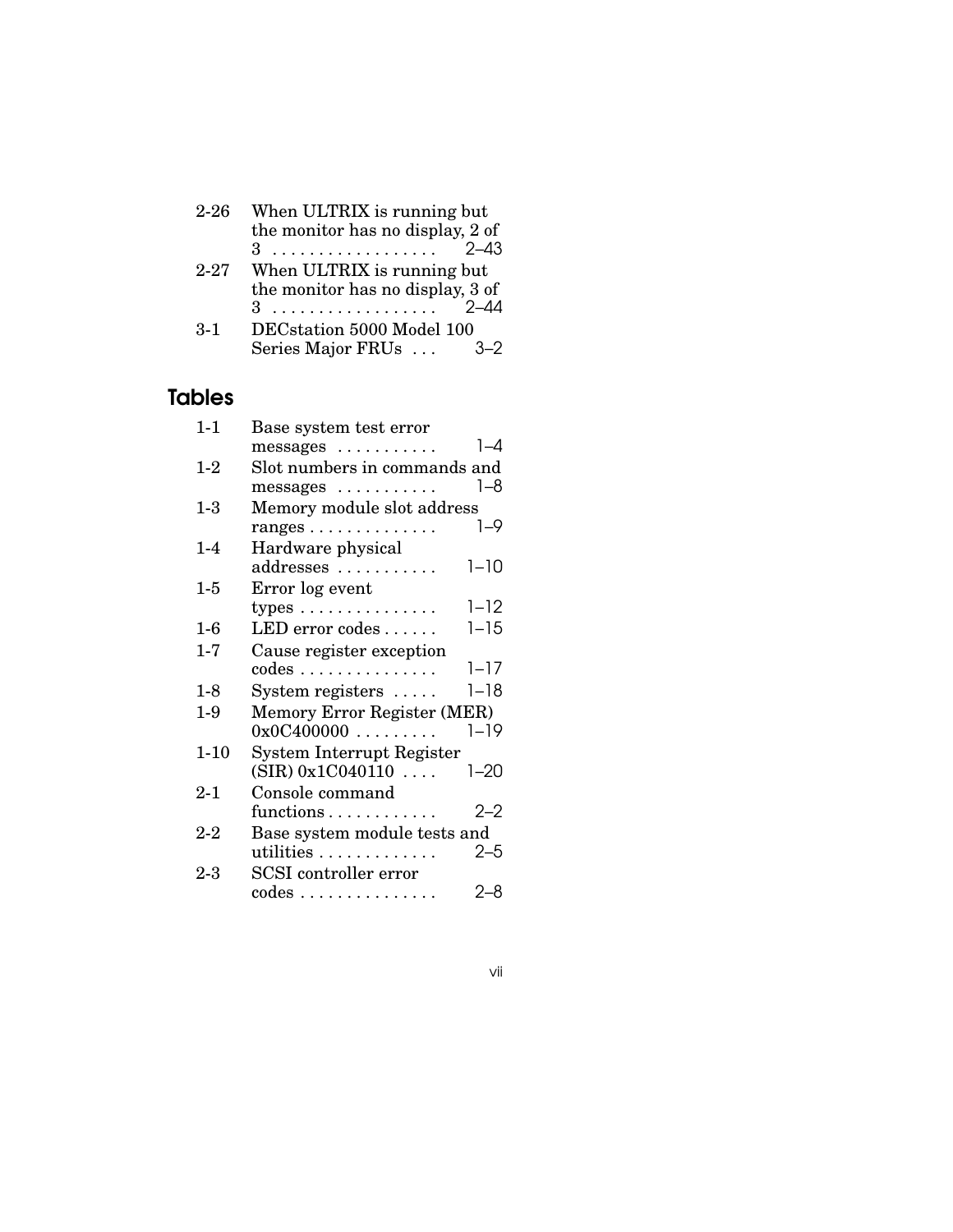| $2 - 4$ | <b>SCSI</b> send diagnostics        |
|---------|-------------------------------------|
|         | error codes and                     |
|         | 2-9<br>$descriptions \ldots \ldots$ |
| $2 - 5$ | External loopback test codes        |
|         | $2 - 11$<br>and descriptions        |
| $2-6$   | SCC transmit and                    |
|         | receive test codes and              |
|         | $2 - 13$<br>descriptions            |
| $2 - 7$ | Pin pairs tested by loopback        |
|         | $2 - 15$<br>connectors              |
| $2 - 8$ | SCC pins test codes and             |
|         | $2 - 16$<br>descriptions            |
| $3 - 1$ | Part numbers: Basic system          |
|         | 3–3<br>$components \dots \dots$     |
| $3-2$   | Part numbers: Internal              |
|         | 3–4<br>drives                       |
| $3-3$   | Part numbers: TURBOchannel          |
|         | option modules<br>$3 - 5$           |
| $3-4$   | Part numbers:                       |
|         | 3–6<br>Monitors                     |
| $3 - 5$ | Part numbers: Input                 |
|         | 3–8<br>$devices$                    |
| $3-6$   | Part numbers: Loopback              |
|         | connectors, plugs, test media,      |
|         | and small hardware<br>$3 - 9$       |
| $3 - 7$ | Part numbers: Cords, cables,        |
|         | $3 - 10$<br>and connectors          |
| $3-8$   | Part numbers: Hardware              |
|         | $3 - 12$<br>documentation           |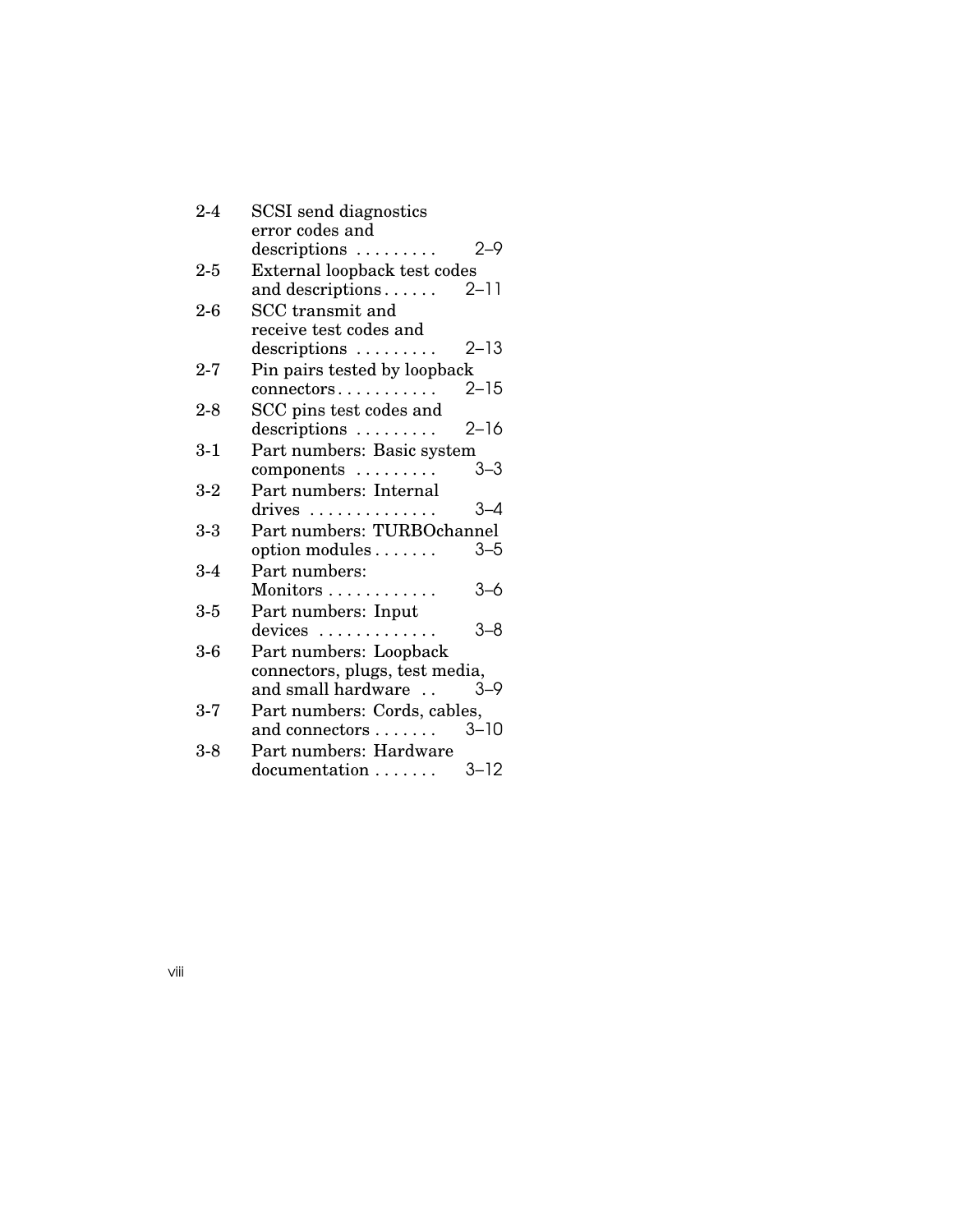## UsingThis Guide

This guide contains the information that you need for field maintenance of the DECstation 5000 Model 100 Series RISC workstation. Field maintenance consists of identifying and replacing failed field replaceable units (FRUs).

xiii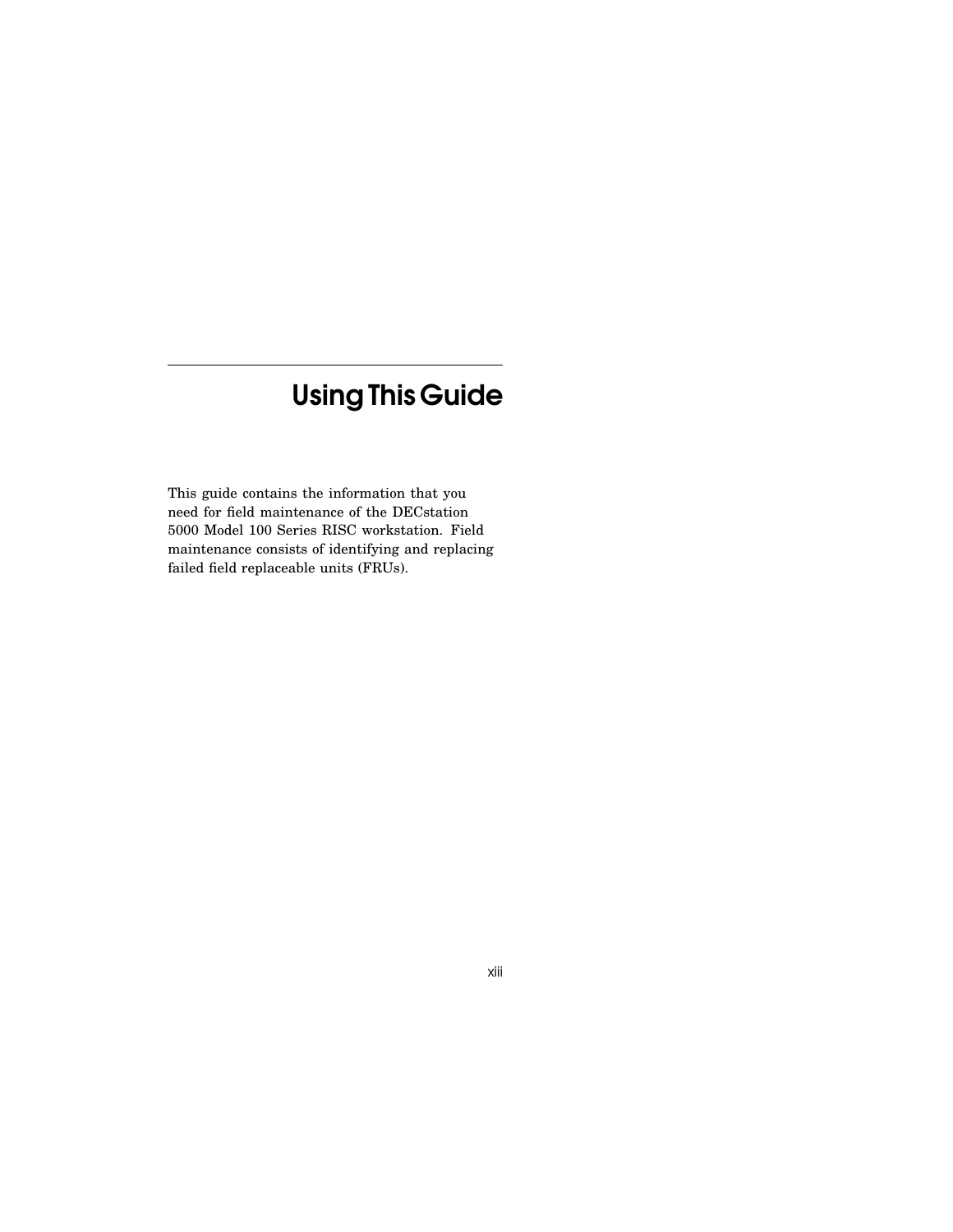## **Chapters**

This guide contains the following chapters:

| Chapter 1 | Troubleshooting Information  |
|-----------|------------------------------|
| Chapter 2 | <b>Troubleshooting Tools</b> |
| Chapter 3 | Part Numbers                 |

Chapter 1, Troubleshooting Information, describes the types of information that help you identify failed FRUs. The types of troubleshooting information are:

- Error messages  $\blacksquare$
- Addresses  $\blacksquare$
- ULTRIX error logs  $\blacksquare$
- Diagnostic LEDs  $\blacksquare$
- Registers  $\blacksquare$

xv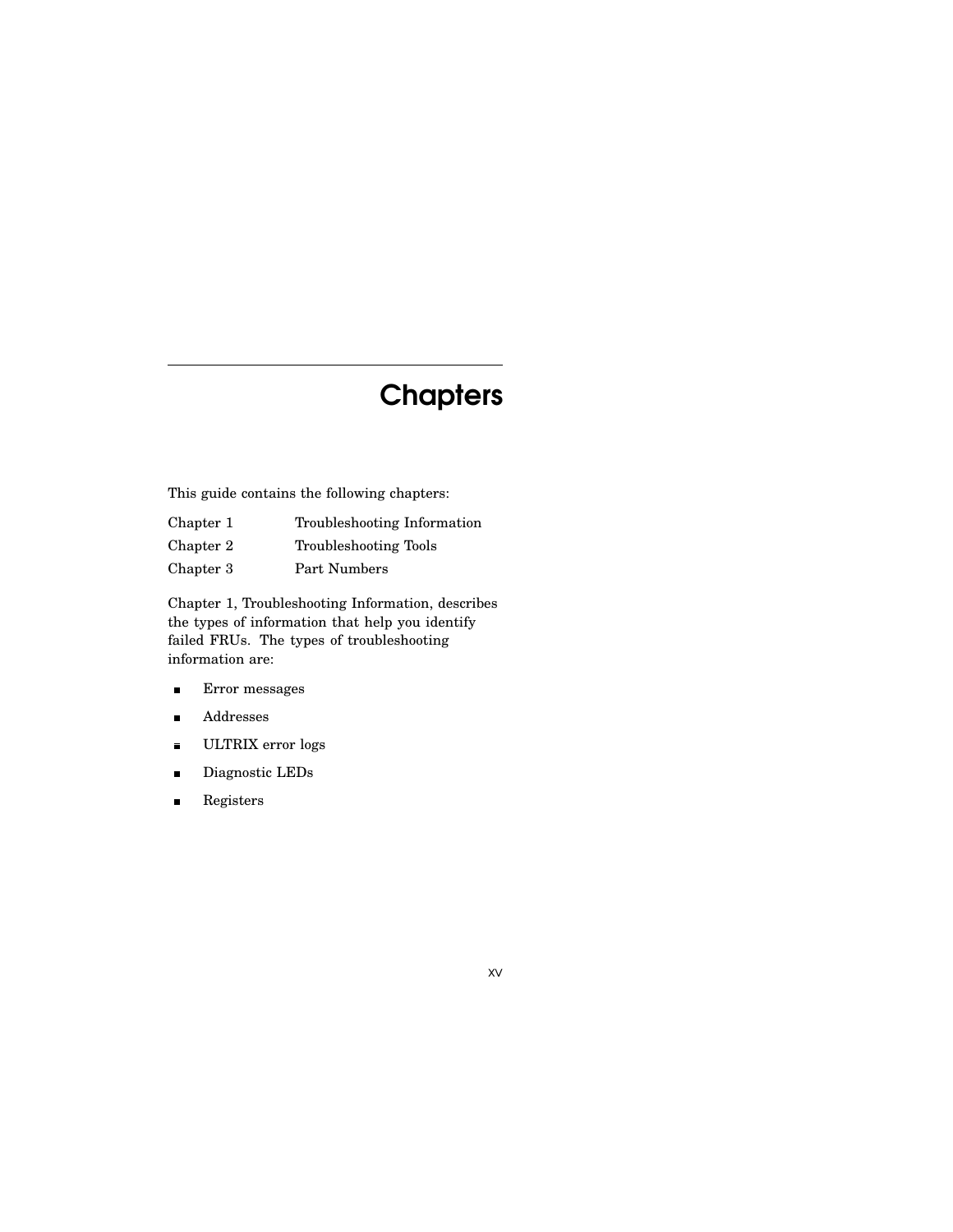Chapters Some of the troubleshooting information is automatically displayed, by the system, such as exception messages and diagnostic LEDs. Other information must be specifically generated or accessed by the engineer, such as test error messages, ULTRIX error logs, and registers.

Chapter 2, Troubleshooting Tools, describes the tools that you use to test the system and its components. The troubleshooting tools are:

- Self tests  $\blacksquare$
- Console tests  $\blacksquare$
- $\blacksquare$ Test scripts
- Troubleshooting flowcharts  $\blacksquare$

Chapter 3, Part Numbers, contains tables listing the part numbers for the following types of components:

- $\blacksquare$ Basic system components
- Internal drives  $\blacksquare$
- TURBOchannel option modules  $\blacksquare$
- Monitors  $\blacksquare$
- Input devices  $\blacksquare$
- Cords, cables, and connectors  $\blacksquare$
- Loopback connectors, plugs, test media, and  $\blacksquare$ small hardware
- Hardware documentation  $\blacksquare$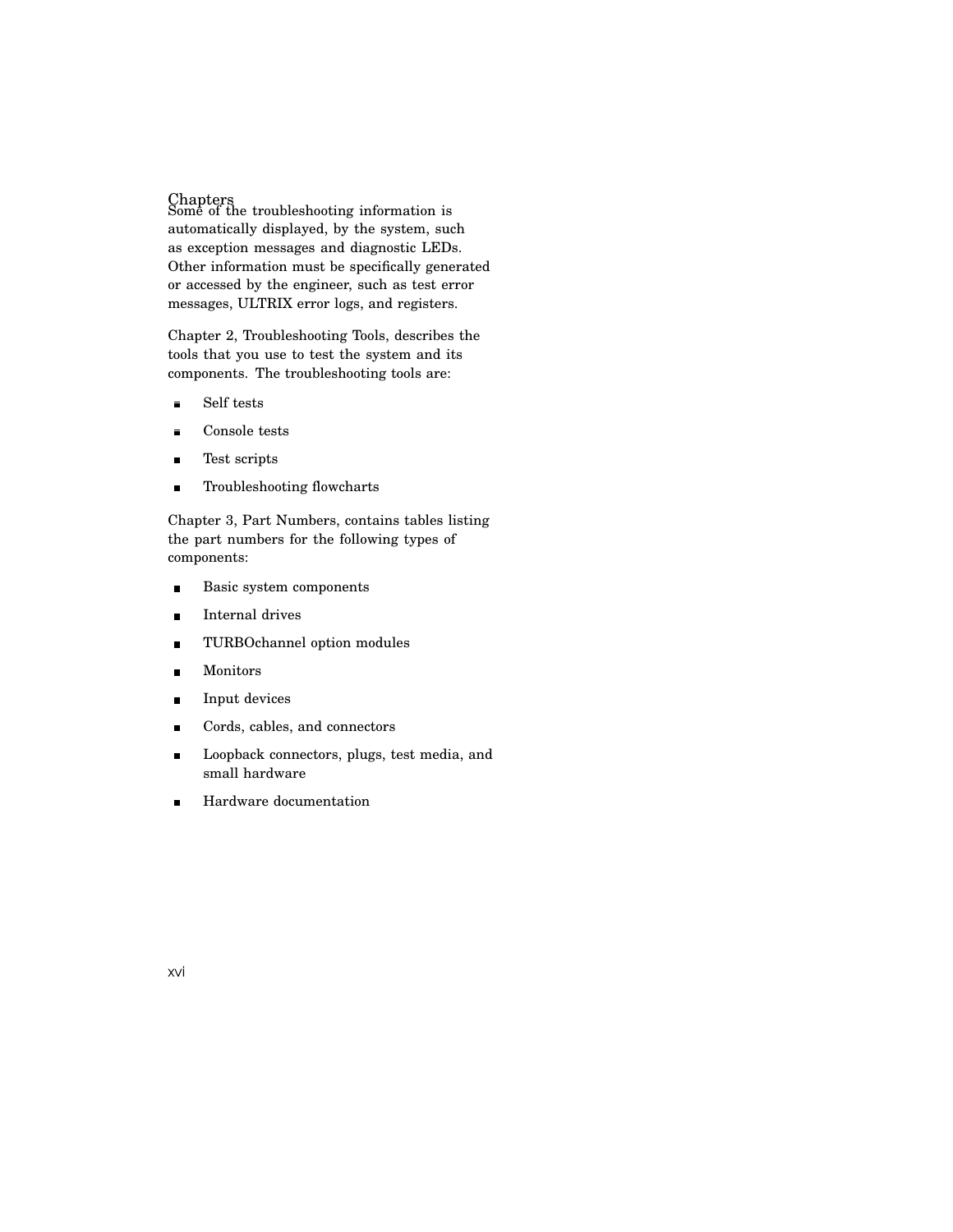## **Conventions**

This guide uses the following conventions:

*this.*

| Monospace<br>type    | Anything that appears<br>on your monitor screen<br>is set in monospace<br>type, like this.    |
|----------------------|-----------------------------------------------------------------------------------------------|
| <b>Boldface type</b> | Anything you are asked to<br>type is set in boldface type,<br>like this.                      |
| <i>Italic type</i>   | Any part of a command that<br>you replace with an actual<br>value is set in italic type, like |

xvii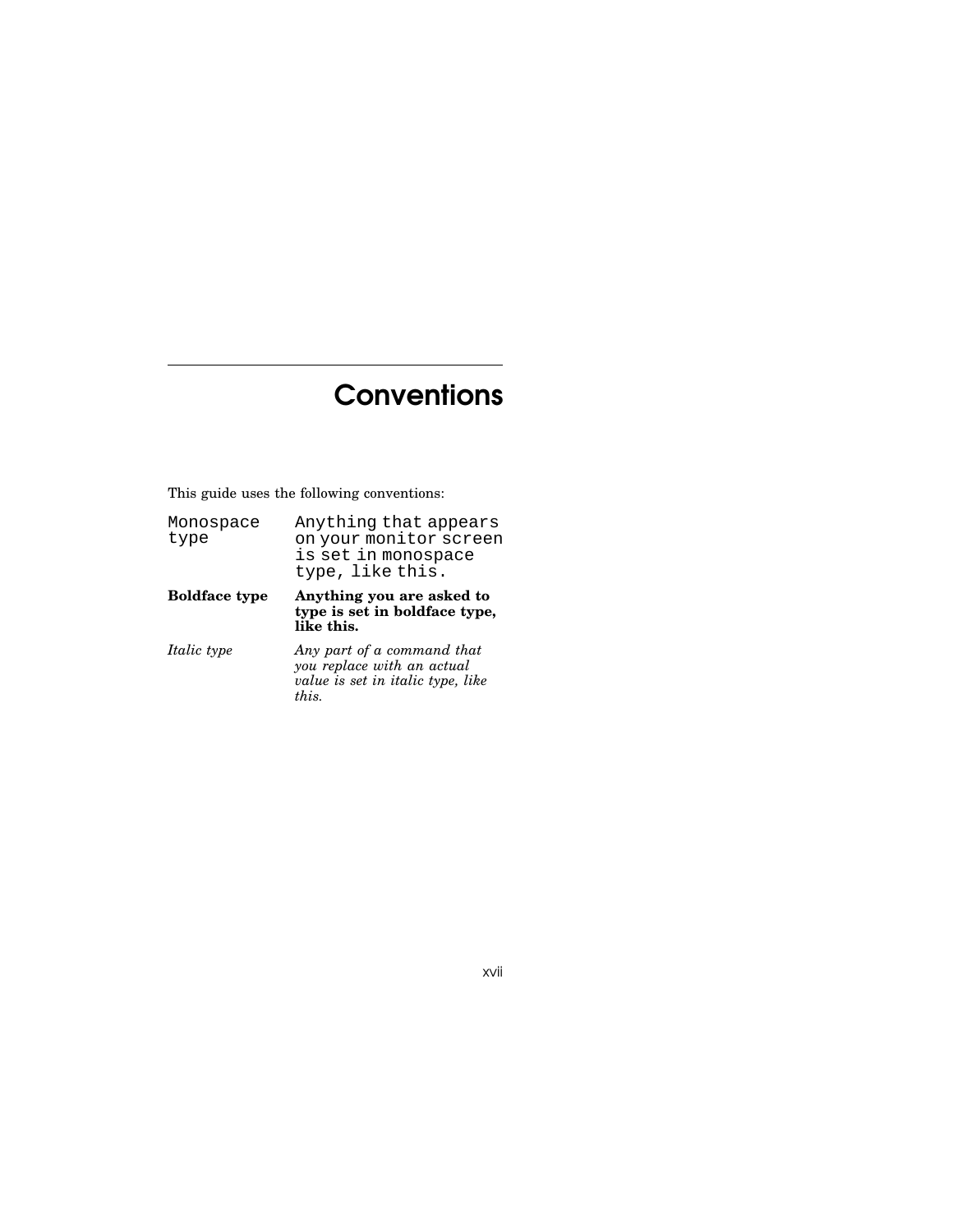# 1 TROUBLESHOOTING INFORMATION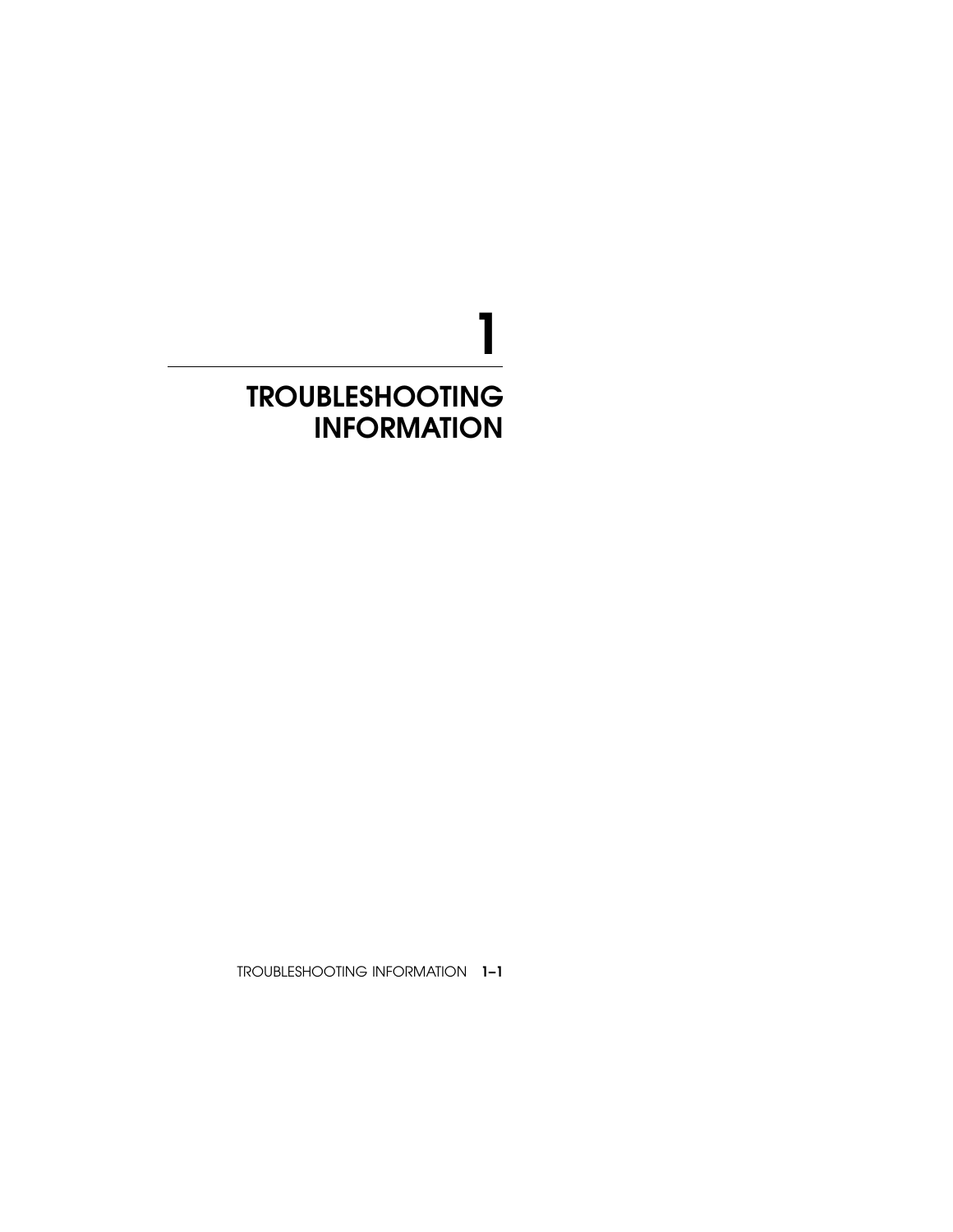#### Error Messages

An error message can be either an exception message that is automatically displayed when something goes wrong during normal system operation or a test failure message that is displayed when an automatic or user-initiated test fails.

This section describes the following error message types:

- $\blacksquare$ Test failure messages
- Console exception messages  $\blacksquare$
- Memory test error messages  $\blacksquare$

1-2 TROUBLESHOOTING INFORMATION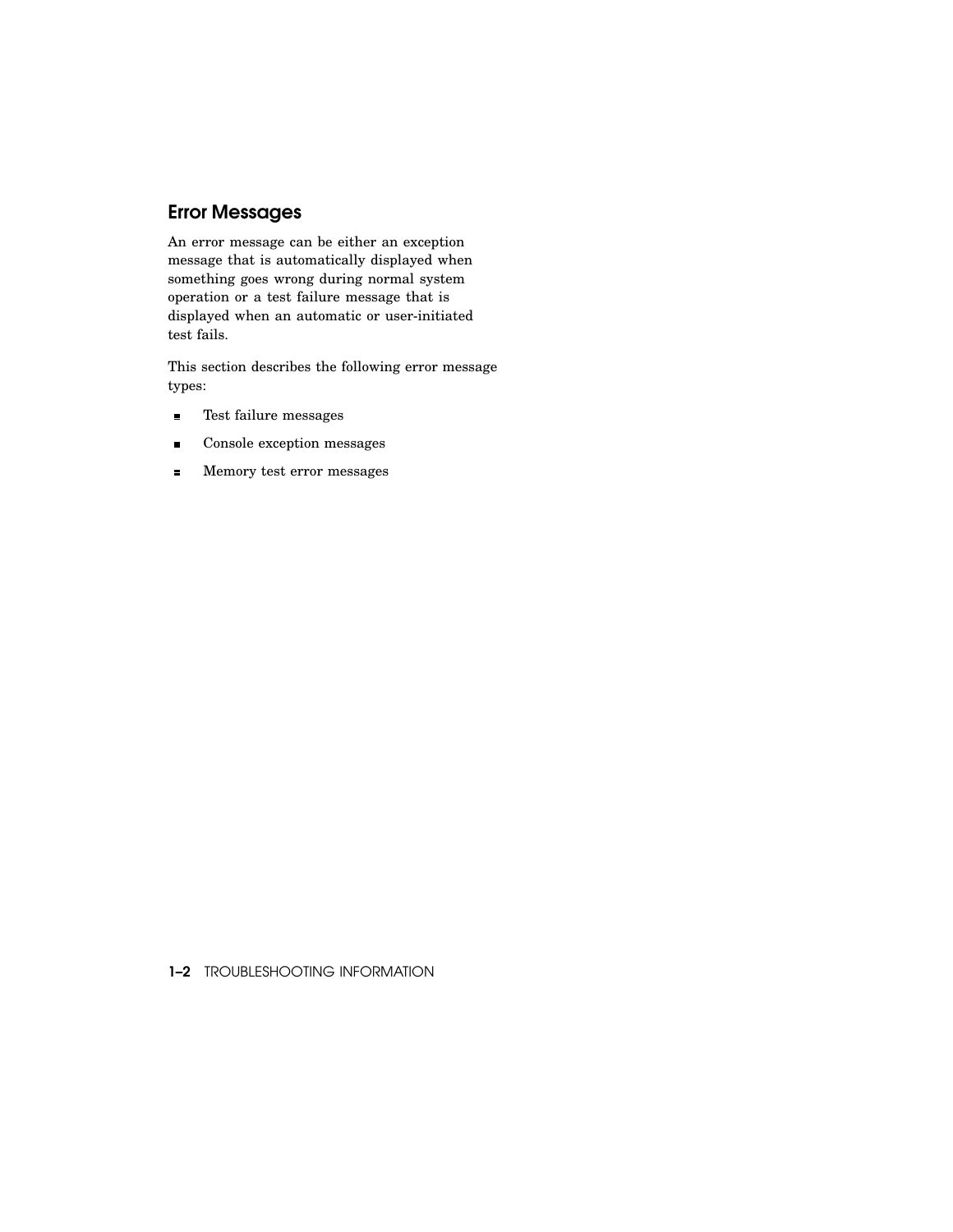#### Test failure messages

The test failure message format is:

```
?TFL slot_number/test_name
(n:description)[module]
```

| ?TFL        | Identifies a test error message                  |
|-------------|--------------------------------------------------|
| slot number | Identifies the module that<br>reported the error |
| test name   | The test that failed                             |
| n           | Indicates which part of the test<br>failed       |
|             | description Describes the failure                |
| module      | The module identification<br>number              |

Table 1-1 lists the test values that can appear in the test failure message when some component part of the base system (slot number 3) fails. The table also lists the recommended corrective action.

For information about test names and corrective action when a TURBOchannel option module fails (slot number 0, 1, or 2), refer to the documentation for the indicated module.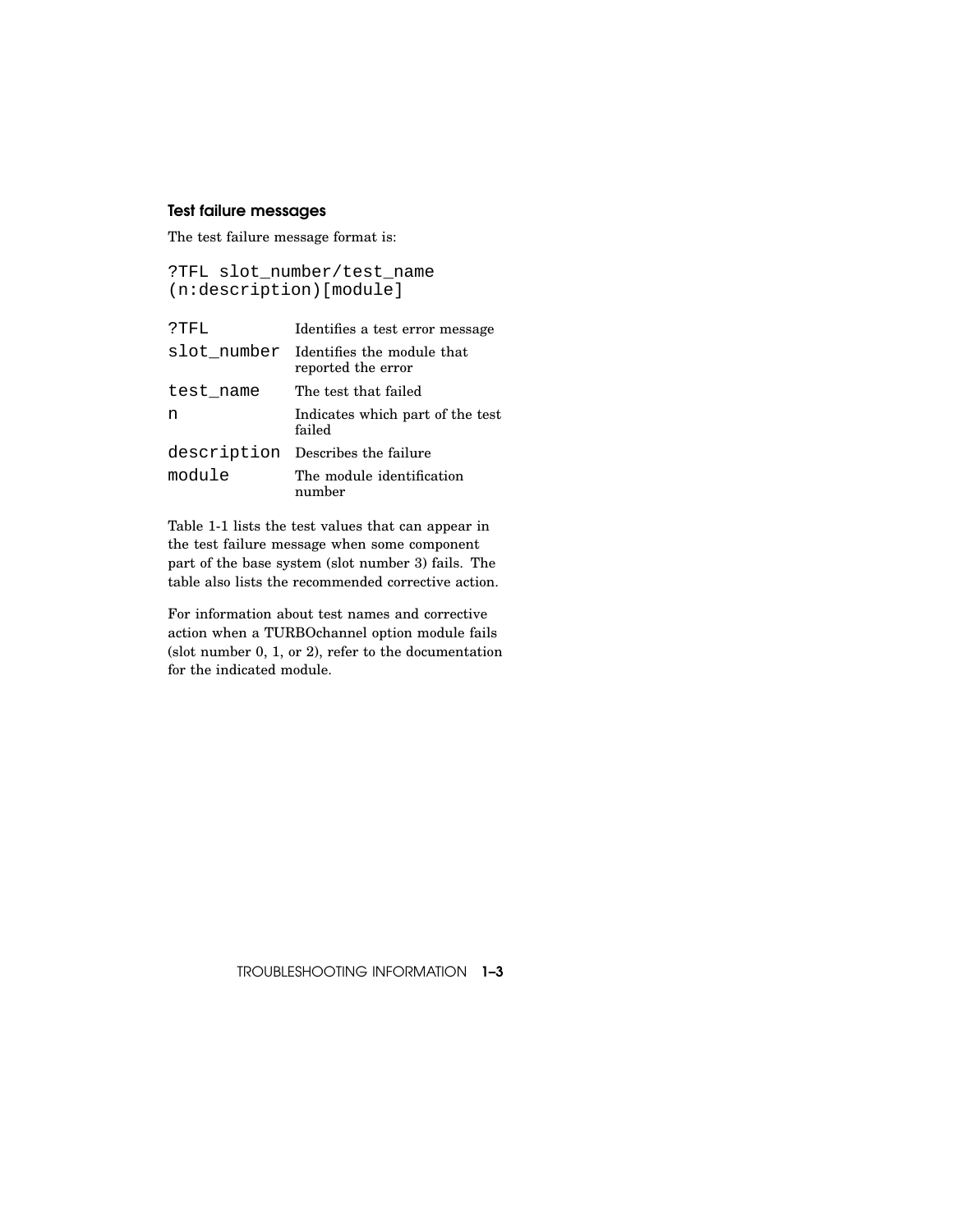| <b>Test Name</b>                                                           | Component<br><b>Tested</b>    | Corrective<br>Action                                                                                    |
|----------------------------------------------------------------------------|-------------------------------|---------------------------------------------------------------------------------------------------------|
| cache/data<br>cache/fill<br>cache/isol<br>cache/reload<br>cache/seg<br>fpu | CPU module                    | Replace the<br>CPU module.<br>If the problem<br>persists,<br>replace the<br>system module.              |
| mem<br>mem/float10                                                         | Memory<br>modules             | Troubleshoot<br>according to<br>Figure 2-14.                                                            |
| mem/select                                                                 | Memory and<br>system module   | Replace the<br>memory<br>module failed.<br>If the problem<br>persists,<br>replace the<br>system module. |
| misc/halt                                                                  | System module                 | Replace the<br>system module.                                                                           |
| misc/kbd                                                                   | Keyboard and<br>system module | Troubleshoot<br>according to<br>Figure 2-23.                                                            |
| misc/mouse                                                                 | Mouse and<br>system module    | Troubleshoot<br>according to<br>Figure 2-23.                                                            |
| misc/pstemp                                                                | Power supply                  | Troubleshoot<br>according to<br>Figure 2-21.                                                            |
| misc/wbpart                                                                | Memory<br>modules             | Troubleshoot<br>according to<br>Figure 2-14.                                                            |

Table 1-1 Base system test error messages

1–4 TROUBLESHOOTING INFORMATION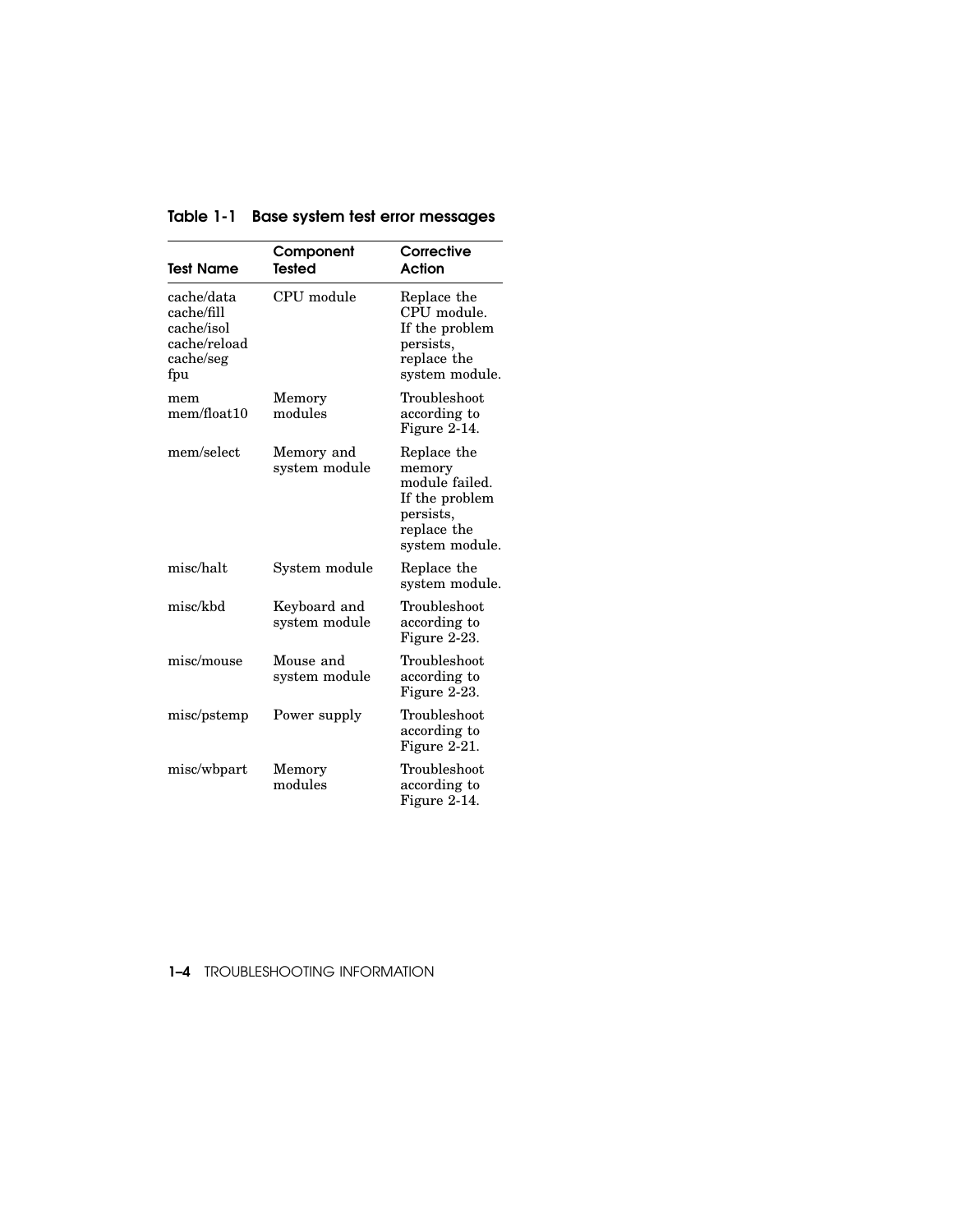| Table 1-1 (Cont.) Base system test error |
|------------------------------------------|
| messages                                 |

| <b>Test Name</b>                                                                                                                                                         | Component<br><b>Tested</b>                                    | Corrective<br>Action                         |
|--------------------------------------------------------------------------------------------------------------------------------------------------------------------------|---------------------------------------------------------------|----------------------------------------------|
| ni/cllsn<br>ni/common<br>ni/crc<br>ni/cntrs<br>ni/dma1<br>ni/dma2<br>line>ni/esar<br>ni/ext-lb<br>ni/int<br>ni/int-lb<br>$ni/m-est$<br>ni/promisc<br>ni/regs<br>ni/setup | Base system<br>Ethernet<br>controller                         | Troubleshoot<br>according to<br>Figure 2-17. |
| rtc/nvr<br>rtc/period<br>rtc/regs<br>rtc/time                                                                                                                            | System module                                                 | Replace the<br>system module.                |
| scc/access<br>scc/enable<br>scc/io<br>scc/regs<br>scc/pins<br>$sec/tx-rx$                                                                                                | Serial line<br>controllers and<br>devices attached<br>to them | Troubleshoot<br>according to<br>Figure 2-19. |
| scsi/cntl<br>scsi/sdiag<br>scsi/target                                                                                                                                   | Base system<br>SCSI controller<br>or device                   | Troubleshoot<br>according to<br>Figure 2-15. |
| tlb/prb<br>tlb/reg                                                                                                                                                       | CPU module                                                    | Replace the<br>CPU module.                   |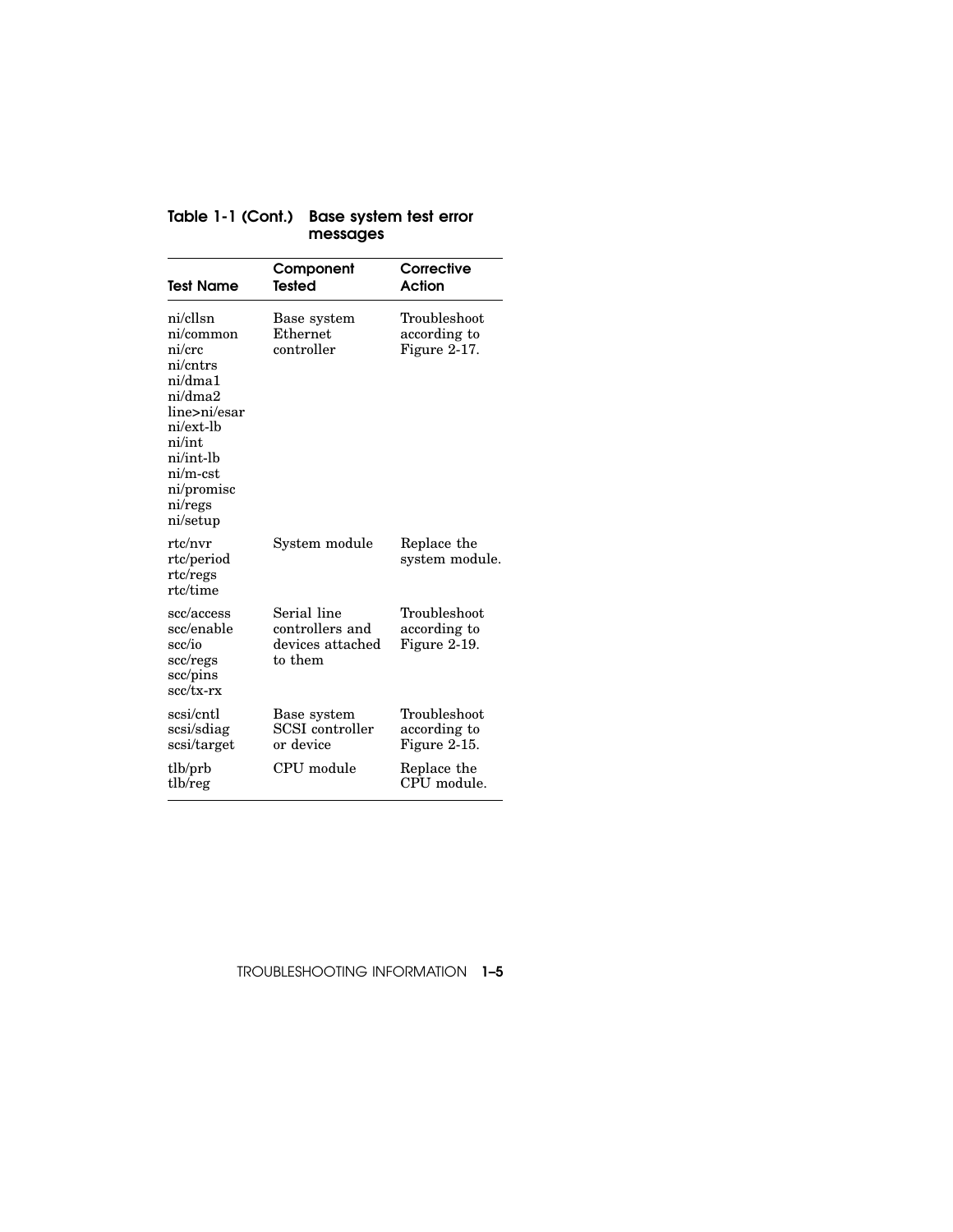#### Console exception messages

This is a typical console exception message:

- ? PC: 0x451<vtr=nrml> ? CR: 0x810<ce=0,ip4,exc=AdEL> ? SR: 0x30030000  $\frac{1}{\text{coul}}$ , cu0, cm, ipl=8>
- ? VA: 0x451 ? ER: 0x100003f0 ? MER: 0x2000
- 
- PC The address of the exception instruction
- CR The contents of the cause register. The last term is the exception type. The exception types are as follows:

MOD, TLBL, or TLBS: An invalid address was probably used in a console command.

AdEL or AdES: A console command probably attempted access on a boundary that was not a word.

IBE or DBE: Timeout bus error if MER bits 16, 15, 11, 10, 9, and 8 are all clear. Memory error if one or more of those MER bits is set.

- SR The contents of the status register
- VA The virtual address of the exception
- ER The contents of the error address register
- MER The contents of the memory error register

#### 1-6 TROUBLESHOOTING INFORMATION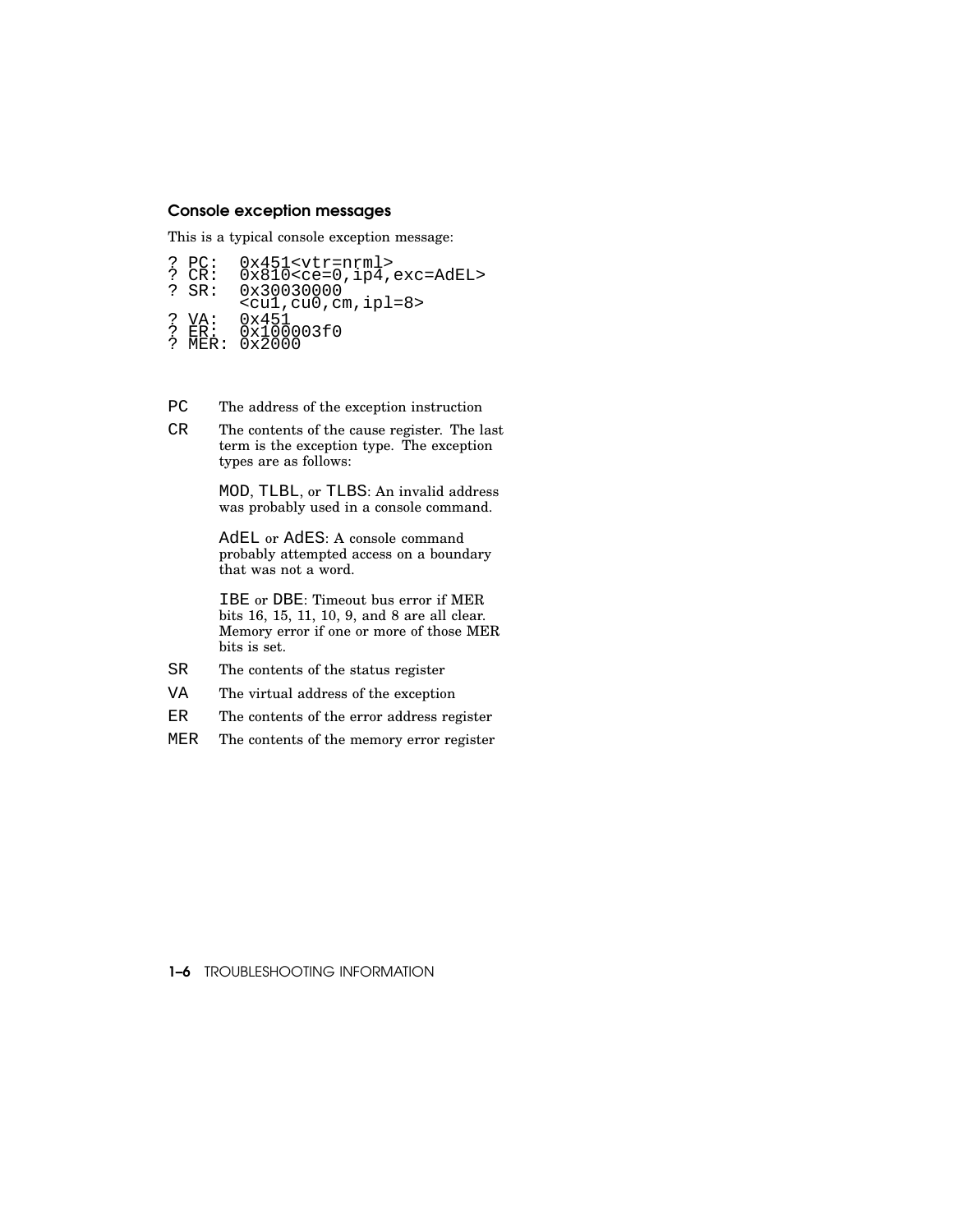#### Memory test error messages

This is a typical memory test error message:

?TFL:3/mem(PER,cause=0000001C, DBE=0040000c, Bank 2, D16-31,d23-d16)

- Bank The slot number of the problem memory module
- D16-31 The module farthest from the power supply failed.
- D0-15 The module nearest the power supply failed.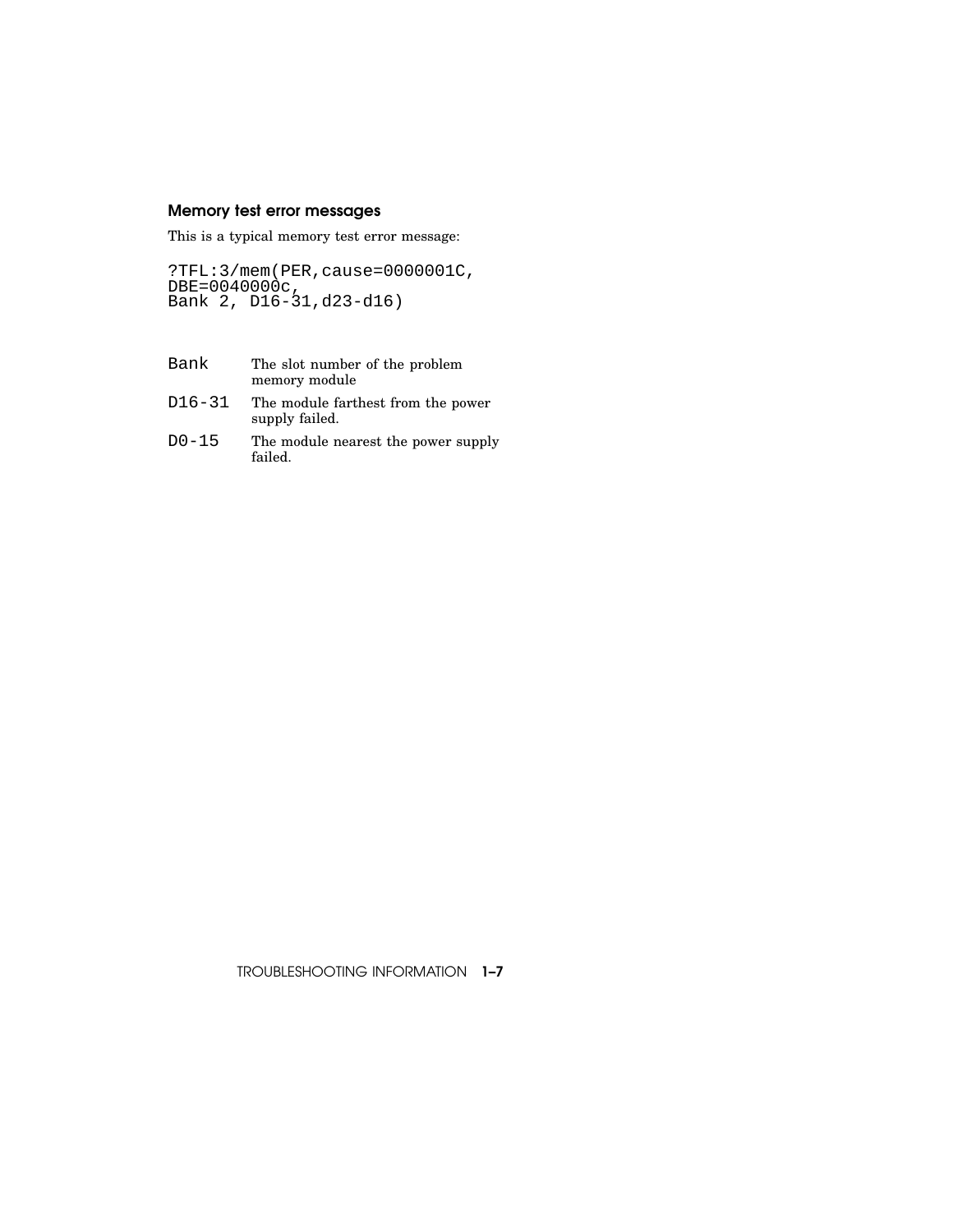#### Addresses

#### Slot numbers

#### Table 1-2 Slot numbers in commands and messages

| Slot<br>No. | Hardware Identified                                                                                                       |
|-------------|---------------------------------------------------------------------------------------------------------------------------|
| 0           | Option module in slot 0<br>(farthest from the power supply)                                                               |
| 1           | Option module in slot 1<br>(middle option slot)                                                                           |
| 2           | Option module in slot 2<br>(nearest the power supply)                                                                     |
| 3           | Base system hardware, which includes                                                                                      |
|             | - System module<br>- CPU module<br>- Memory modules<br>- Base system SCSI controller<br>- Base system Ethernet controller |

1-8 TROUBLESHOOTING INFORMATION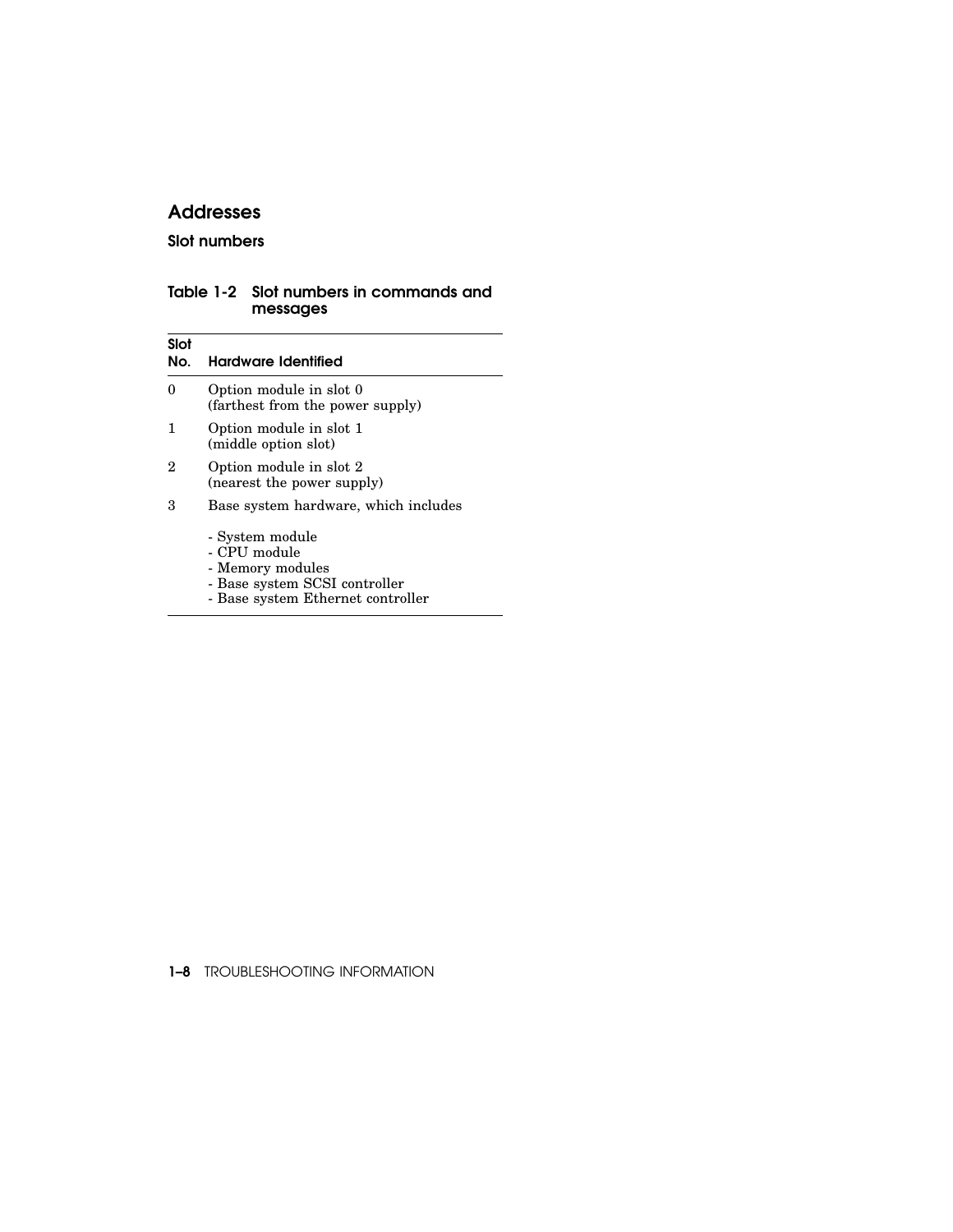#### Memory addresses

These addresses appear in memory error printouts.

#### Table 1-3 Memory module slot address ranges

| Slot<br>No. | 2-Mbyte Module<br><b>Addresses</b> | 8-Mbyte Module<br><b>Addresses</b> |
|-------------|------------------------------------|------------------------------------|
| 0           | 0000000-03FFFFF                    | 0000000-0FFFFFF                    |
|             | 0400000-0FFFFFF                    | 1000000-1FFFFFFF                   |
| 2           | 0800000-0FFFFFFF                   | 2000000-2FFFFFFF                   |
| З           | 0C00000-0FFFFFFF                   | 3000000-3FFFFFFF                   |
| 4           | 1000000-1FFFFFFF                   | 4000000-4FFFFFFF                   |
| 5           | 1400000-1FFFFFFF                   | 5000000-5FFFFFFF                   |
| 6           | 1800000-1FFFFFFF                   | 6000000-6FFFFFFF                   |
|             | 1C00000-1FFFFFFF                   | 7000000-7FFFFFFF                   |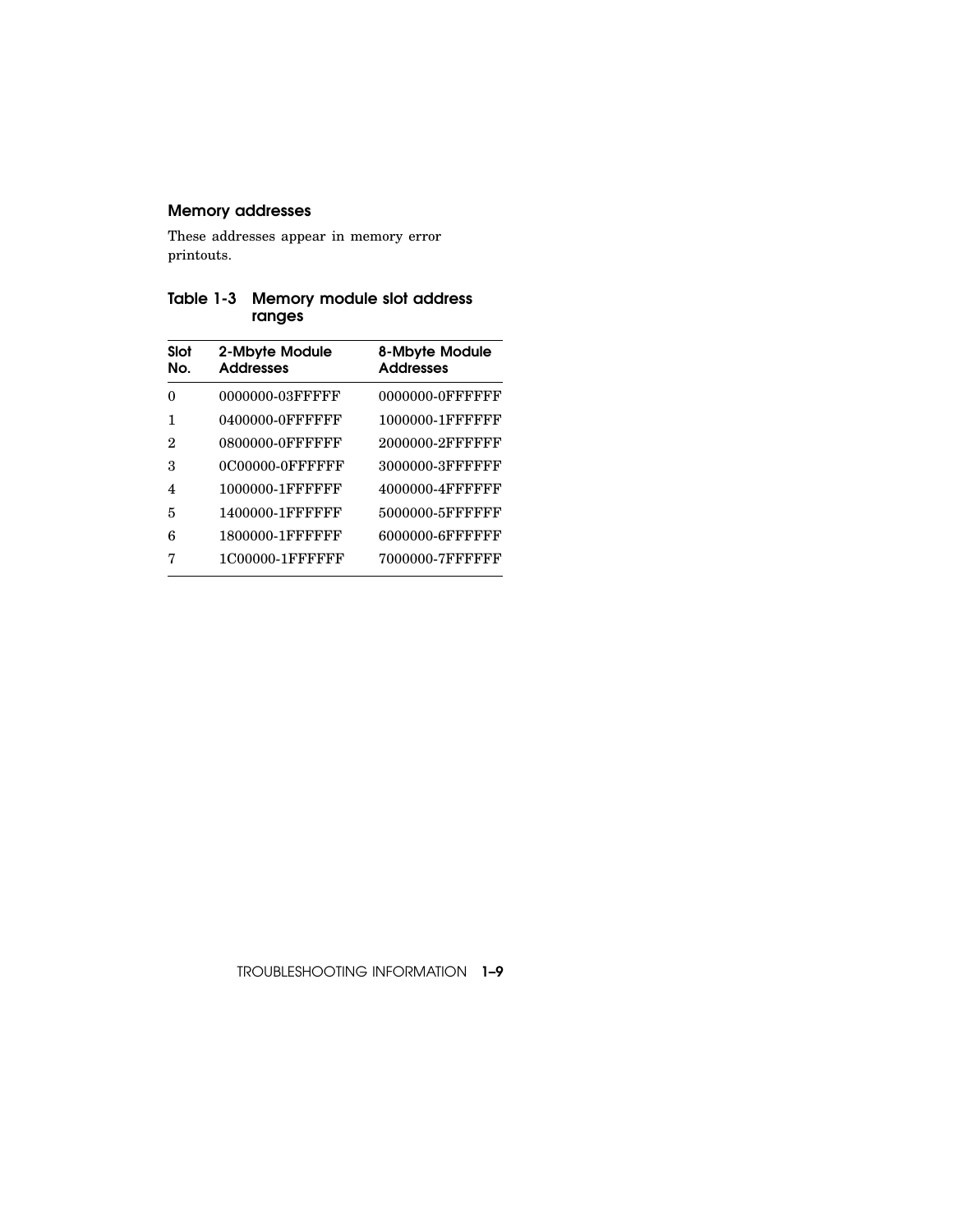#### Hardware physical addresses

These addresses appear in error printouts.

Table 1-4 Hardware physical addresses

| <b>Address Range</b>      | Indicated<br>Hardware         |
|---------------------------|-------------------------------|
| 0x00000000-0x07FFFFFFF    | Memory array<br>banks 0 to 7  |
| 0x08000000-0x0BFFFFFFF    | Reserved                      |
| $0x0C000000-0x0DFFFFFF$   | Memory registers              |
| $0x0E000000-0x0$ FFFFFFFF | CPU control ASIC<br>registers |
| $0x10000000-0x13$ FFFFFFF | Slot 0,<br>option module      |
| $0x14000000-0x17$ FFFFFFF | Slot 1,<br>option module      |
| $0x18000000-0x1BFFFFFF$   | Slot 2.<br>option module      |

1–10 TROUBLESHOOTING INFORMATION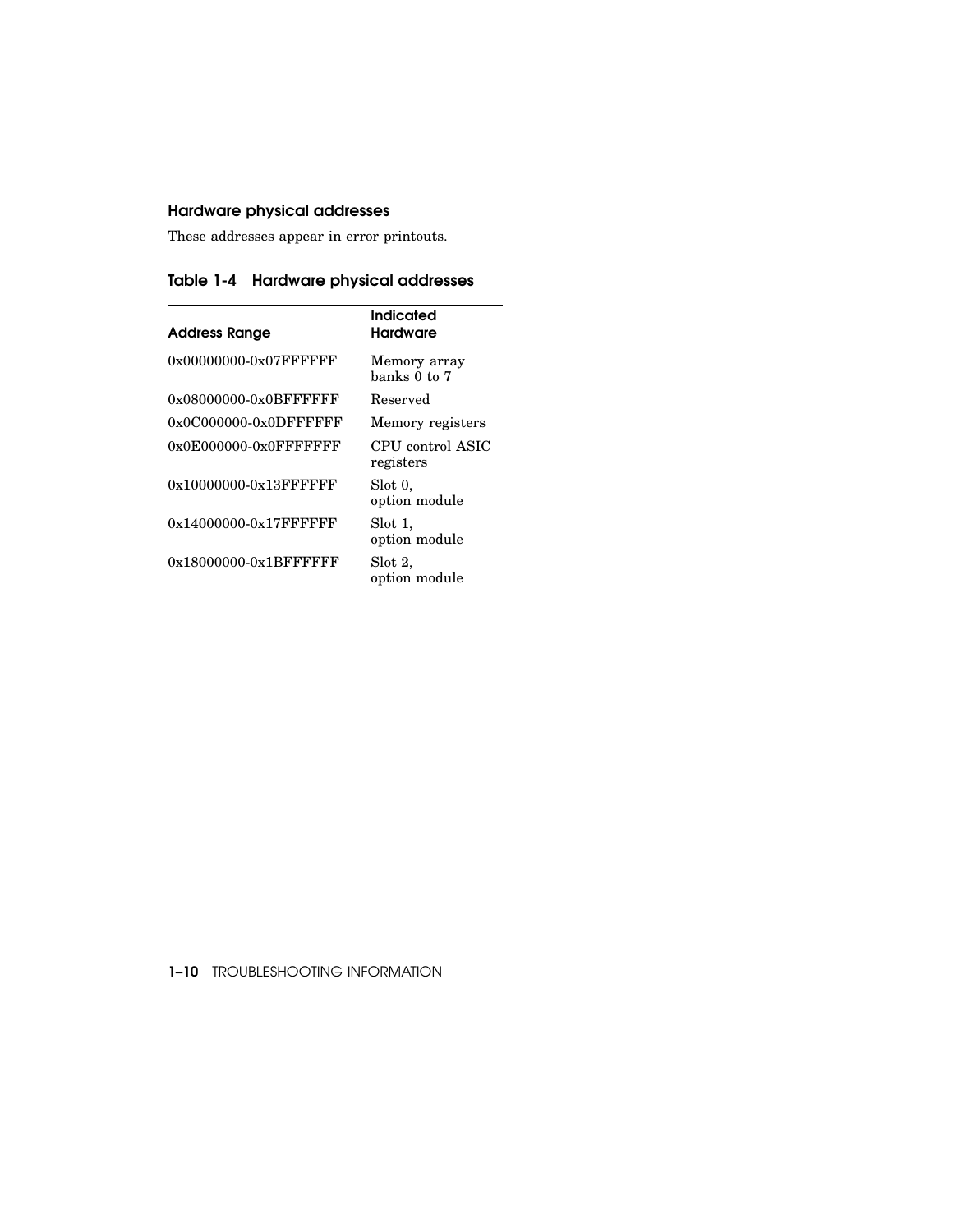| Table 1-4 (Cont.) Hardware physical |
|-------------------------------------|
| addresses                           |

| Address Range             | Indicated<br>Hardware                                                                        |
|---------------------------|----------------------------------------------------------------------------------------------|
| $0x1C000000-0x1$ FFFFFFFF | Base system, slot 3<br>in commands and<br>messages, includes<br>the elements listed<br>helow |
| 0x1C000000-0x1C03FFFF     | System ROM                                                                                   |
| 0x1C040000-0x1C07FFFF     | I/O control registers<br>and DMA pointers                                                    |
| 0x1C080000-0x1C0BFFFF     | Ethernet address<br><b>PROM</b>                                                              |
| $0x1C0C0000-0x1C0$ FFFFF  | Ethernet interface                                                                           |
| $0x1C100000-0x1C13$ FFFF  | $SCC(0)$ registers                                                                           |
| 0x1C140000-0x1C17FFFF     | Reserved                                                                                     |
| $0x1C180000-0x1C1BFFFF$   | $SCC(1)$ registers                                                                           |
| 0x1C1C0000-0x1C1FFFFF     | Reserved                                                                                     |
| 0x1C200000-0x1C23FFFF     | Real-time clock                                                                              |
| 0x1C240000-0x1C29FFFF     | Reserved                                                                                     |
| 0x1C300000-0x1C33FFFF     | <b>SCSI</b> interface                                                                        |
| 0x1C340000-0x1C37FFFF     | Reserved                                                                                     |
| 0x1C380000-0x1C3BFFFF     | <b>SCSI DMA</b>                                                                              |
| $0x1C3C0000-0x1FBFFFFF$   | Reserved                                                                                     |
| $0x1FC00000-0x1FC3FFFF$   | <b>Boot ROM</b>                                                                              |
| $0x1FC40000-0x1FFFFFFFF$  | Reserved                                                                                     |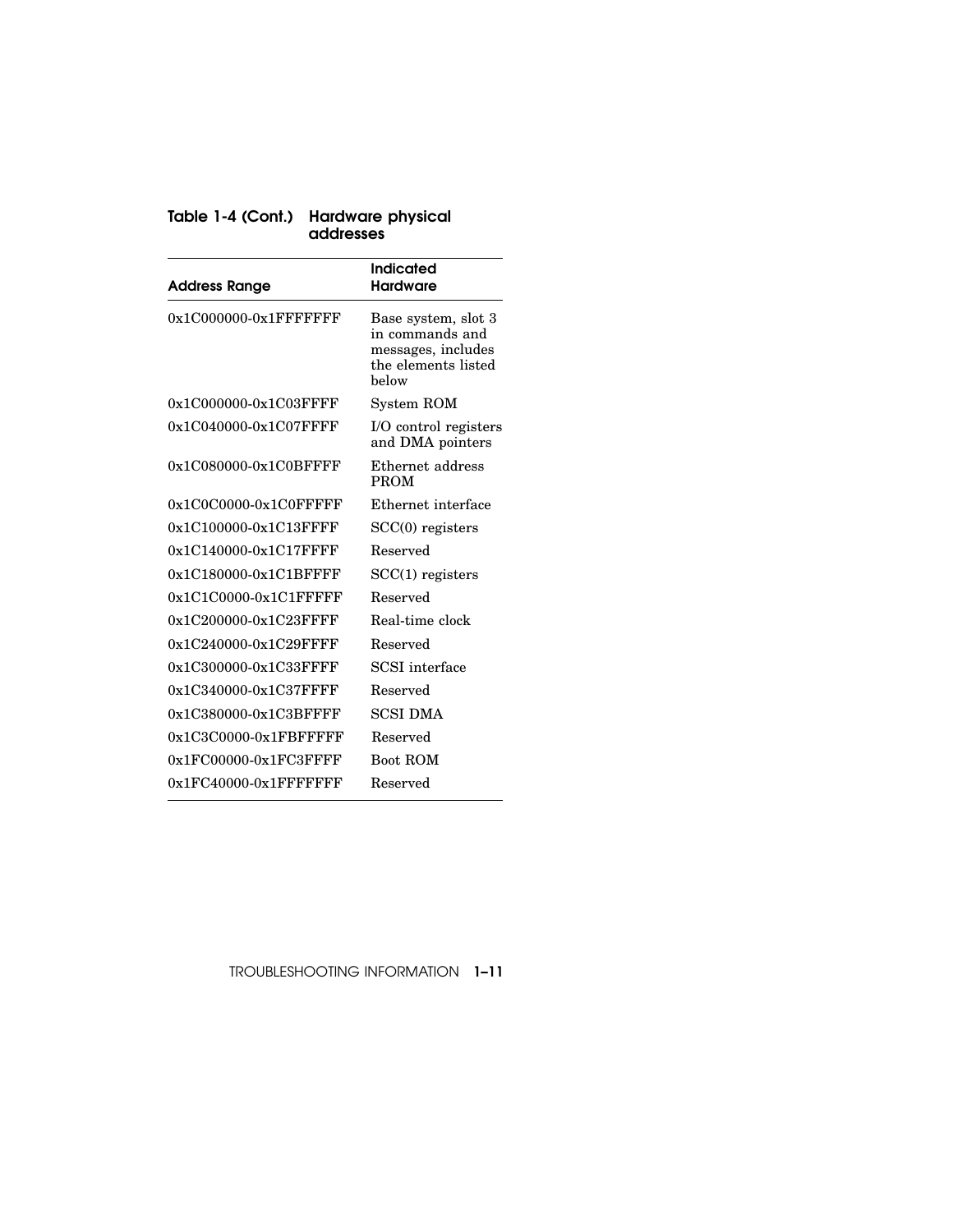## ULTRIX Error Logs

To examine the ULTRIX error logs from the ULTRIX prompt, type

**/etc/uerf -R | more**

| Table 1-5 Error log event types |  |  |  |
|---------------------------------|--|--|--|
|---------------------------------|--|--|--|

| Code | Event Type                       |
|------|----------------------------------|
| 100  | Machine check                    |
| 101  | Memory error                     |
| 102  | Disk error                       |
| 103  | Tape error                       |
| 104  | Device controller error          |
| 105  | Adapter error                    |
| 106  | Bus error                        |
| 107  | Stray interrupt                  |
| 108  | Asynchronous write error         |
| 109  | Exception or fault               |
| 113  | CPU error and status information |
| 130  | Error and status registers       |
| 200  | Panic (bug check)                |
| 250  | Informational ASCII message      |
| 251  | Operational message              |
| 300  | System startup message           |
| 310  | Time change message              |
| 350  | Diagnostic information           |
|      |                                  |

Error log information varies by event type. The following lists cover three typical event types: memory parity error, CPU write timeout, and bus timeout.

#### 1–12 TROUBLESHOOTING INFORMATION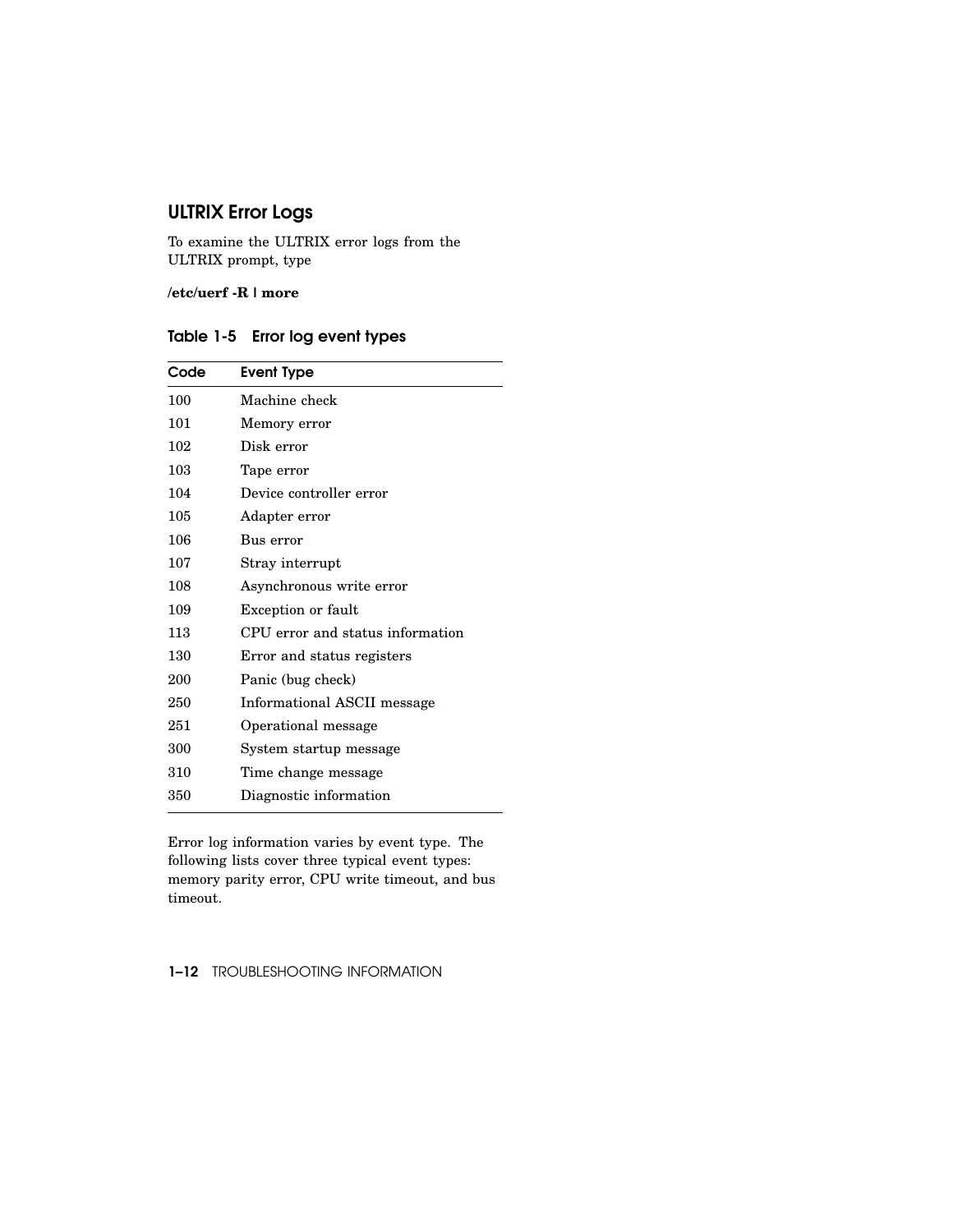#### Memory parity error log fields

The following memory error log fields are pertinent when a memory parity error occurs:

The ERROR SYNDROME field identifies the memory parity error.

The MEM REG fields give the following memory failure information:

> HARD CNT shows how many errors recurred on both read and write operations.

> SOFT CNT shows how many errors recurred on read but cleared on write.

TRAN CNT shows how many errors did not recur on read.

DATA BIT IN ERROR or PARITY BIT IN ERROR indicates whether a data bit or a parity bit failed.

HIGH BYTE IN ERROR or LOW BYTE IN ERROR identifies the byte where the error occurred.

MEMORY PARITY ERROR lists the error type (hard, soft, transient).

D0-15 or D16-31 tells whether the low (left) or high (right) SIMM failed.

BANK tells which bank of memory failed.

The PHYSICAL ADDRESS field identifies the block being read at failure.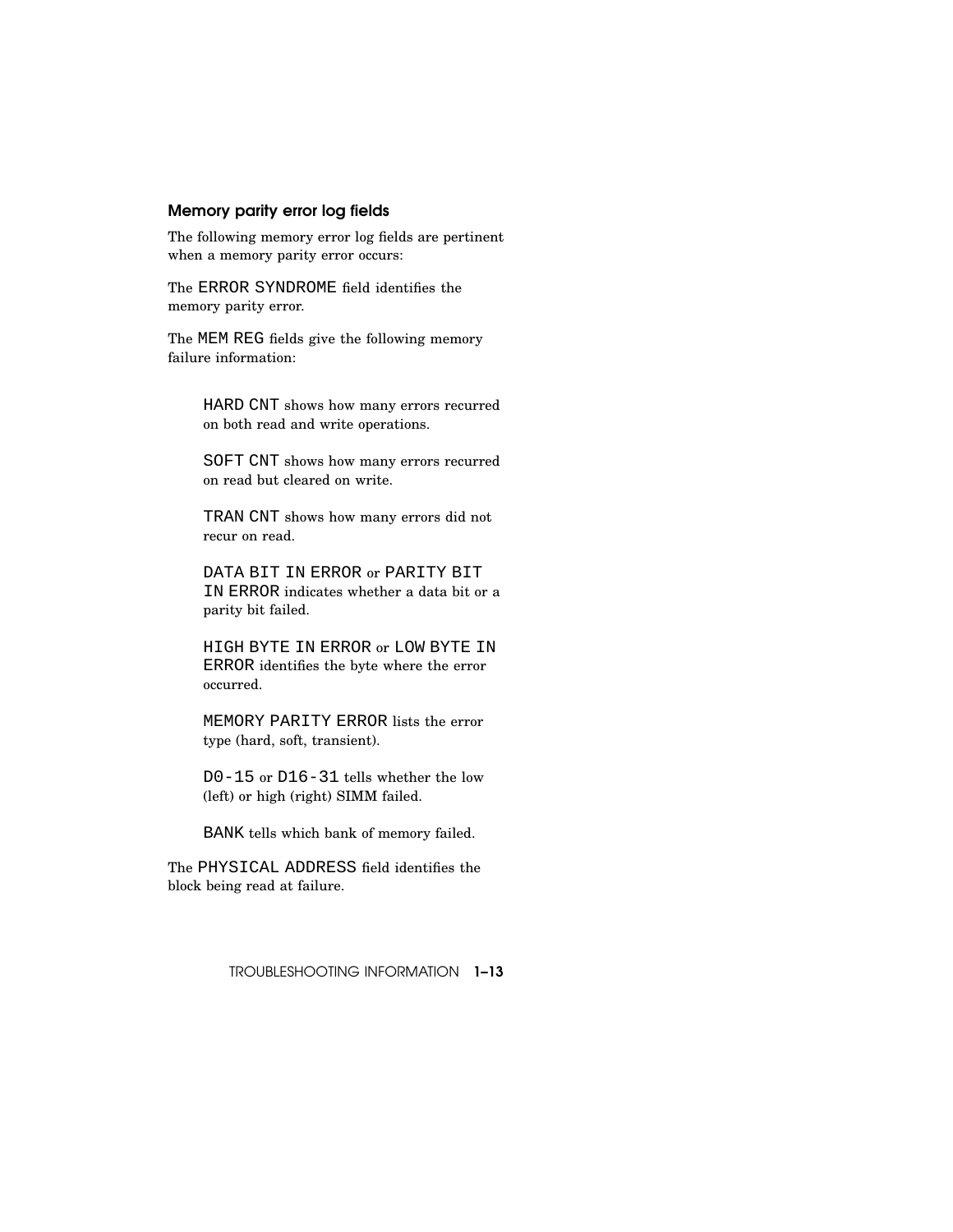#### CPU write timeout

The following error and status register error log fields are pertinent when a CPU write timeout occurs:

OS EVENT TYPE refers to the error and status registers for a CPU write timeout.

PANIC MESSAGE indicates a CPU write timeout.

The CAUSE register gives no information for a CPU write timeout.

The BAD VIRT ADR register identifies the address of the timeout.

The SIR register shows the write timeout error.

#### Bus timeout

The following error and status register error log fields are pertinent when a bus timeout occurs:

OS EVENT TYPE refers to the error and status registers for a bus timeout.

PANIC MESSAGE indicates a bus timeout.

The CAUSE register tells that the error occurred during data load or store.

The BAD VIRT ADR register tells the address of the timeout.

1–14 TROUBLESHOOTING INFORMATION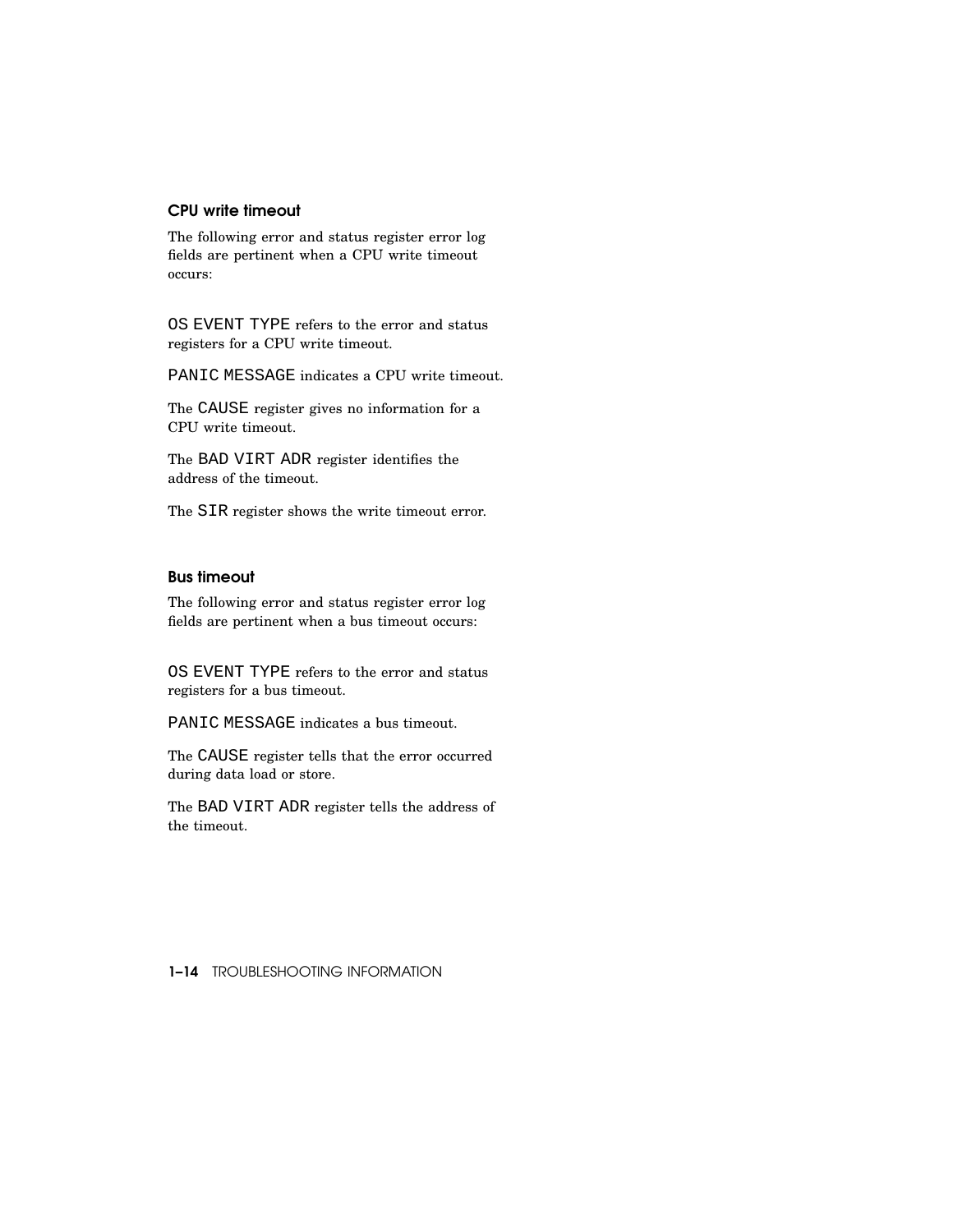## Diagnostic LEDs

| LED<br>Error Code<br>$(1=On)$                    | <b>Troubleshooting Procedure</b>                                                                                             |
|--------------------------------------------------|------------------------------------------------------------------------------------------------------------------------------|
| 1111 1111<br>0011 1111<br>0011 1110<br>0011 1101 | Troubleshoot according to<br>Figure 2-3.                                                                                     |
| 0011 0111                                        | Replace the CPU module. If the<br>LEDs display 0011 0111 when the<br>power-up self-test stops, replace<br>the system module. |
| 0011 0110                                        | Troubleshoot according to<br>Figure 2-5.                                                                                     |
| 0010 0011<br>0001 0011<br>0000 0011<br>0000 0000 | Troubleshoot according to<br>Figure 2-6.                                                                                     |
| 0011 1011<br>0010 1011<br>0001 1011<br>0000 1011 | Troubleshoot according to<br>Figure 2-7.                                                                                     |

#### Table 1-6 LED error codes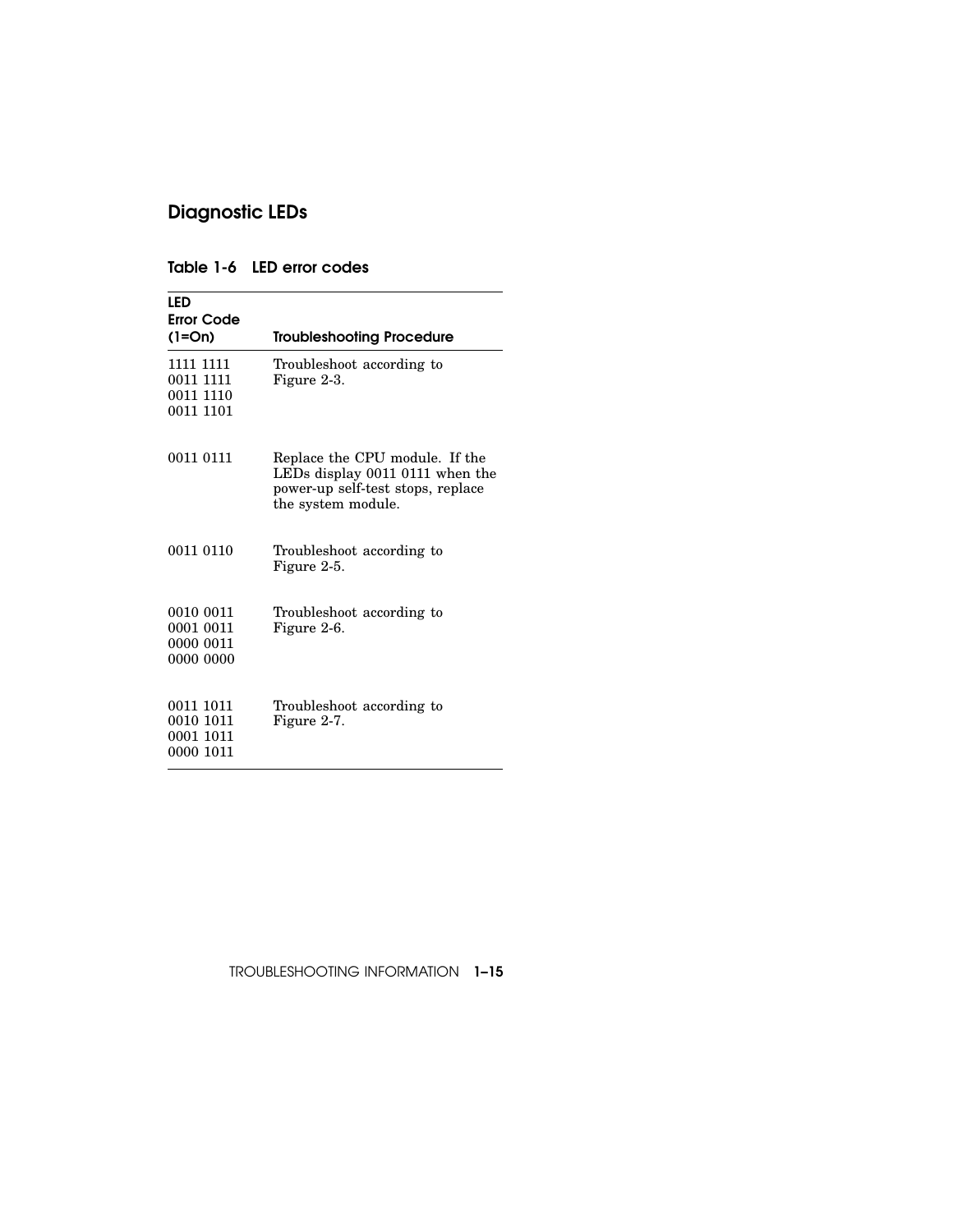### **Registers**

There are two types of registers: CPU registers and system registers. CPU register information is automatically displayed on the screen when an exception occurs. To access system registers from the console prompt (>>), enter the e command.

#### Cause register

The cause register is a CPU register and is displayed in exception error messages only. You cannot access the cause register independently. The cause register has the following format:

| 31                                                                               | 30 | 29 28 27                                                                         |                                        |    | I 6 |
|----------------------------------------------------------------------------------|----|----------------------------------------------------------------------------------|----------------------------------------|----|-----|
| ВD                                                                               |    | CE                                                                               |                                        | O  |     |
| 1                                                                                |    | 2.                                                                               |                                        | 12 |     |
| 15                                                                               |    | 8                                                                                | 65                                     | 21 |     |
|                                                                                  | ΙP | Ω                                                                                | ExcCode                                |    |     |
|                                                                                  | 8  | 2                                                                                |                                        | 2  |     |
| $BD = 1$<br>Indicates that the last exception<br>occurred in a branch delay slot |    |                                                                                  |                                        |    |     |
| СE                                                                               |    | The coprocessor unit number<br>reference for a coprocessor unusable<br>exception |                                        |    |     |
| $IP = 1$                                                                         |    |                                                                                  | Indicates that an interrupt is pending |    |     |

| $IF = 1$ | Indicates that an interrupt is pending      |
|----------|---------------------------------------------|
| ExcCode  | Shows the exception code. See<br>Table 1-7. |

0 Reserved.

#### 1-16 TROUBLESHOOTING INFORMATION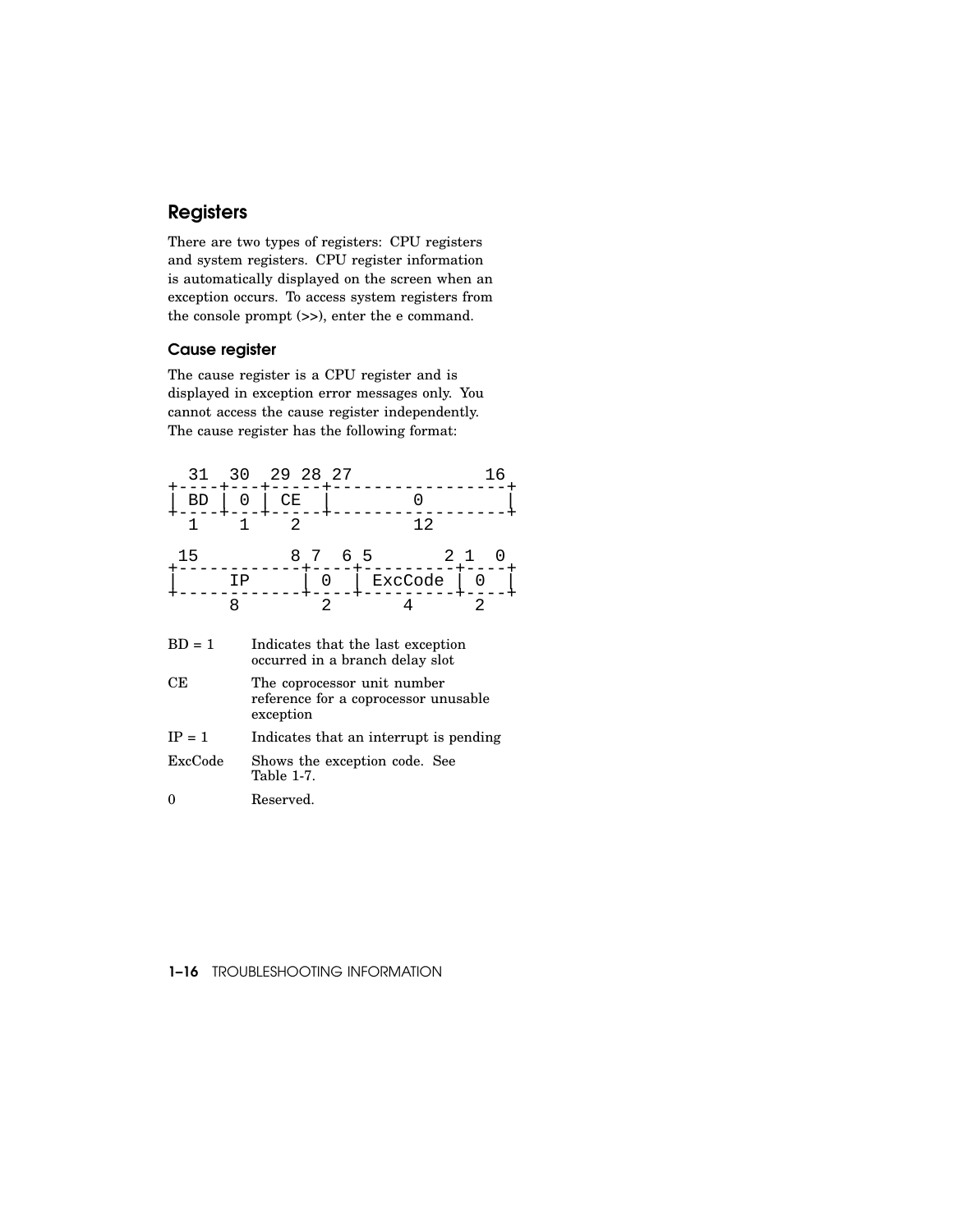| Table 1-7 Cause register exception codes |  |  |  |  |  |
|------------------------------------------|--|--|--|--|--|
|------------------------------------------|--|--|--|--|--|

| <b>Number</b> | <b>Mnemonic</b> | <b>Description</b>                                     |
|---------------|-----------------|--------------------------------------------------------|
| 0             | Int.            | Interrupt                                              |
| 1             | Mod             | TLB modification<br>exception                          |
| 2             | TLBL            | TLB miss exception (load)<br>or instruction fetch)     |
| 3             | <b>TLBS</b>     | TLB miss exception<br>(store)                          |
| 4             | AdEL            | Address error exception<br>(load or instruction fetch) |
| 5             | AdES            | Address error exception<br>(store)                     |
| 6             | <b>TBE</b>      | Bus error exception<br>(instruction fetch)             |
| 7             | DBE             | Bus error exception (data<br>reference: load or store) |
| 8             | Sys             | Syscall exception                                      |
| 9             | Bp              | <b>Breakpoint exception</b>                            |
| 10            | RI              | Reserved instruction<br>exception                      |
| 11            | $\mathrm{CpU}$  | Coprocessor unusable<br>exception                      |
| 12            | $\alpha$        | Arithmetic overflow<br>exception                       |
| 13-15         |                 | Reserved                                               |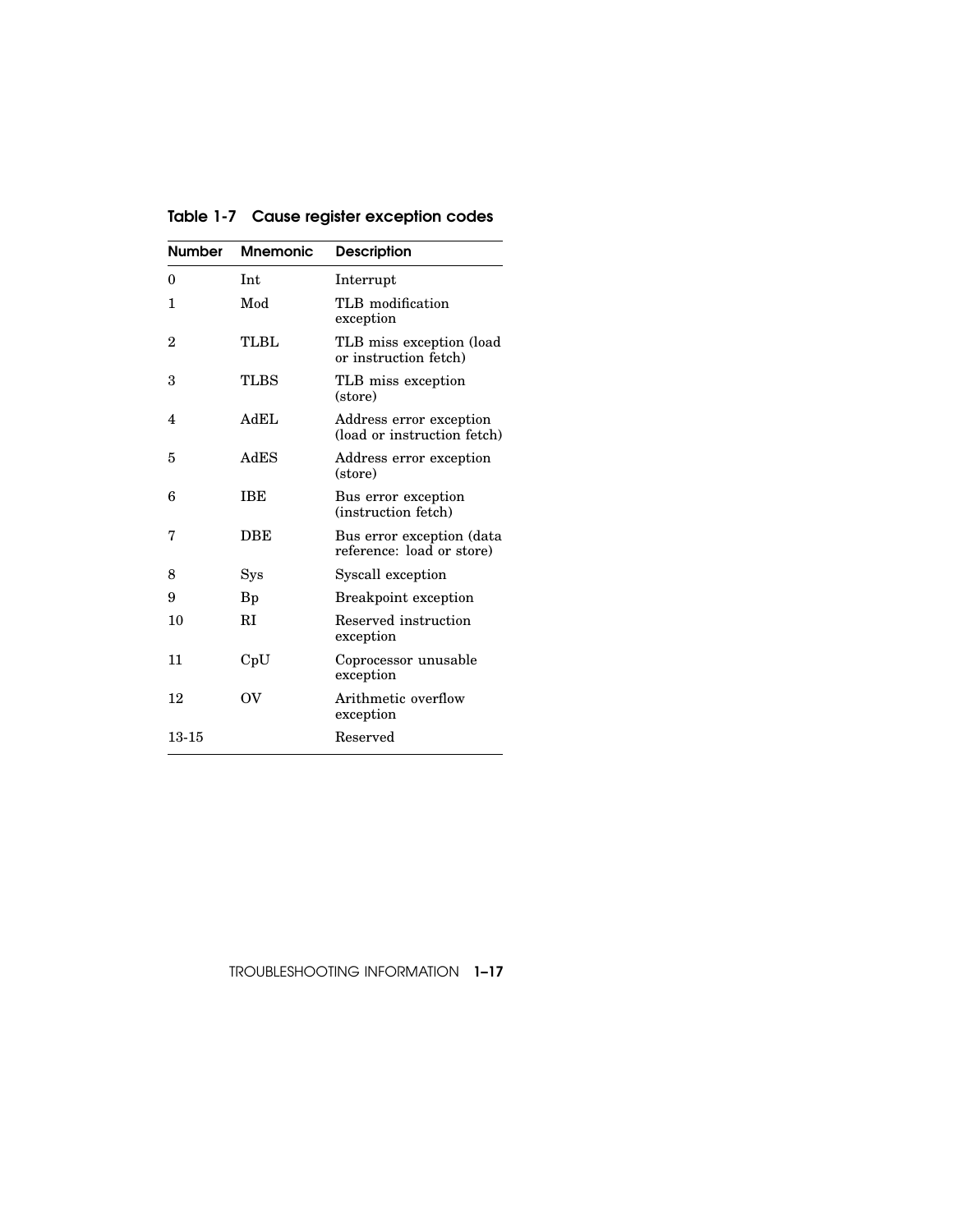#### System registers

To examine a system register from the console prompt (>>), enter the e command:

**e** [*options*] [*console\_address*]

Table 1-8 System registers

| Console<br><b>Address</b> | <b>Description</b>                |
|---------------------------|-----------------------------------|
| 0xBC040100                | System support register           |
| 0xAC400000                | Memory error register             |
| 0xBC040110                | System interrupt<br>register      |
| $0 \times BC040120$       | System interrupt mask<br>register |
| 0xAC800000                | Memory size register              |
| 0xAE000004                | Error address register            |
|                           |                                   |

#### 1–18 TROUBLESHOOTING INFORMATION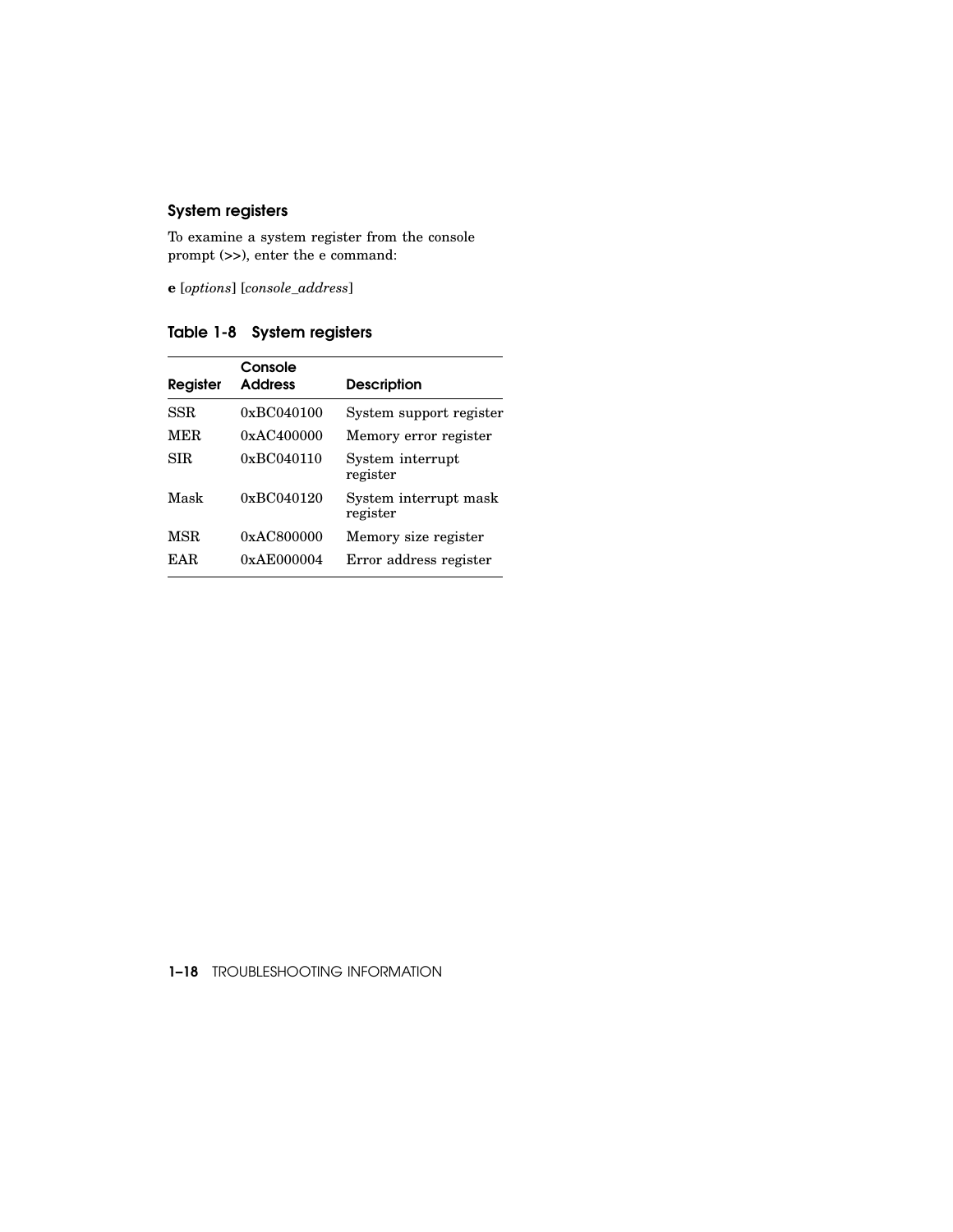| <b>Bits</b> | Access | <b>Description</b>             |
|-------------|--------|--------------------------------|
| 31:17       |        | Reserved                       |
| 16          | R/W    | Page boundary error            |
| 15          | R/W    | Transfer length error          |
| 14          | R/W    | PARDIS memory error<br>disable |
| 13:12       |        | Reserved                       |
| 11:8        | R/W    | Byte(s) with parity error      |
| 7:0         |        | Reserved                       |
|             |        |                                |

#### Table 1-9 Memory Error Register (MER) 0x0C400000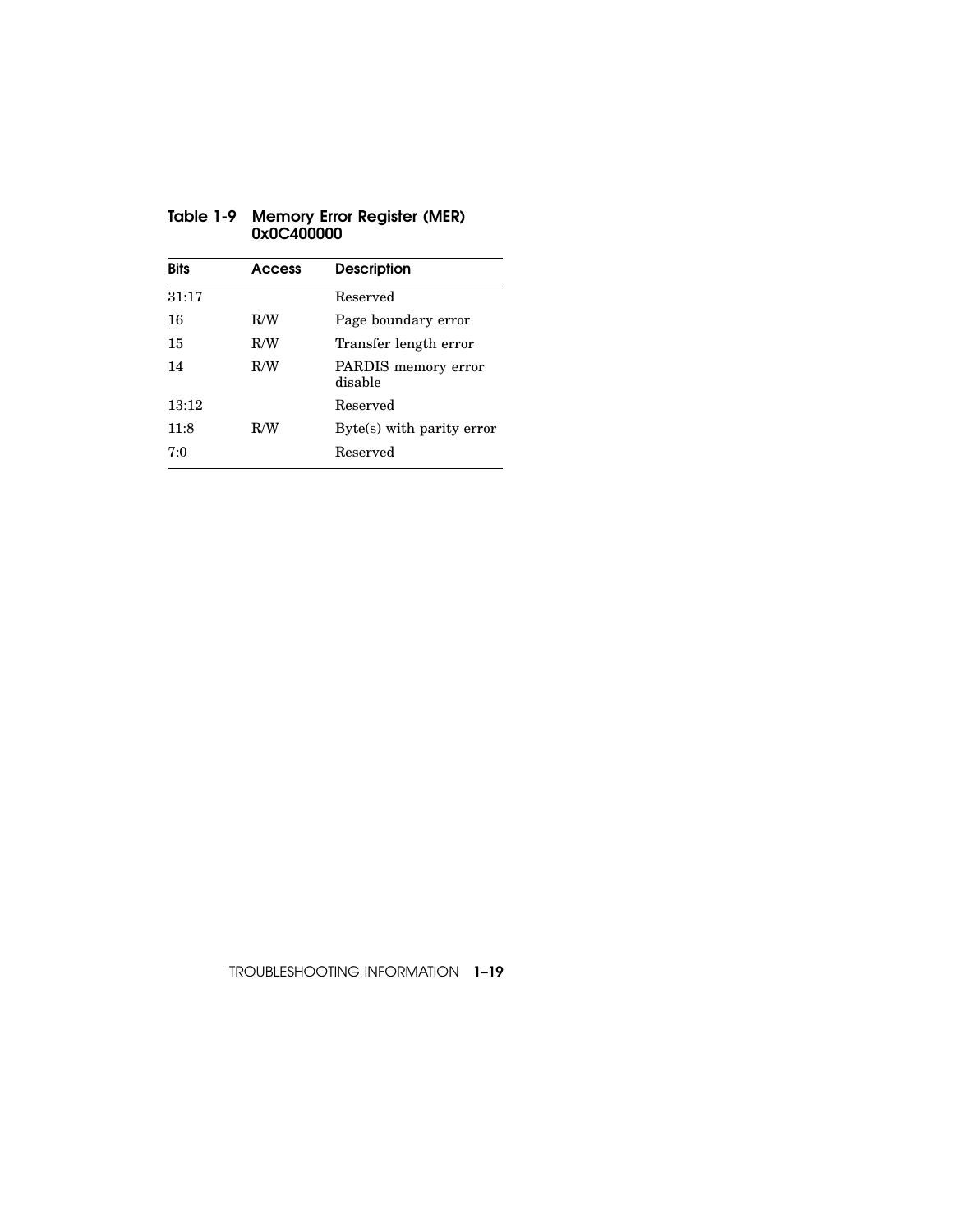#### Table 1-10 System Interrupt Register (SIR) 0x1C040110

| <b>Bits</b> | Access      | <b>Description</b>                                |
|-------------|-------------|---------------------------------------------------|
| 31          | R/W0C       | Comm port 1 transmit page end<br>interrupt        |
| 30          | R/W0C       | Comm port 1 transmit DMA<br>memory read error     |
| 29          | R/W0C       | Comm port 1 receive half page<br>interrupt        |
| 28          | R/W0C       | Comm port 1 receive DMA page<br>overrun           |
| 27          | R/W0C       | Comm port 2 transmit page end<br>interrupt        |
| 26          | R/W0C       | Comm port 2 transmit DMA<br>memory read error     |
| 25          | R/W0C       | Comm port 2 receive half page<br>interrupt        |
| 24          | R/W0C       | Comm port 2 receive DMA overrun                   |
| 23          | R/W0C       | Reserved                                          |
| 22          | R/W0C       | Reserved                                          |
| 21          | R/W0C       | Reserved                                          |
| 20          | R/W0C       | Reserved                                          |
| 19          | R/W0C       | SCSI DMA interrupt (DMA buffer<br>pointer loaded) |
| 18          | R/W0C       | SCSI DMA overrun error                            |
| 17          | R/W0C       | SCSI DMA memory read error                        |
| 16          | R/W0C       | LANCE DMA memory read error                       |
| 15          | R.          | Reserved                                          |
| 14          | R           | NVR mode jumper                                   |
| 13          | R.          | Reserved                                          |
| 12          | $\mathbf R$ | CPU I/O-write timeout interrupt                   |

1-20 TROUBLESHOOTING INFORMATION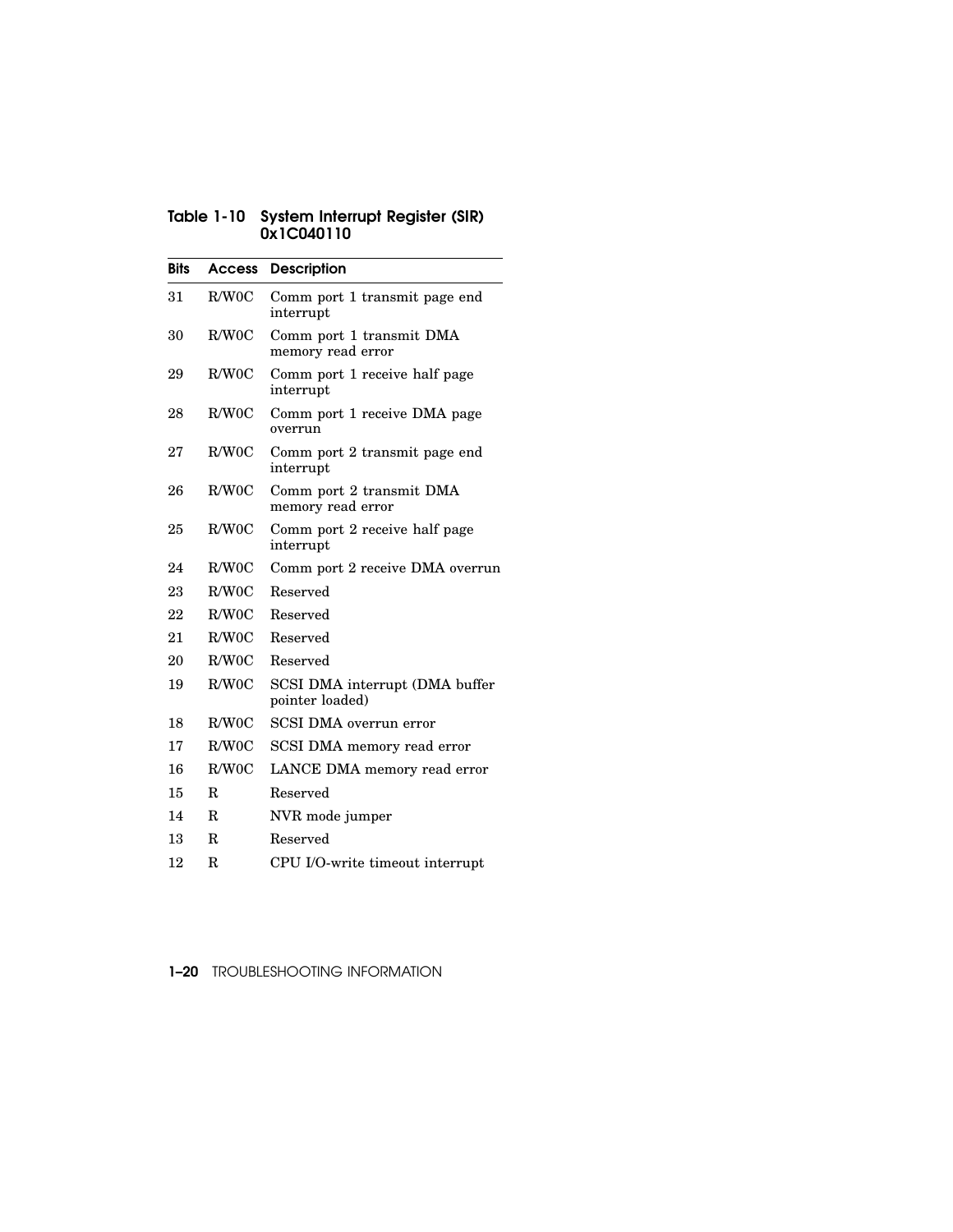#### Table 1-10 (Cont.) System Interrupt Register (SIR) 0x1C040110

| Bits |    | <b>Access Description</b>                             |
|------|----|-------------------------------------------------------|
| 11   | R. | Reserved                                              |
| 10   | R  | NRMOD manufacturing mode<br>jumper                    |
| 9    | R  | SCSI interrupt from 53C94 SCSI<br>controller          |
| 8    | R. | Ethernet interrupt                                    |
| 7    | R  | SCC(1) serial interrupt (comm port<br>2 and keyboard) |
| 6    | R  | SCC(0) serial interrupt (comm port<br>1 and mouse)    |
| 5    | R  | TOY interrupt                                         |
| 4    | R  | PSWARN power supply warning<br>indicator              |
| 3    | R. | Reserved                                              |
| 2    | R. | SCSI data ready                                       |
| 1    | R  | <b>PBNC</b>                                           |
| 0    | R  | <b>PBNO</b>                                           |

#### *Note*

*Comm port 1 is the same as serial line 2. Comm port 2 is the same as serial line 3.*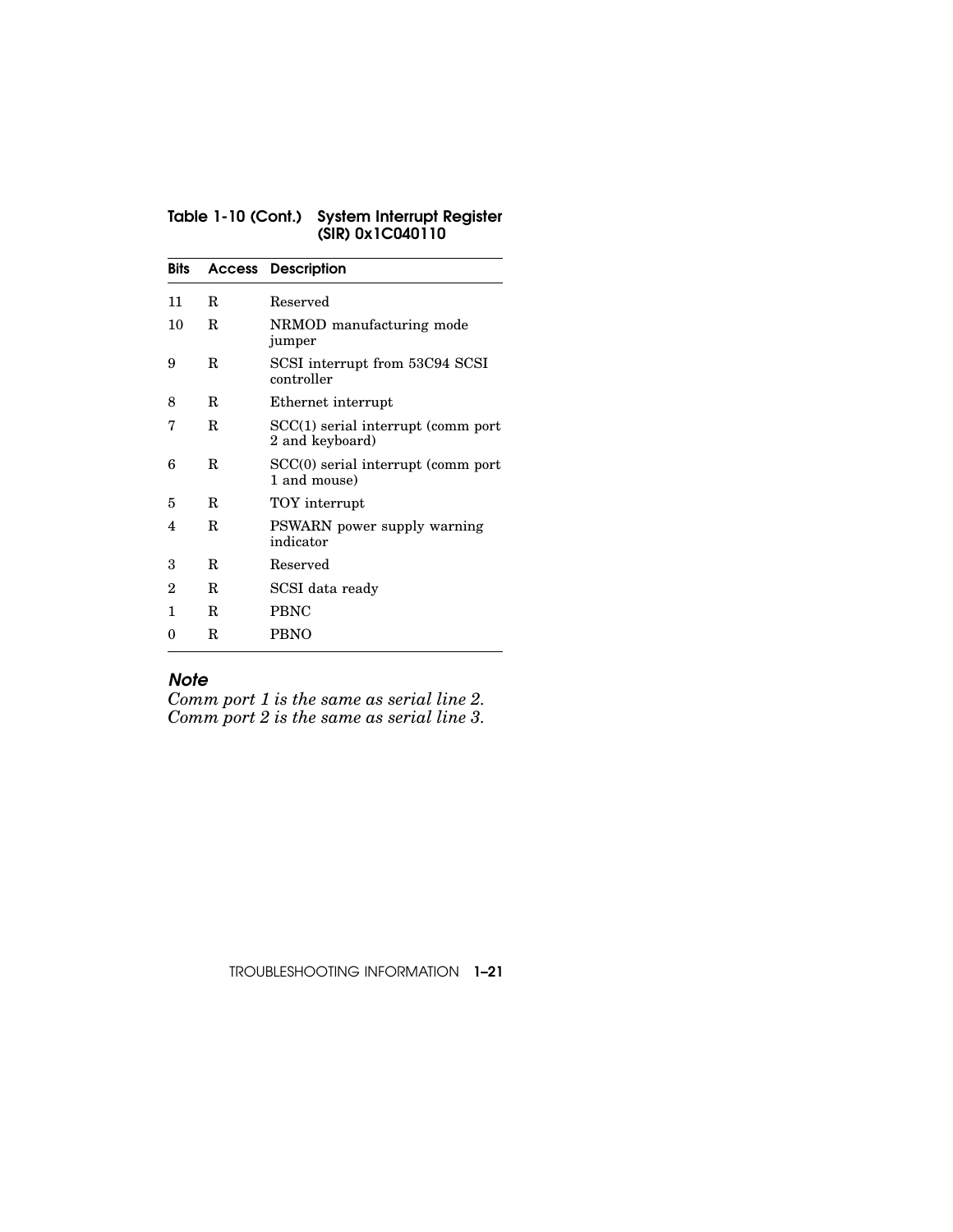# 2

## TROUBLESHOOTING **TOOLS**

#### Self-tests

The system automatically runs a power-up test sequence when you turn the power on. The system runs a quick test or thorough test sequence according to the value of the testaction environtmental variable (q for quick, t for thorough). Quick is for normal startup; thorough for troubleshooting.

You can run a self-test sequence from the console prompt without cycling system power.

For the quick test, type:

**sh** *slot\_number*/**pst-q**

For the thorough test, type:

**sh** *slot\_number*/**pst-t**

TROUBLESHOOTING TOOLS 2–1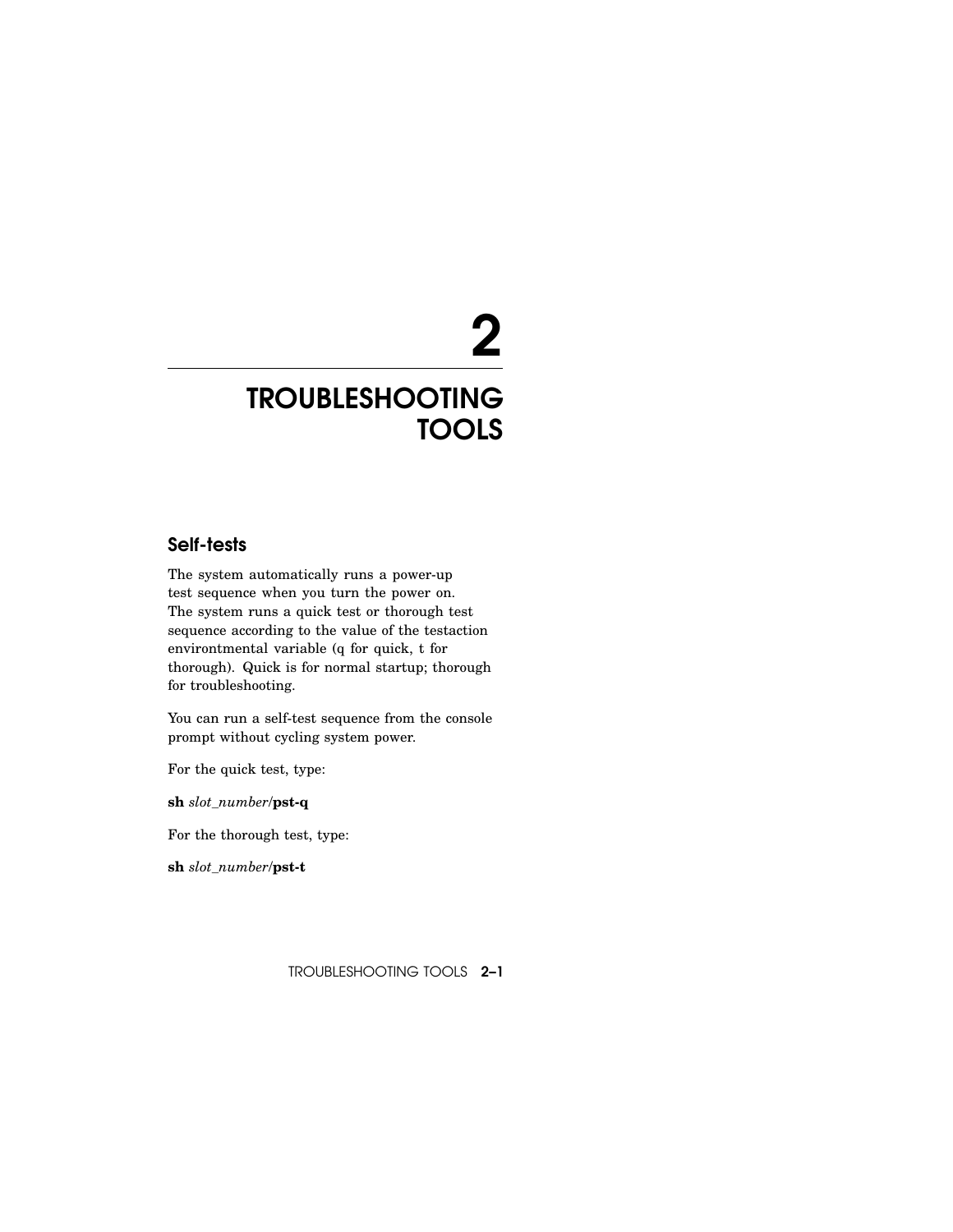#### Console Mode Tests

From the console prompt (>>), enter the t command to run an individual test or the sh command to run a test script.

#### Console commands

From the console prompt, enter **?** to see a list of available console commands and their formats.

| Command                                                                                                                                              | <b>Function</b>                                         |
|------------------------------------------------------------------------------------------------------------------------------------------------------|---------------------------------------------------------|
| $?$ [cmd]                                                                                                                                            | Displays one or more<br>console commands and<br>formats |
| <b>boot</b> [-zseconds]<br>$[-n]$ [bootpath]<br>$[-a][args]$                                                                                         | Boots the system                                        |
| cat<br>slot number/<br>script_name                                                                                                                   | Displays the contents<br>of a script                    |
| $cnfg$ [slot number]                                                                                                                                 | Displays system<br>configuration<br>information         |
| <b>d</b> $\left[ -(b \mid h \mid w) \right]$ $\left[ -\text{Scount} \right]$<br>rng                                                                  | Deposits data into<br>memory                            |
| $e [ -b   h   w] [-c] [-d]$<br>$\left[-\mathbf{o}\right]$ $\left[-\mathbf{u}\right]$ $\left[-\mathbf{x}\right]$ $\left[-\text{Scount}\right]$<br>rng | Examines memory<br>contents                             |
| $erl$ [-c]                                                                                                                                           | Displays the error<br>message log                       |
| <b>go</b> [address]                                                                                                                                  | Transfers control to a<br>specific address              |
| $\textbf{init}$ [slot_number] $\textbf{[-m]}$                                                                                                        | Resets the system or a<br>module                        |

#### Table 2-1 Console command functions

2–2 TROUBLESHOOTING TOOLS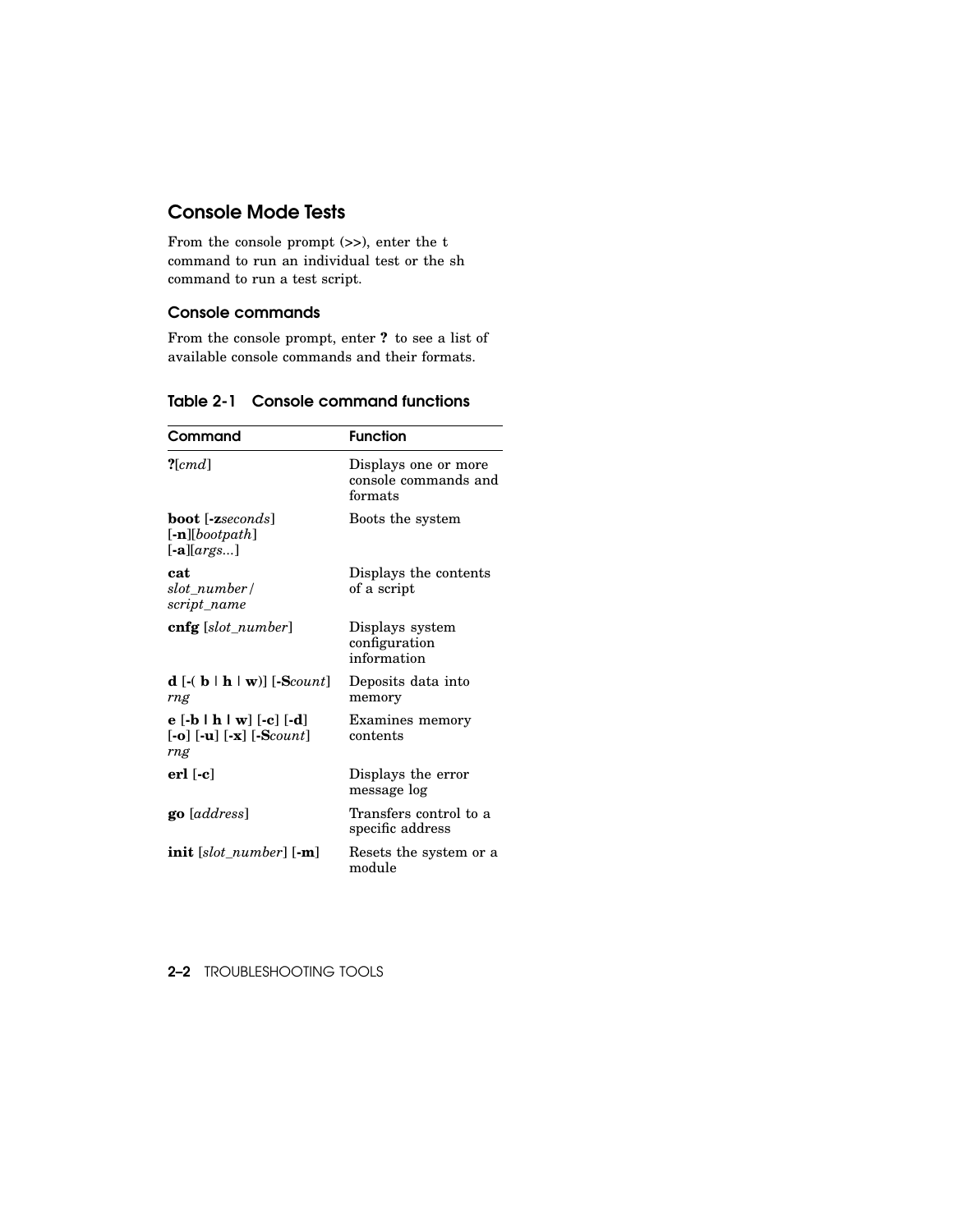#### Table 2-1 (Cont.) Console command functions

| Command                                                      | <b>Function</b>                                                                                      |
|--------------------------------------------------------------|------------------------------------------------------------------------------------------------------|
| $ls [slot_number]$                                           | Displays the scripts<br>and other files in a<br>module                                               |
| passwd $[-c]$ $[-s]$                                         | Sets and clears the<br>console password                                                              |
| printeny [variable]                                          | Prints environment<br>variables                                                                      |
| restart                                                      | Attempts to restart the<br>operating system<br>software that is<br>specified in the restart<br>hlock |
| <b>script</b> name                                           | Creates a temporary<br>script of console<br>commands                                                 |
| <b>seteny</b> variable value                                 | Sets an environment<br>variable                                                                      |
| sh [-b] [-e] [-l] [-v] [-S]<br>[slot_number/script]<br>[arg] | Runs a script                                                                                        |
| $t$ [-1]<br>slot number/test name<br>[arg1][argn]            | Runs a test                                                                                          |
| test                                                         | Runs a comprehensive<br>test script that checks<br>the system hardware                               |
| <b>unseteny</b> variable                                     | Removes an environ-<br>ment variable                                                                 |

TROUBLESHOOTING TOOLS 2–3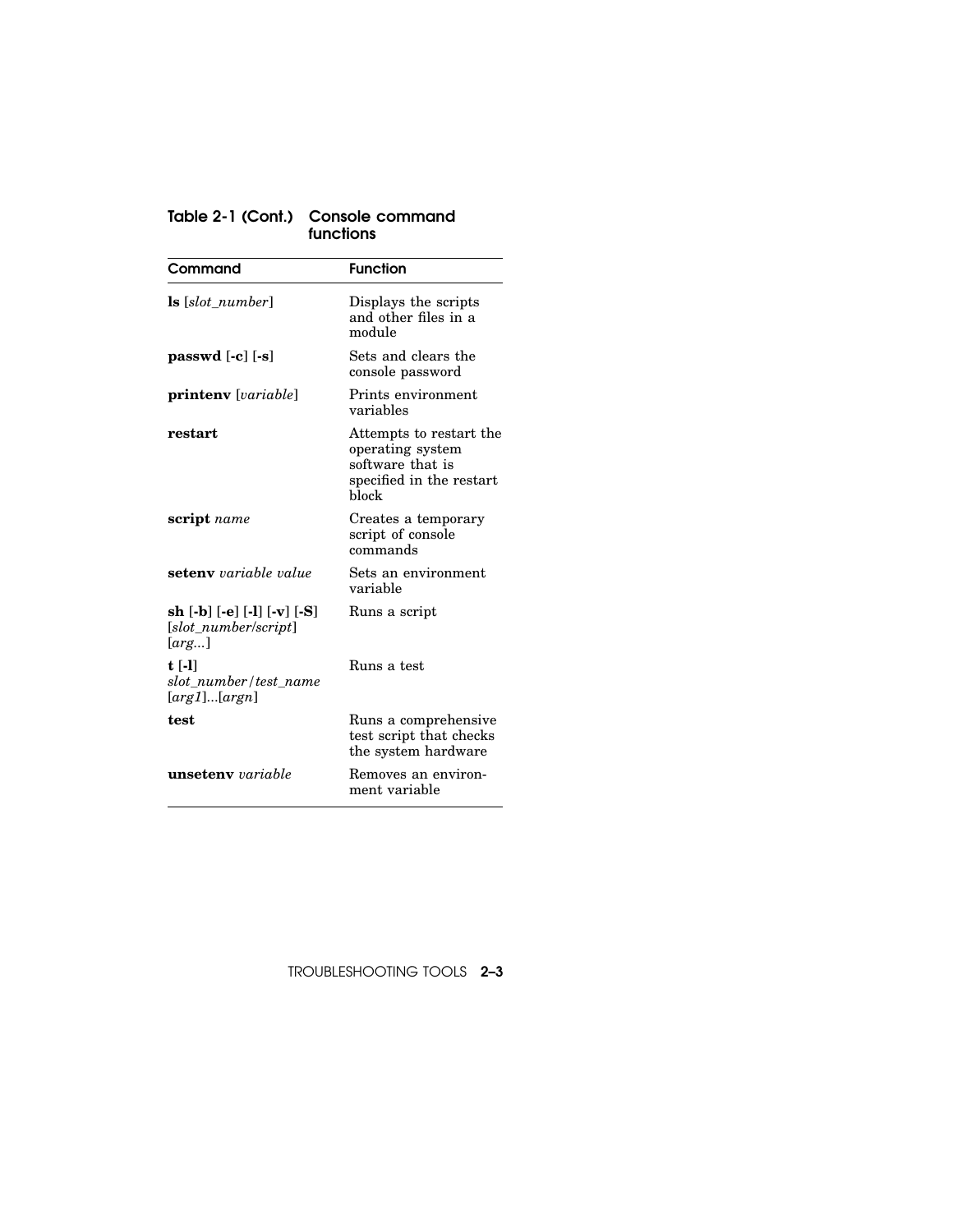## t command

To run a single test from the console prompt type

**t** [**-l**] *slot\_number/test\_name* [*arg1*] [...] [*argn*]

| t           | is the test command.                                                                                         |
|-------------|--------------------------------------------------------------------------------------------------------------|
| -1          | The test repeats until you press<br>Ctrl-c or reset the system with the<br>init command or by cycling power. |
| slot number | Replace with the slot number of<br>the module to be tested.                                                  |
| test_name   | Replace with the name of the test<br>to be run.                                                              |
| arg1…argn   | Specify individual test conditions.                                                                          |

Table 2-2 lists the tests for the base system modules. To display a list of tests for an option module from the console prompt (>>), type

**t** *slot\_number*/**?**

2–4 TROUBLESHOOTING TOOLS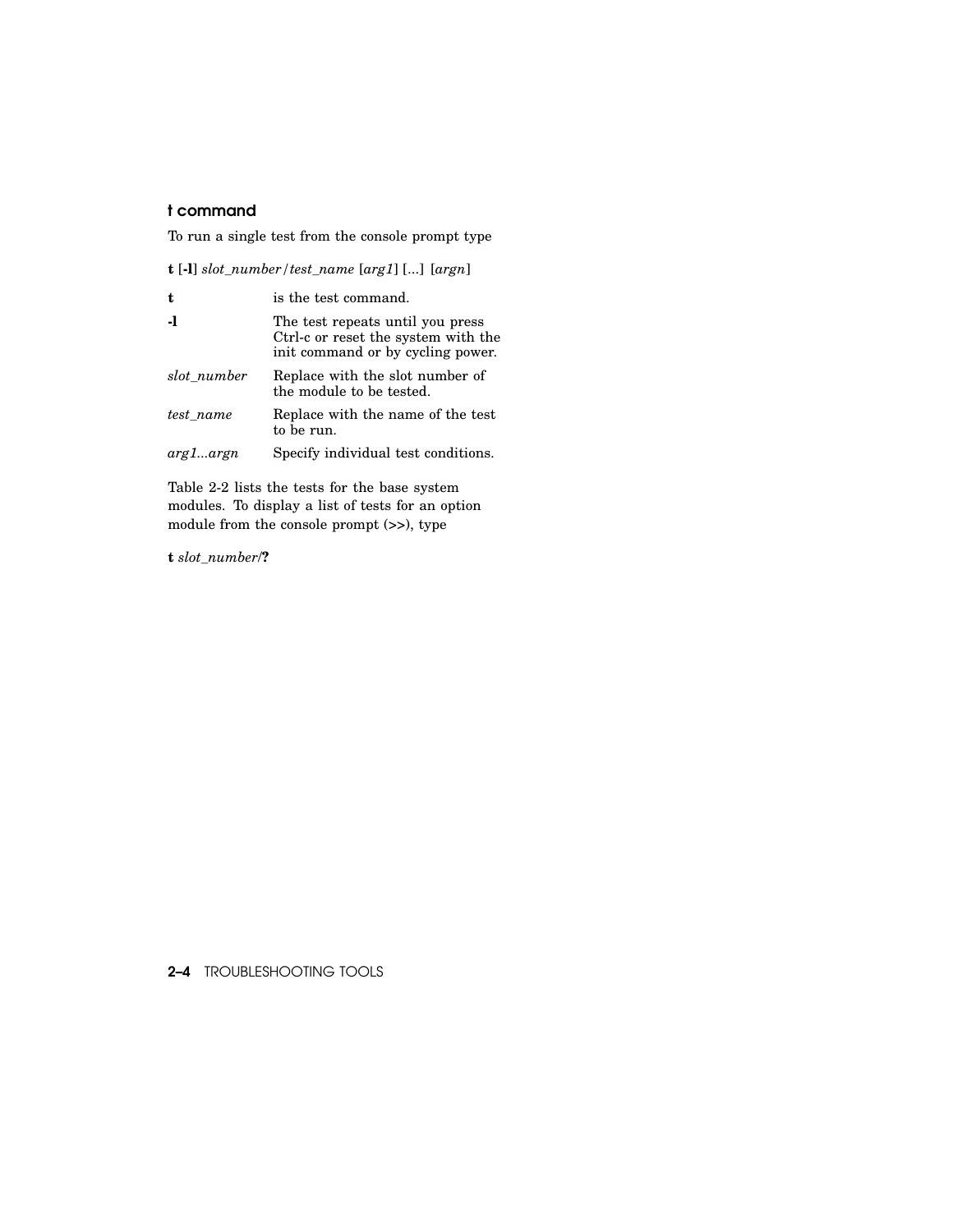#### Table 2-2 Base system module tests and utilities

| <b>Test or Utility</b>                    | Command                                                       |  |
|-------------------------------------------|---------------------------------------------------------------|--|
| System module tests:                      |                                                               |  |
| Halt button                               | <b>t 3/misc/halt</b> [number]                                 |  |
| Nonvolatile RAM (NVR)                     | $t$ 3/rtc/nvr [pattern]                                       |  |
| Overheat detect                           | t 3/misc/pstemp                                               |  |
| Real-time clock period                    | t 3/rtc/period                                                |  |
| Real-time clock register                  | t 3/rtc/regs                                                  |  |
| Real-time                                 | t 3/rtc/time                                                  |  |
| Serial communication<br>chip (SCC) access | t 3/scc/access                                                |  |
| Serial communication<br>chip (SCC) DMA    | t $3/sec/dma$ [ <i>line</i> ]<br>$[loopback]$ $[baud]$        |  |
| SCC interrupts                            | t 3/scc/int [ <i>line</i> ]                                   |  |
| <b>SCC I/O</b>                            | t 3/scc/io [line]<br>[loopback]                               |  |
| SCC pins                                  | t $3/sec/pins$ [line]<br>[loopback]                           |  |
| SCC transmit and<br>receive               | t $3/\text{sec}/\text{tx-rx}$ [line]<br>$[loopback]$ $[baud]$ |  |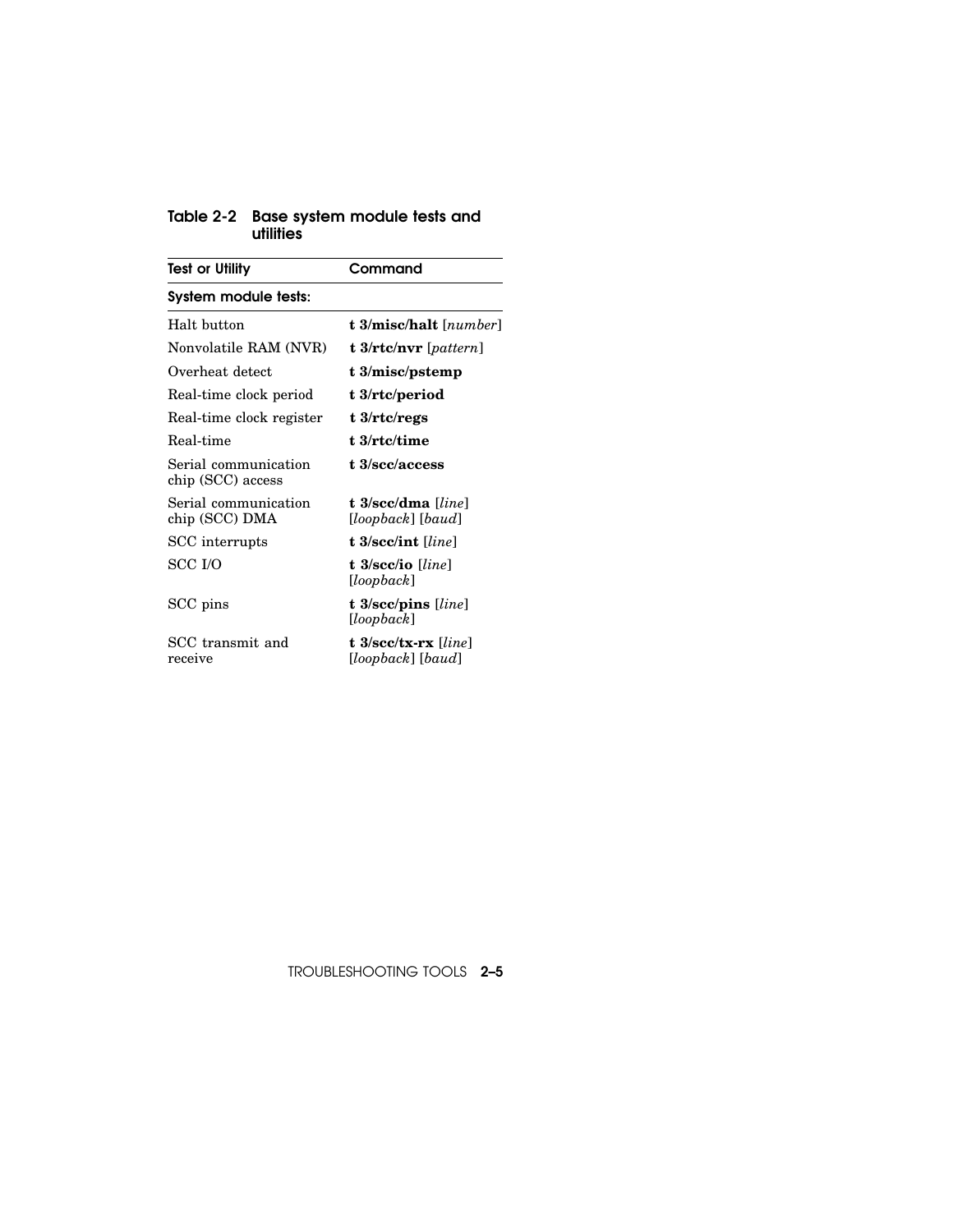#### Table 2-2 (Cont.) Base system module tests and utilities

| Test or Utility                             | Command                                    |
|---------------------------------------------|--------------------------------------------|
| CPU module tests:                           |                                            |
| Cache data                                  | t 3/cache/data [cache]<br><i>[address]</i> |
| Cache fill                                  | t 3/cache/fill [cache]<br>[offset]         |
| Cache isolate                               | <b>t 3/cache/isol</b> [cache]              |
| Cache reload                                | t 3/cache/reload<br>[cache] [offset]       |
| Cache segment                               | t $3$ /cache/seg [cache]<br><i>address</i> |
| CPU-type utility                            | t 3/misc/cpu-type                          |
| Floating-point unit                         | $t \frac{3}{f}$                            |
| Translation lookaside<br>buffer (TLB) probe | $t \frac{3}{t}$ lb/prb                     |
| TLB registers                               | t 3/tlb/reg $[pattern]$                    |

# Memory module tests:

| Floating 1/0 memory          | t 3/mem/float10<br><i><u><b>I</b>address</u></i>              |
|------------------------------|---------------------------------------------------------------|
| Memory module                | $t\frac{3}{\text{mem}}$ [module]<br>$[threshold]$ $[pattern]$ |
| RAM address select.<br>lines | t.3/mem/selert                                                |
| Partial write                | t 3/misc/wbpart                                               |
| Zero memory utility          | t.3/mem/init                                                  |

2–6 TROUBLESHOOTING TOOLS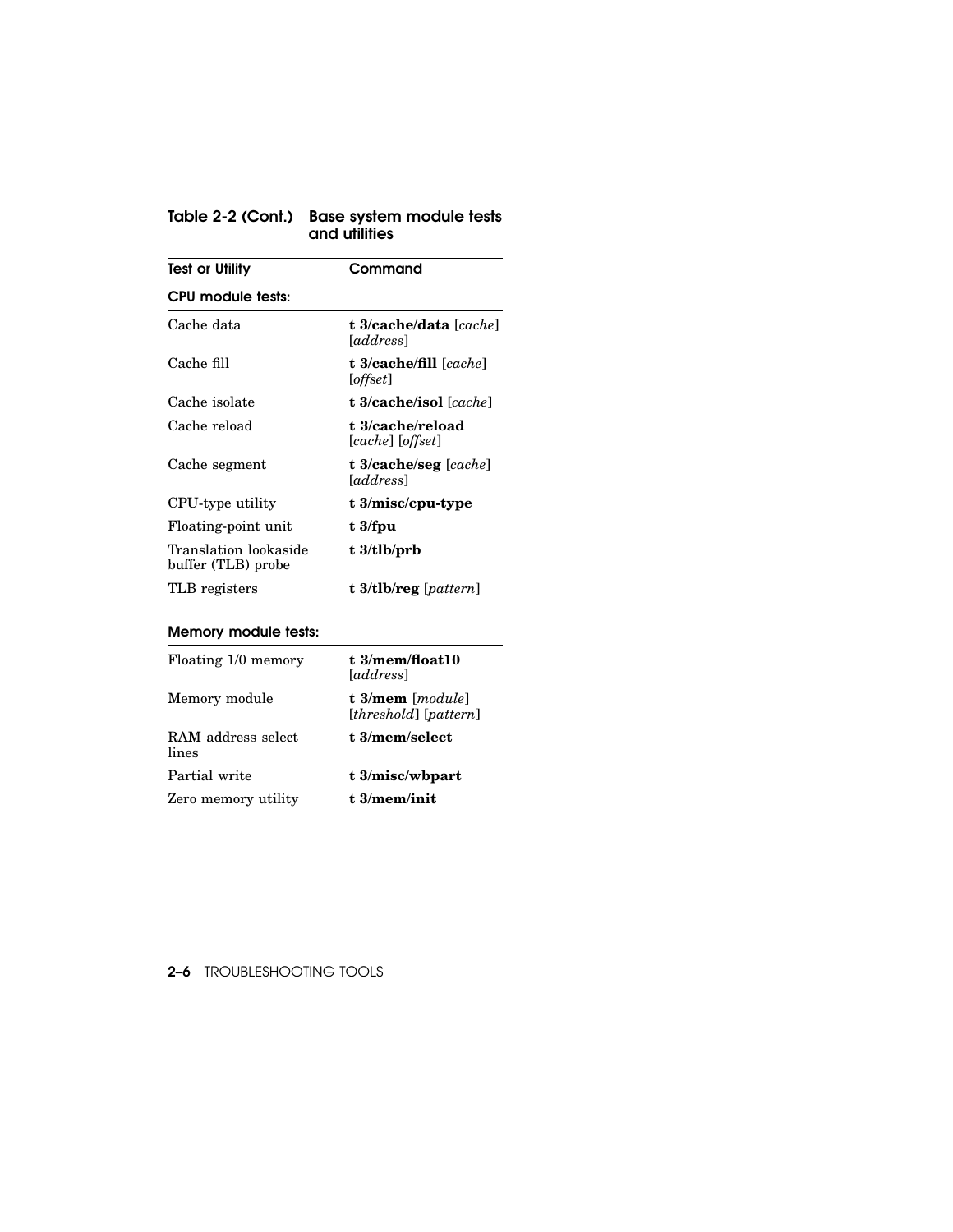#### Table 2-2 (Cont.) Base system module tests and utilities

| <b>Test or Utility</b>                        | Command                    |  |
|-----------------------------------------------|----------------------------|--|
| <b>Base system Ethernet controller tests:</b> |                            |  |
| Collision                                     | $t \frac{3}{ni/ellsn}$     |  |
| Cyclic redundancy code<br>(CRC)               | t $3/ni/crc$               |  |
| Display MOP counters<br>utility               | $t \frac{3}{n}$            |  |
| Ethernet-DMA registers                        | $t \frac{3}{ni/dma1}$      |  |
| Ethernet-DMA transfer                         | t $3/ni/dma2$              |  |
| Ethernet station address<br>ROM (ESAR)        | $t.3/ni$ /esar             |  |
| External loopback                             | $t \frac{3}{ni}$ /ext-lb   |  |
| Internal loopback                             | $t \frac{3}{ni}$ int-l $b$ |  |
| Interrupt request (IRQ)                       | t.3/ni/int                 |  |
| Multicast                                     | $t \frac{3}{ni/m-est}$     |  |
| Promiscuous mode                              | t 3/ni/promisc             |  |
| Registers                                     | t 3/ni/regs                |  |

## Base system SCSI controller and drives tests:

| SCSI controller       | t 3/scsi/cntl                                                                                       |
|-----------------------|-----------------------------------------------------------------------------------------------------|
| SCSI send diagnostics | t 3/scsi/sdiag $scsi_id$<br>$\left[\mathbf{d}\right]\left[\mathbf{u}\right]\left[\mathbf{s}\right]$ |
| SCSI target           | t 3/scsi/target scsi id<br>$\lceil \mathbf{w} \rceil$ $\lceil \mathbf{l} \log \mathbf{l} \rceil$    |

# Keyboard and mouse tests:

| Keyboard | t 3/misc/kbd   |
|----------|----------------|
| Mouse    | t 3/misc/mouse |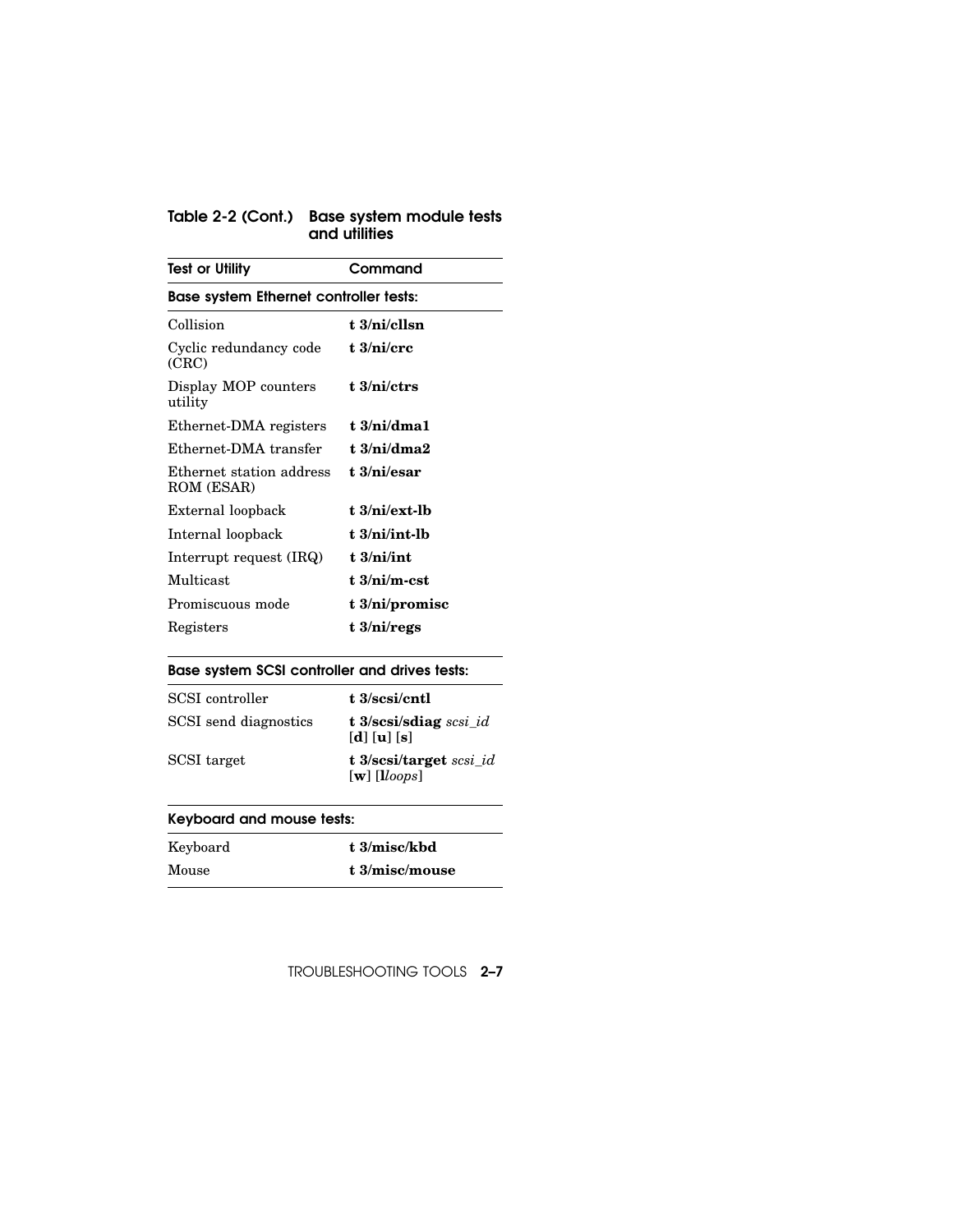# SCSI controller (cntl) test

To test the operation of a SCSI controller from the console prompt, enter

**t** *slot\_number*/**scsi** /**cntl**

Table 2-3 SCSI controller error codes

| (code: description)   | Meaning                                                                     |
|-----------------------|-----------------------------------------------------------------------------|
| (1: rd cnfg)          | Values written to and<br>read from configuration<br>register did not match. |
| $(2:$ fifo flg)       | First in, first out (FIFO)<br>load and FIFO flags did<br>not match.         |
| $(3: \text{cnt xfr})$ | Write and read operation<br>on TCL register reported<br>a mismatch.         |
| $(4:$ illg cmd)       | Command was illegal<br>and did not generate an<br>interrupt.                |
| $(5: \text{int reg})$ | Controller cannot clear<br>internal interrupt<br>register.                  |
| (6: rd cnfg)          | Mismatch occurred when<br>reading the write/read<br>configuration register. |

## 2–8 TROUBLESHOOTING TOOLS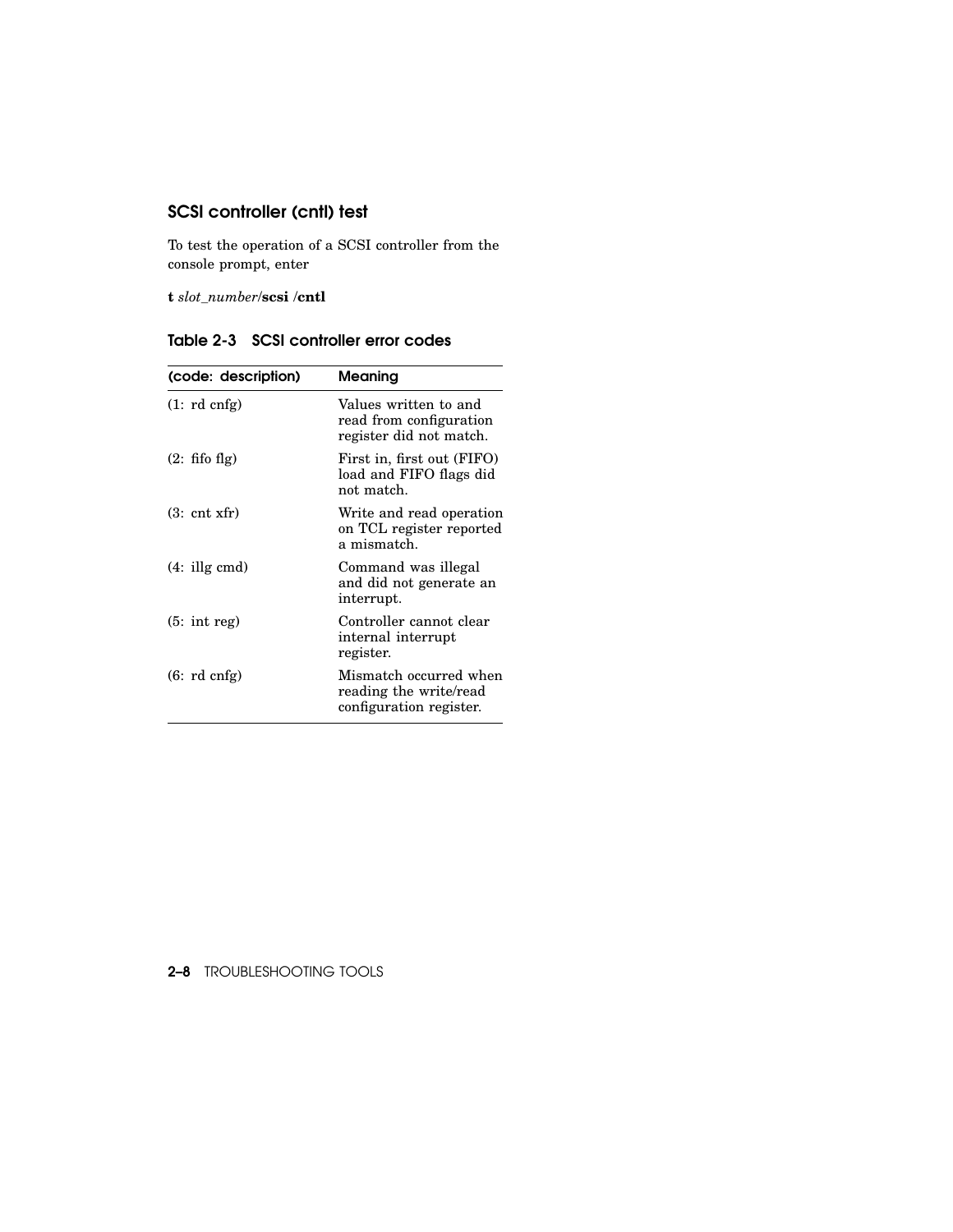# SCSI send diagnostics (sdiag) test

To run the self-test for an individual SCSI device from the console prompt, enter

**t** *slot\_number*/**scsi** /**sdiag***scsi\_id* [**d**] [**u**] [**s**]

| (code: description) | Meaning                                     |
|---------------------|---------------------------------------------|
| (1: dev o!)         | Test could not bring the<br>unit on line.   |
| $(2;$ dev ol)       | Test could not bring the<br>unit on line.   |
| $(3: \text{sdiag})$ | Device failed the send<br>diagnostics test. |

Table 2-4 SCSI send diagnostics error codes and descriptions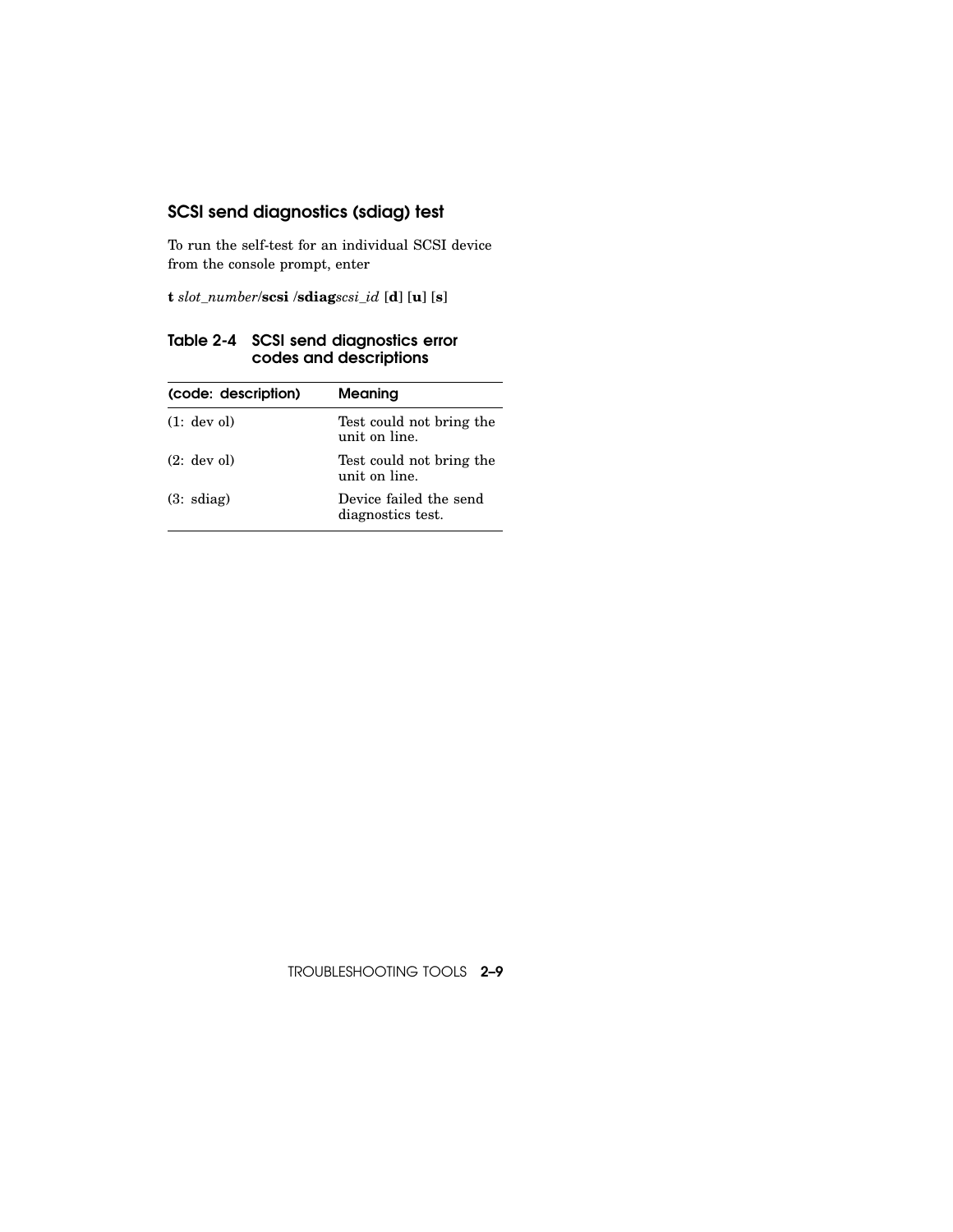# External loopback test

To check an Ethernet controlleer and its connections from the console prompt, install a ThickWire loopback connector and enter the following command:

**t** *slot\_number* /**ni** /**ext-lb**

2–10 TROUBLESHOOTING TOOLS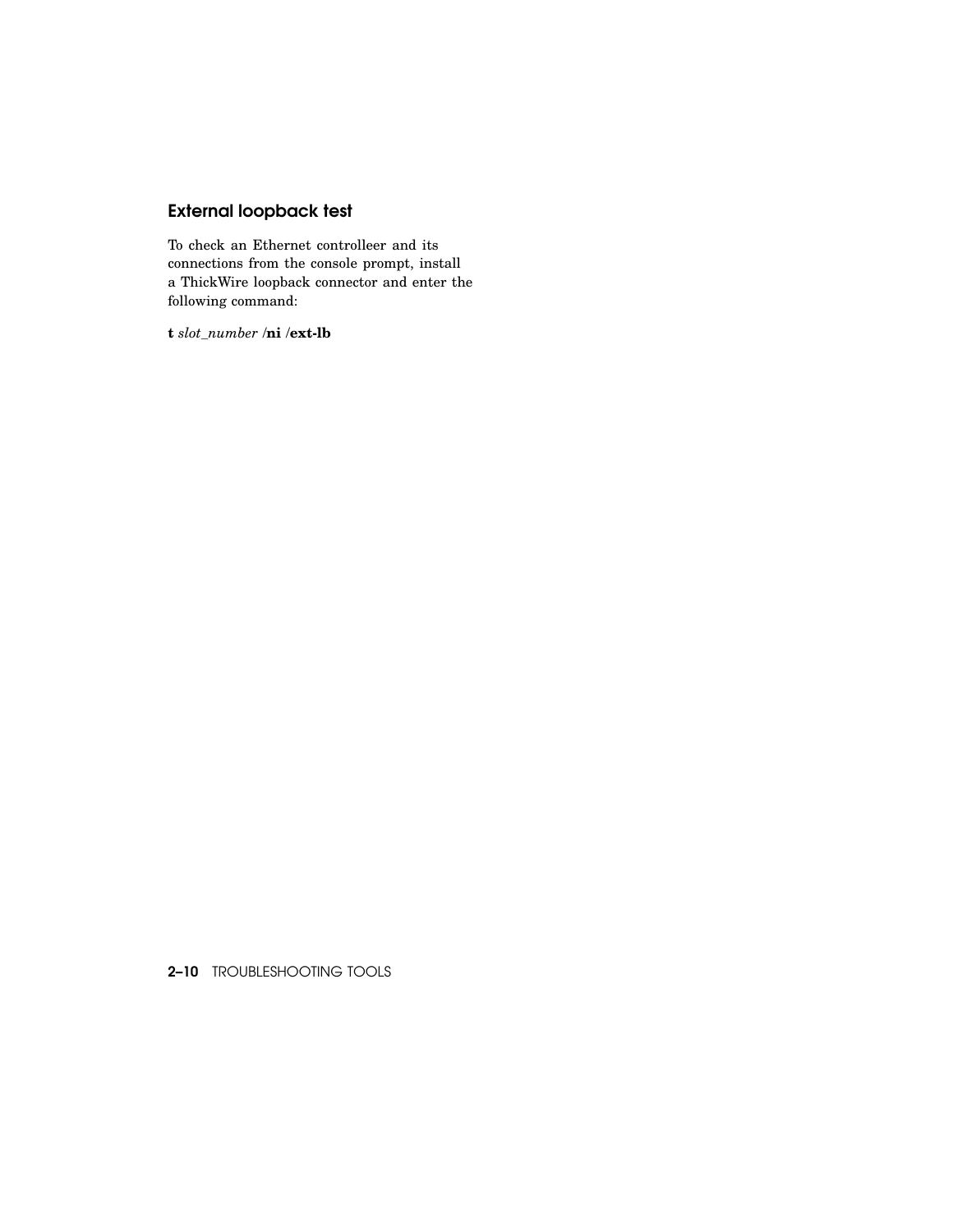| (code: description)                            | <b>Meaning</b>                                                                                                                                |
|------------------------------------------------|-----------------------------------------------------------------------------------------------------------------------------------------------|
| $(1: (LANCE\text{-}\text{init})$<br>[xxxxxxx]) | LANCE initialization<br>failed. xxxxxxxx is a<br>LANCE failure code.                                                                          |
| (3: (xmit [xxxxxxxx])<br>yyyyyyy] zzzzz))      | LANCE initial-<br>ization failed.<br>xxxxxxxx, yyyyyyyy<br>is a LANCE failure<br>code. zzzzz describes<br>the likely cause of<br>the failure. |
| (4: rev [xxxxxxxx, yyyyyyyy]                   | System did not<br>receive packet.<br>xxxxxxxx, yyyyyyyy<br>describes the receive<br>failure.                                                  |
| $(6: \text{pkt-data } !=)$                     | Transmitted packet<br>was not received.                                                                                                       |
| (7)                                            | Fatal error occurred.                                                                                                                         |

#### Table 2-5 External loopback test codes and descriptions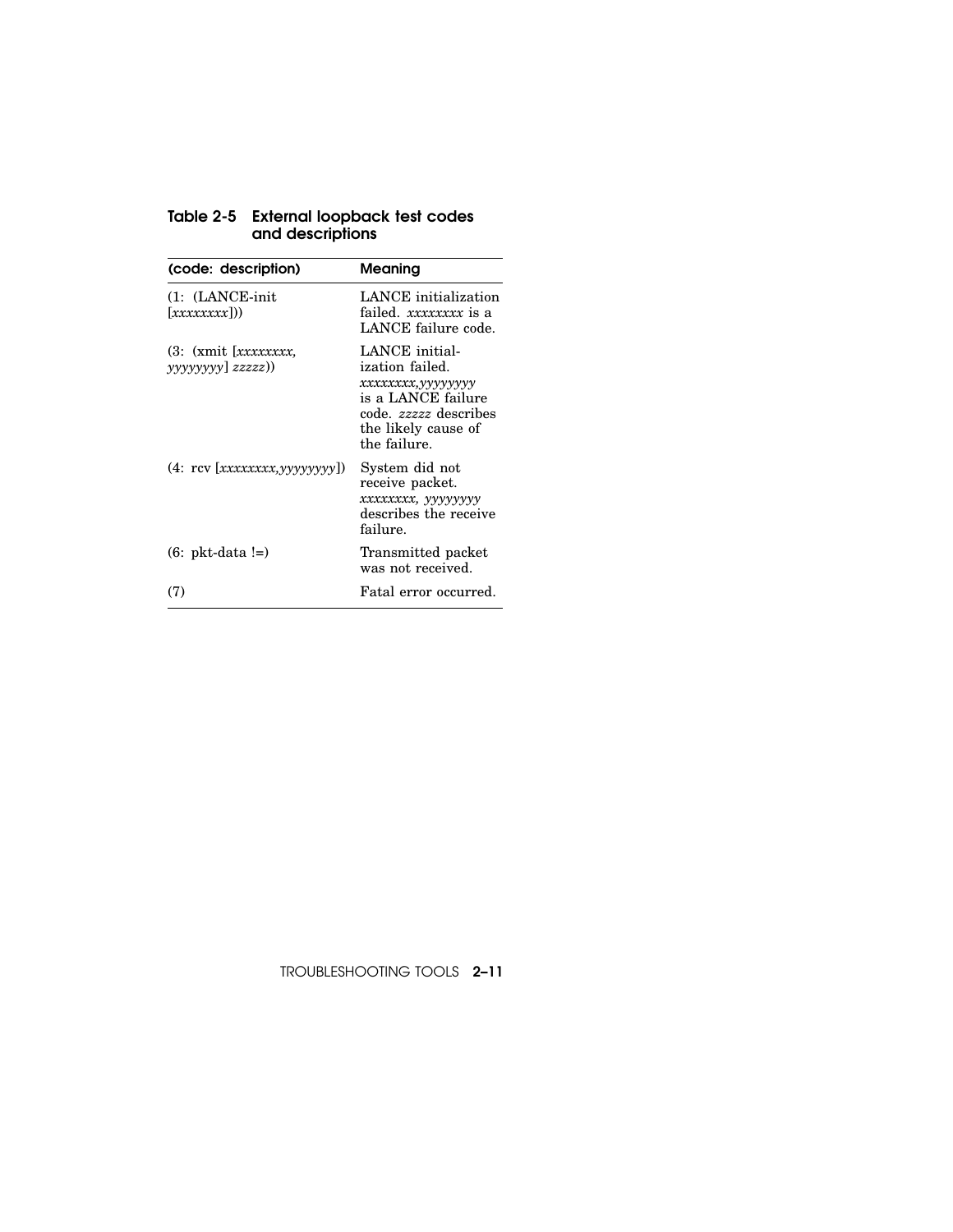## Transmit and receive test

To test the transmit and receive function of a serial port from the console prompt (>>), install a communications adapter with an MMJ loopback connector and enter the following command:

**t 3/scc/tx-rx** [*line*] *line loopback* [*baud*] [*parity*] [*bits*]

| line        | Specify line $0, 1, 2,$ or $3.$                                |
|-------------|----------------------------------------------------------------|
| loopback    | Specify intl for internal or extl for<br>external.             |
| <i>baud</i> | Specify 300, 1200, 2400, 3600,<br>4800, 9600, 19200, or 38400. |
| parity      | Specify none, odd, or even.                                    |
| hits        | Specify 8, 7, or 6 bits per<br>character.                      |
|             |                                                                |

### 2–12 TROUBLESHOOTING TOOLS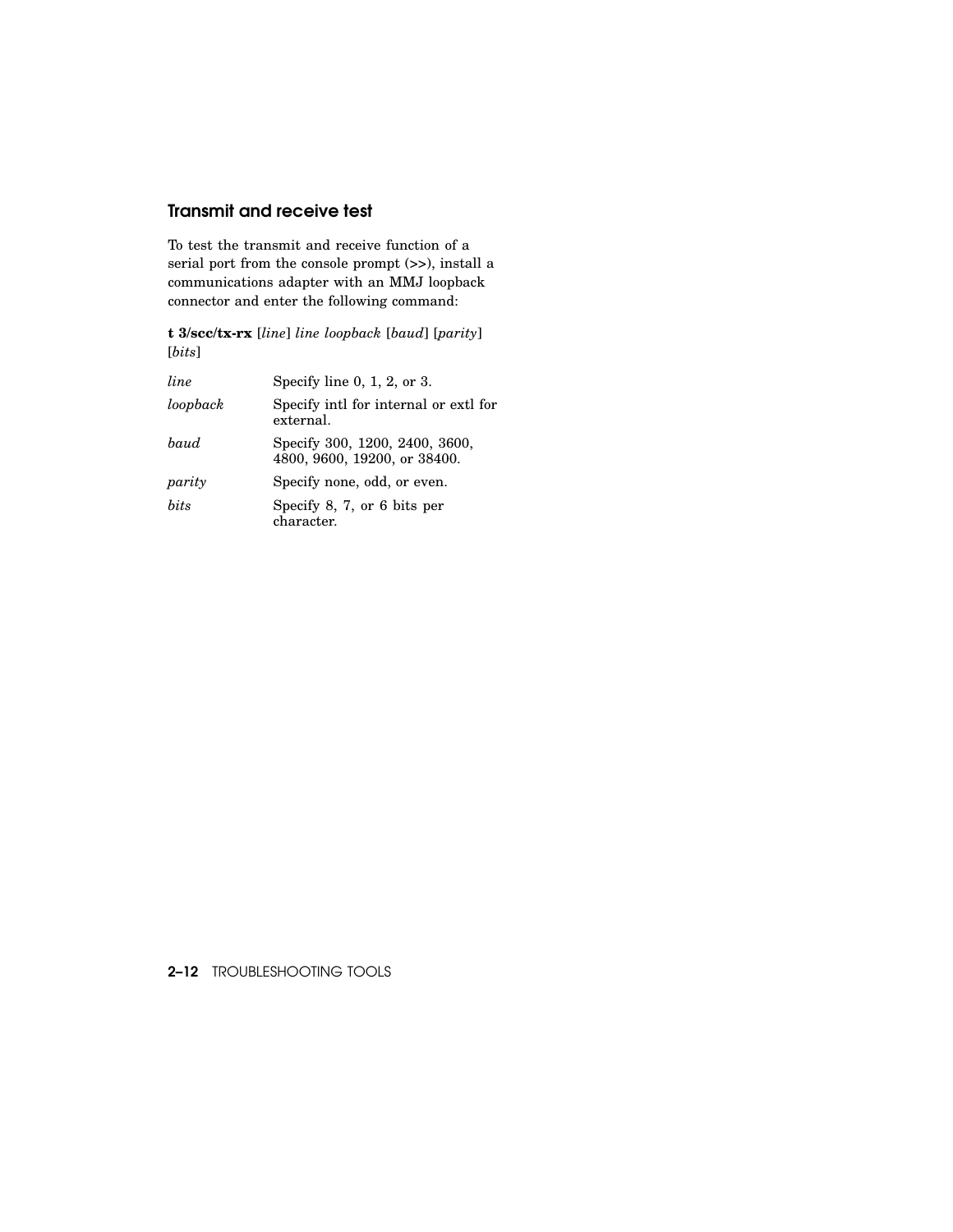| (code: description)                                 | Meaning                                                                                                                                                                                                                                  |
|-----------------------------------------------------|------------------------------------------------------------------------------------------------------------------------------------------------------------------------------------------------------------------------------------------|
| 1: LnN tx bfr not<br>empty. status= $xx$            | System could not write a<br>single character because<br>the transmit buffer was<br>not empty. The error<br>occurred on line $N$ . $xx$ is<br>the contents of SCC read<br>register 0.                                                     |
| 2: LnN char not revd.<br>${\rm status}{=}xx$        | Expected CHAR AVAIL<br>signal not received. The<br>error occurred on line $N$ .<br>xx is the contents of SCC<br>read register 0.                                                                                                         |
| 3: LnN expctd= $xx$ ,<br>$rcvd = yy$ , status= $zz$ | The character received<br>was different from the<br>character transmitted.<br>The error occurred<br>on line $N$ , $xx$ is the<br>transmitted value. <i>vy</i> is<br>the received value. zz is<br>the contents of SCC read<br>register 0. |
| 4: LnN Rx err. errs=xx                              | Receiving character<br>in FIFO reported<br>an error. The error<br>occurred on line $N$ . $xx$<br>is the associated input<br>character FIFO error<br>bits.                                                                                |

## Table 2-6 SCC transmit and receive test codes and descriptions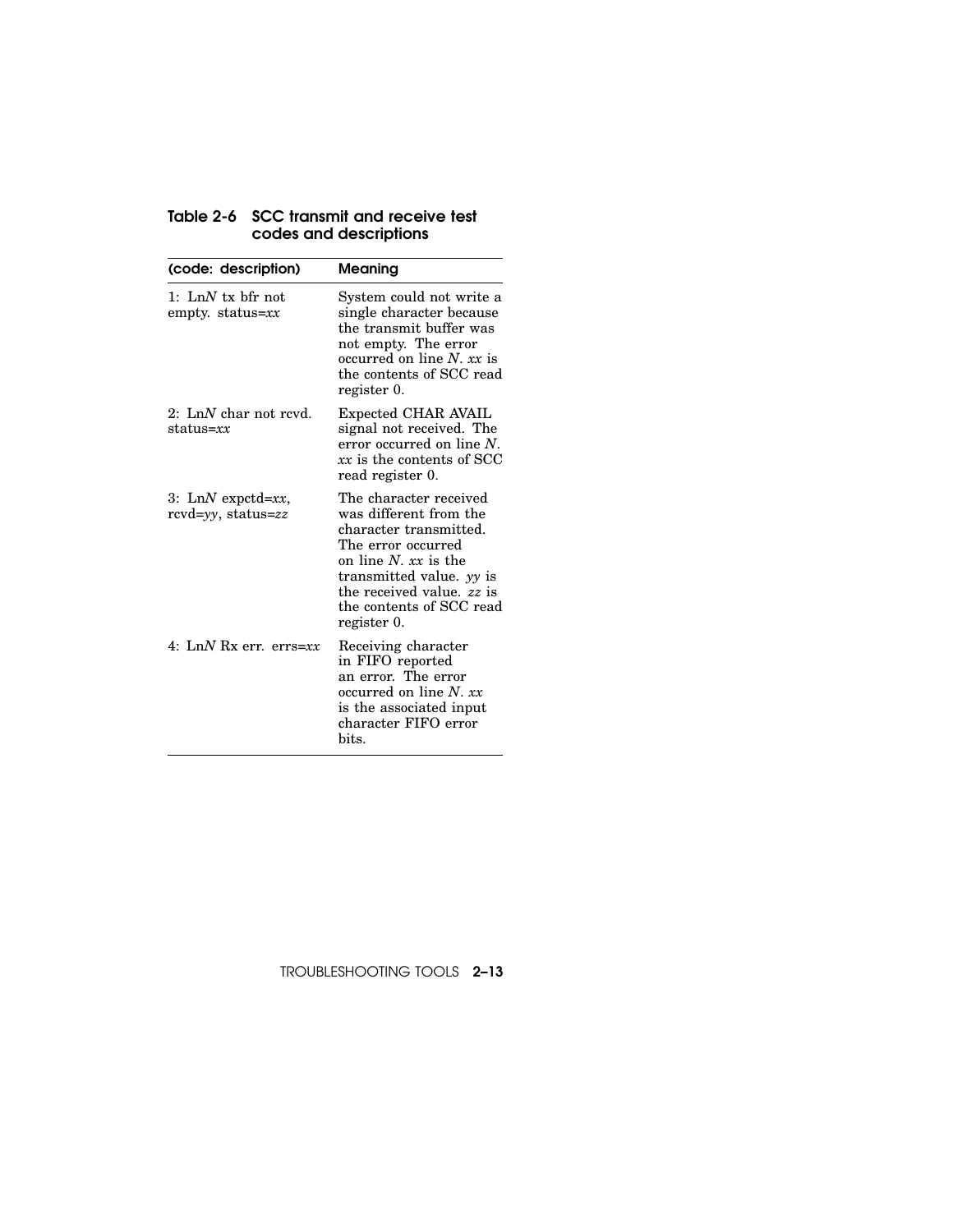# SCC pins test

To test the pins on a communications connector from the console prompt, install a modem loopback connector on the communications connector and enter the following command:

## **t 3/scc/pins** *line attachment*

| line       | Specify line 2 (right connector) or<br>3 (left).                  |
|------------|-------------------------------------------------------------------|
| attachment | Identify the loopback connector:<br>29-24795, H8571, hm, or H3200 |

### 2–14 TROUBLESHOOTING TOOLS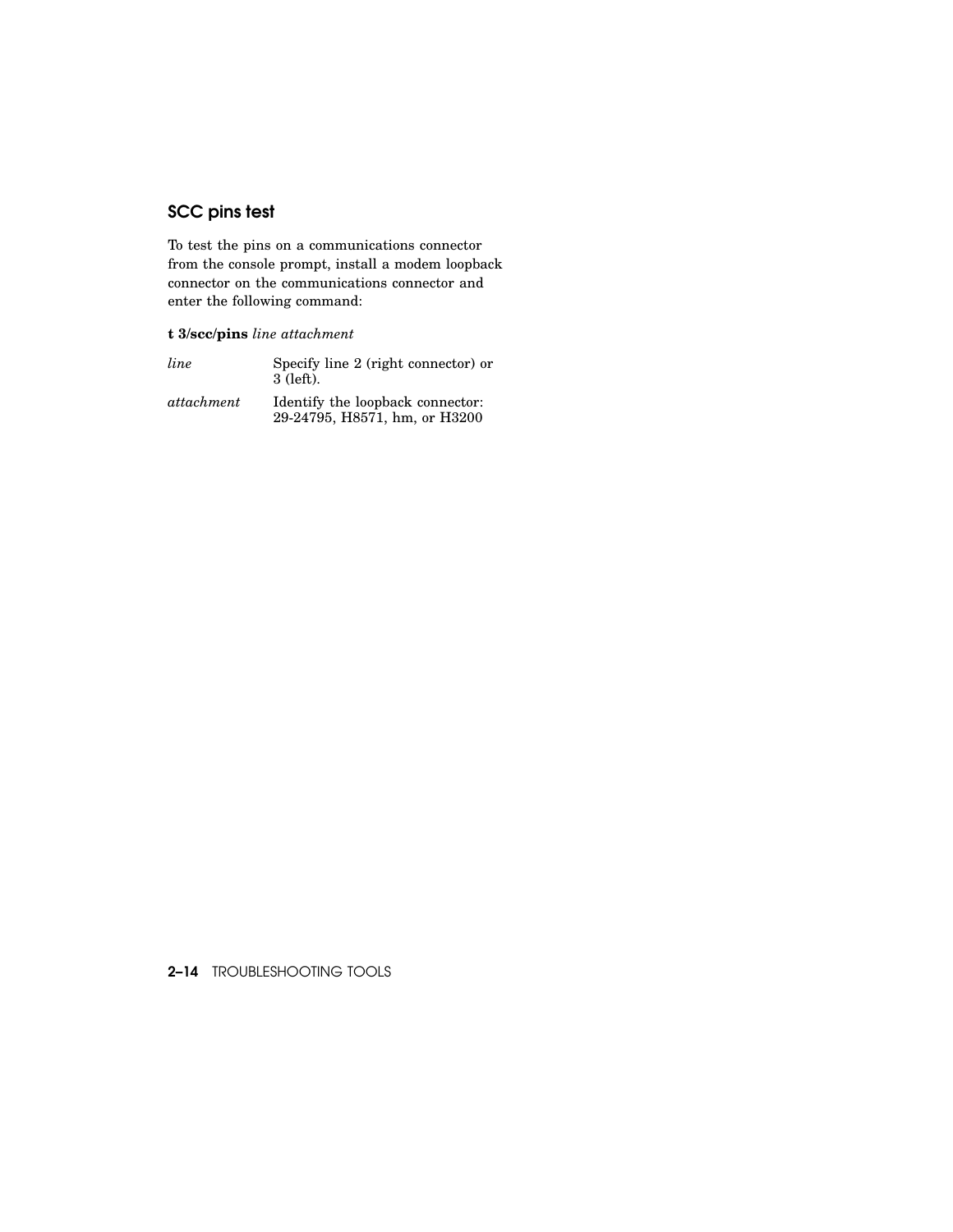| Loopback<br>Connector | <b>Pin Pairs</b><br>Tested | Meaning                                                                                                                                              |
|-----------------------|----------------------------|------------------------------------------------------------------------------------------------------------------------------------------------------|
| 29-24795              | $4 - 5$<br>$23 - 6 - 8$    | RTS to CTS<br>SS to DSR and CD<br>6-23 failure implies 6<br>broken.<br>8-23 failure implies 8<br>broken.<br>6-23 8-23 failure<br>implies 23 broken.  |
| H3200                 | $4 - 5$<br>6-20<br>12-23   | RTS to CTS<br>DSR to DTR<br>SI to SS                                                                                                                 |
| H8571-A               | $4 - 5$<br>$20 - 6 - 8$    | RTS to CTS<br>DTR to DSR and CD<br>6-20 failure implies 6<br>broken.<br>8-20 failure implies 8<br>broken.<br>6-20 8-20 failure<br>implies 20 broken. |
| hm<br>$(H8571-A)$     | $4 - 5$                    | RTS to CTS                                                                                                                                           |

#### Table 2-7 Pin pairs tested by loopback connectors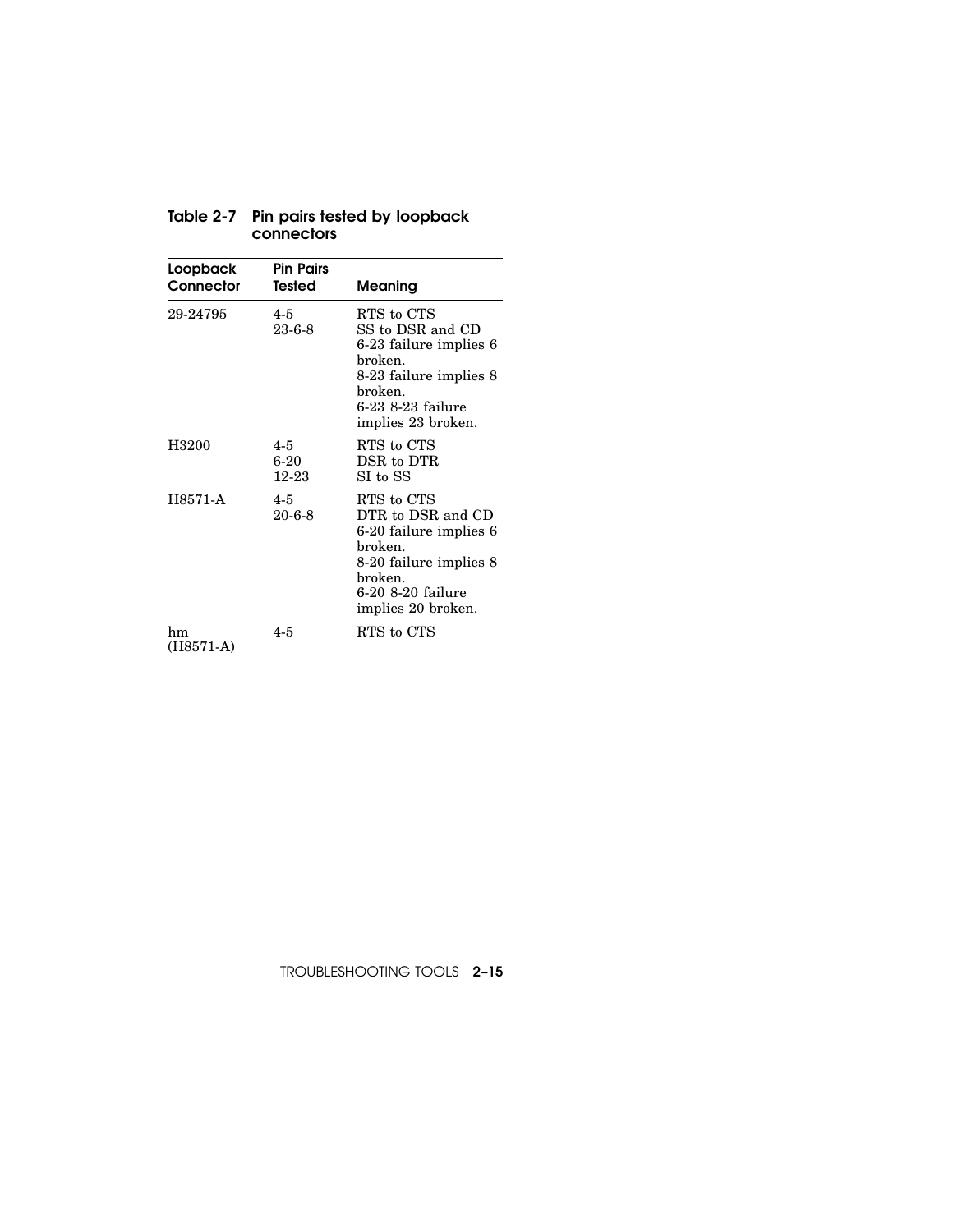| Table 2-8 SCC pins test codes and |              |  |
|-----------------------------------|--------------|--|
|                                   | descriptions |  |

| (code: description)                              | Meaning                                                                                                                                                                                                                                                                                              |
|--------------------------------------------------|------------------------------------------------------------------------------------------------------------------------------------------------------------------------------------------------------------------------------------------------------------------------------------------------------|
| 1:LnN Invld param $[xx]$                         | The loopback<br>specifier was invalid.<br>The error occurred<br>on serial line $N$ .<br>$xx$ is the first two<br>characters of the<br>invalid value.                                                                                                                                                 |
| $2:LM$ Strtup R-xx<br>$xptd=yy$ actl=zz $ pins $ | Test failed to<br>generate the expected<br>SCC status bits.<br>The error occurred<br>on serial line N. $xx$<br>is the number of<br>the SCC register<br>that contains the<br>status bits. yy is the<br>expected status bits.<br>zz is the actual status<br>bits. $ pins $ is the<br>pin pairs tested. |
| $3:$ LnN $xxxxx$                                 | Pins failed to respond<br>properly. xxxxx is the<br>numbers of one or<br>more pin pairs that<br>failed the test.                                                                                                                                                                                     |

## 2–16 TROUBLESHOOTING TOOLS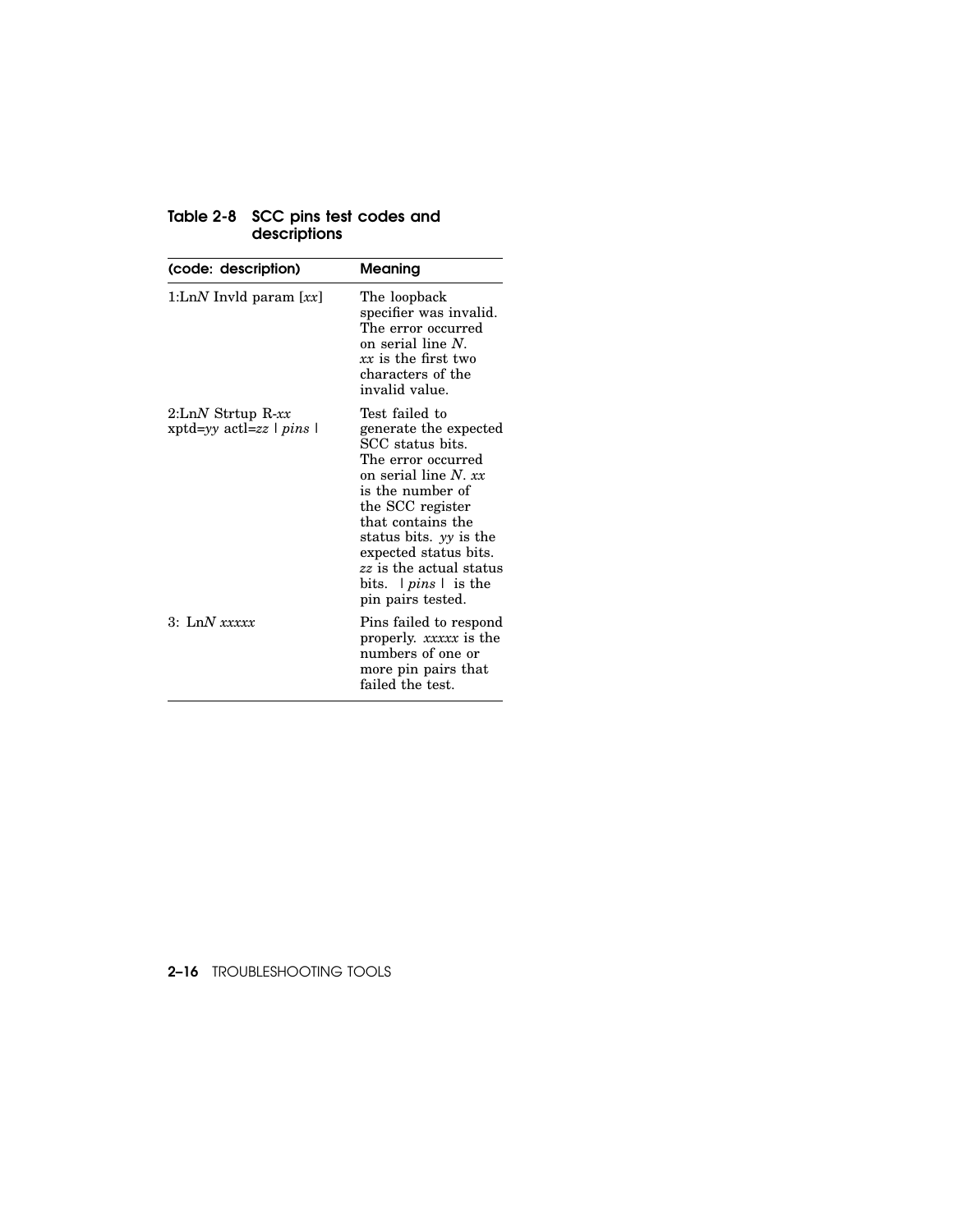# Test scripts

To run a test script from the console prompt (>>), type

**sh** [*options*] *slot\_number/test\_name*

| sh              | The shell command                                           |
|-----------------|-------------------------------------------------------------|
| <i>options:</i> |                                                             |
| -b              | Executes script directly, not<br>through a subshell         |
| -е              | Script halts on error.                                      |
| $\mathbf{I}$    | Test loops until Ctrl-c or system<br>reset.                 |
| -v              | Echos script to console                                     |
| -S              | Suppresses script-not-found error<br>messages               |
| slot_number     | Replace with the slot number of<br>the module to be tested. |
| test name       | Replace with the name of the<br>script to be run.           |

To see a list of all test scripts for a module, type

**ls** *slot\_number/***?**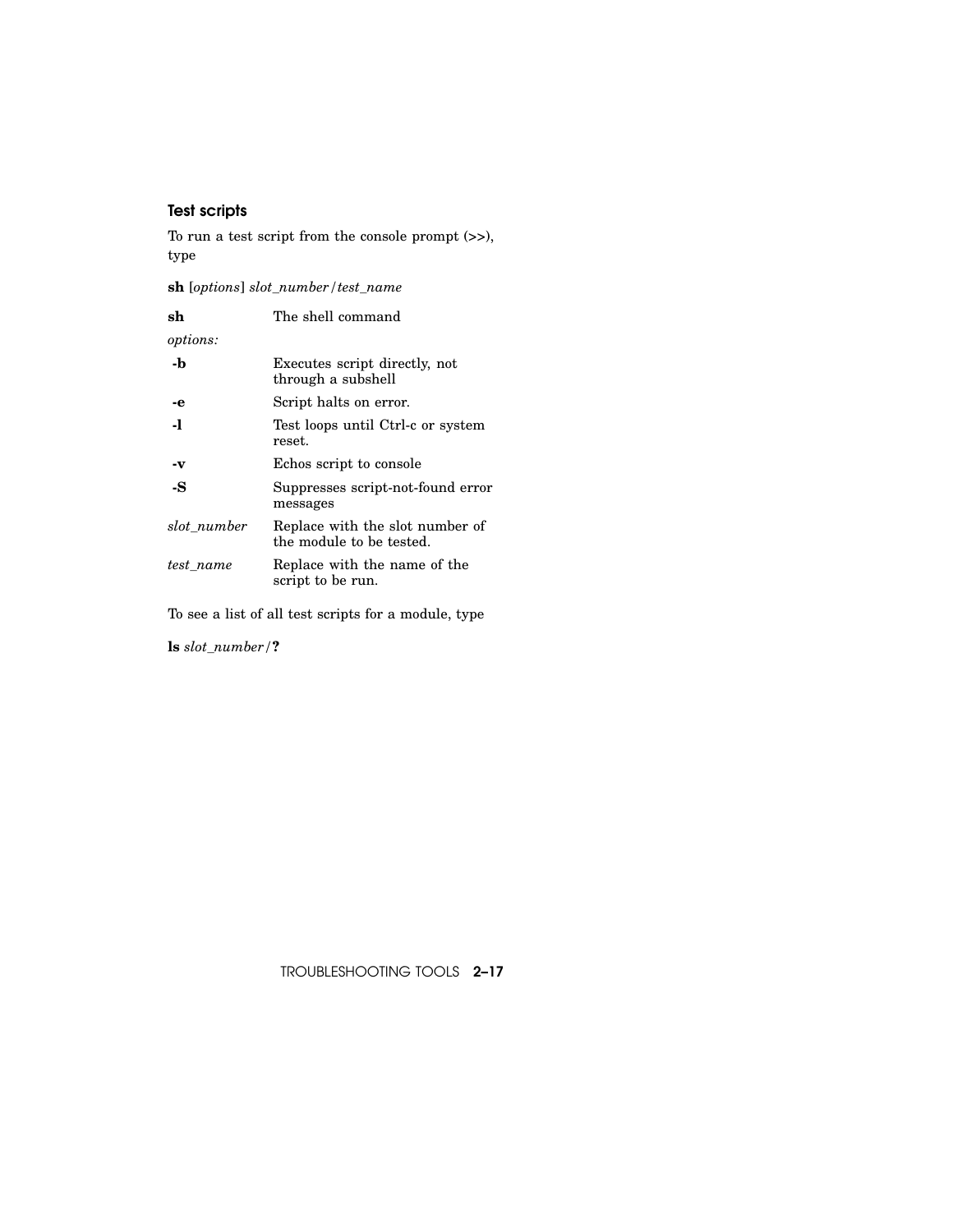## Flow Charts



Figure 2-1 Troubleshooting procedure, 1 of 2

### 2–18 TROUBLESHOOTING TOOLS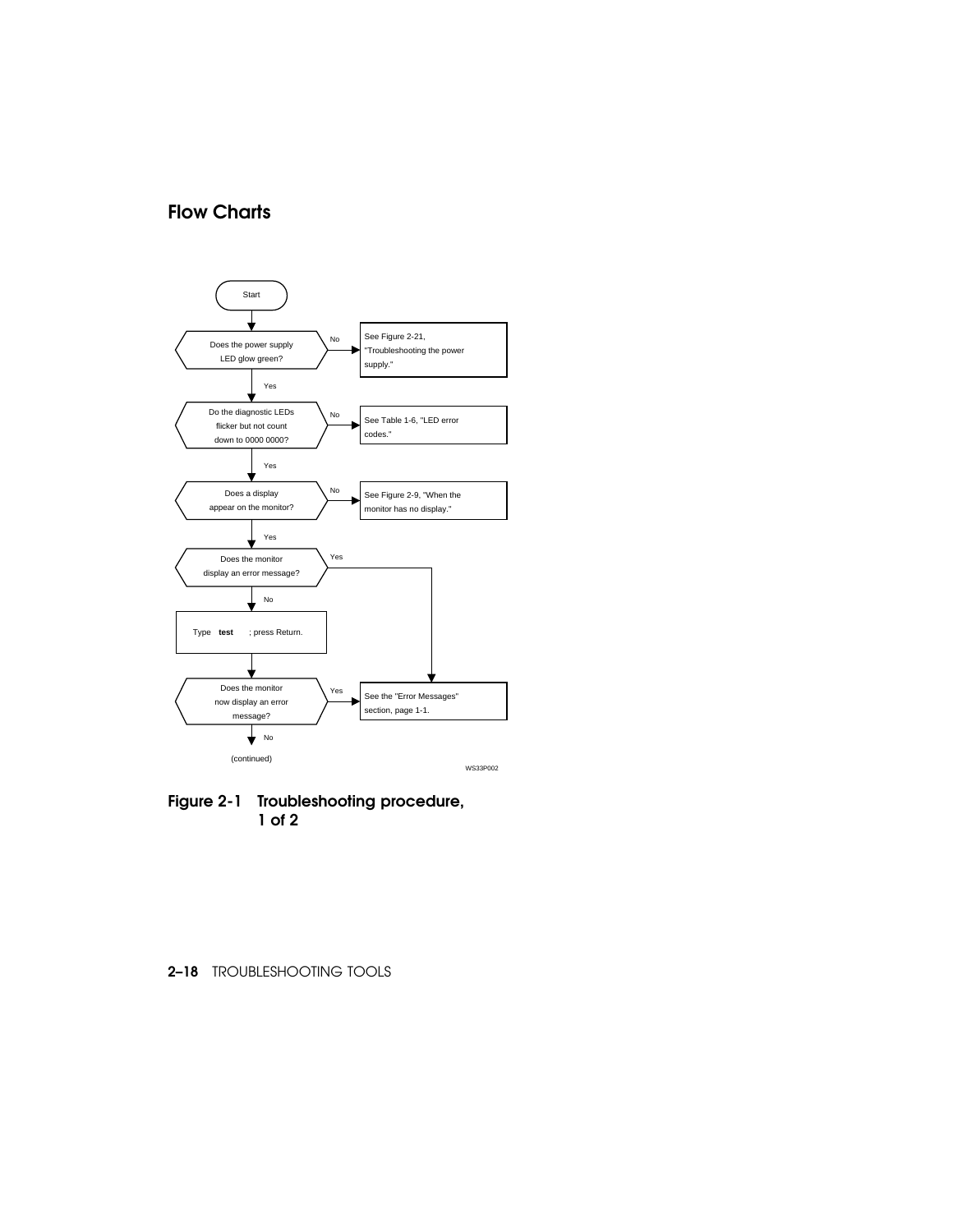

Figure 2-2 Troubleshooting procedure, 2 of 2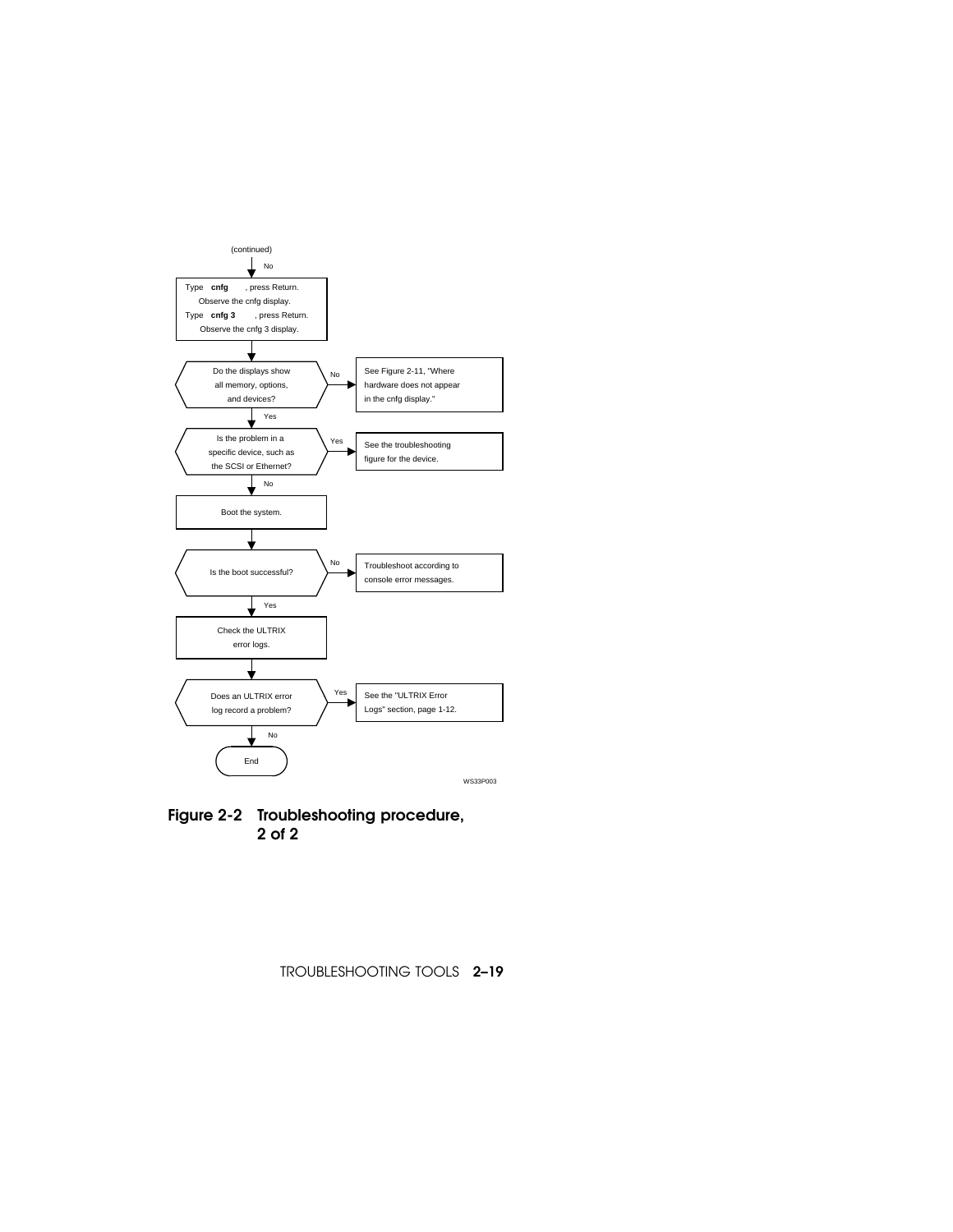

Figure 2-3 When the LED display is 1111 1111, 0011 1111, 0011 1110, or 0011 1101, 1 of 2

#### 2–20 TROUBLESHOOTING TOOLS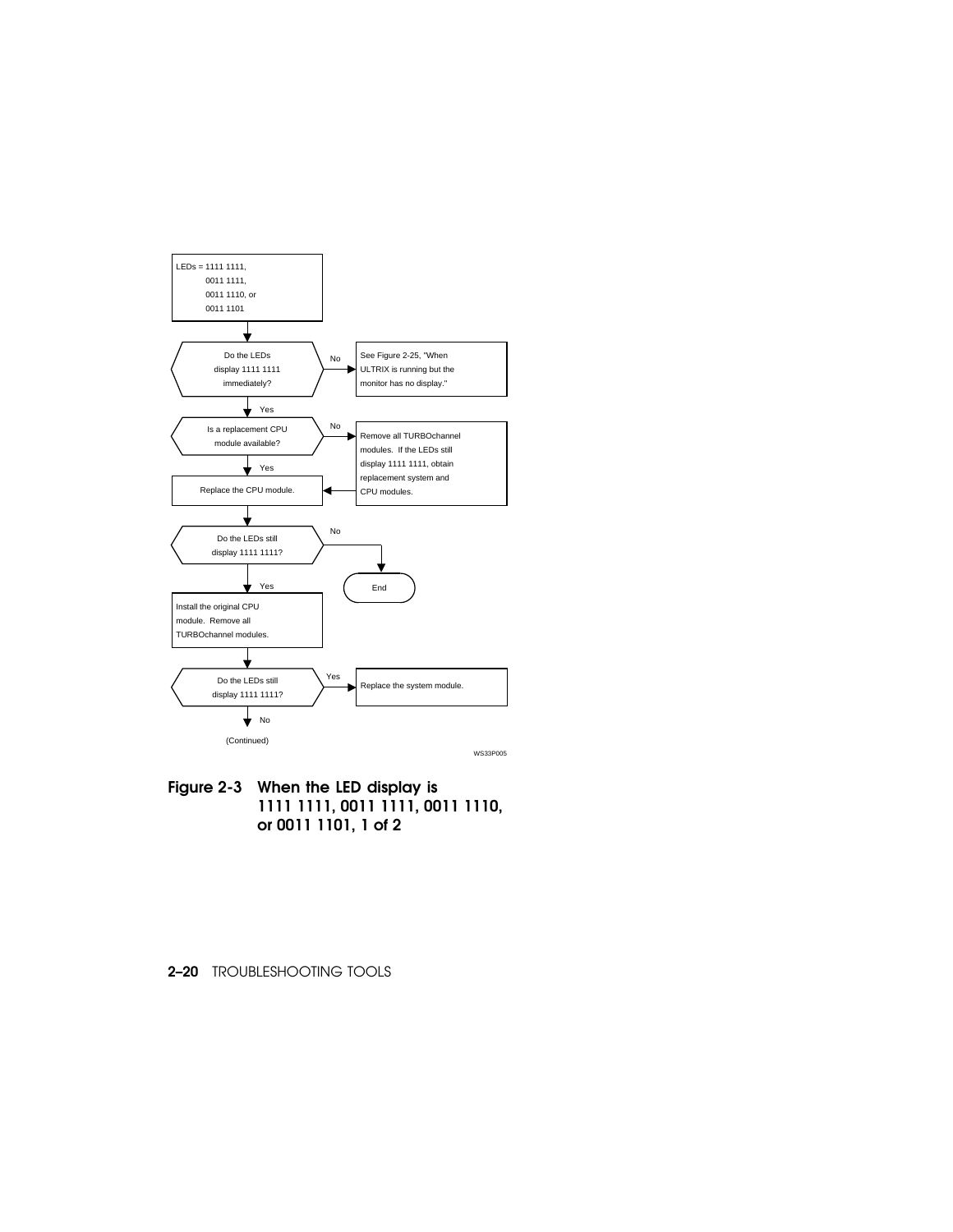

Figure 2-4 When the LED display is 1111 1111, 0011 1111, 0011 1110, or 0011 1101, 2 of 2

TROUBLESHOOTING TOOLS 2–21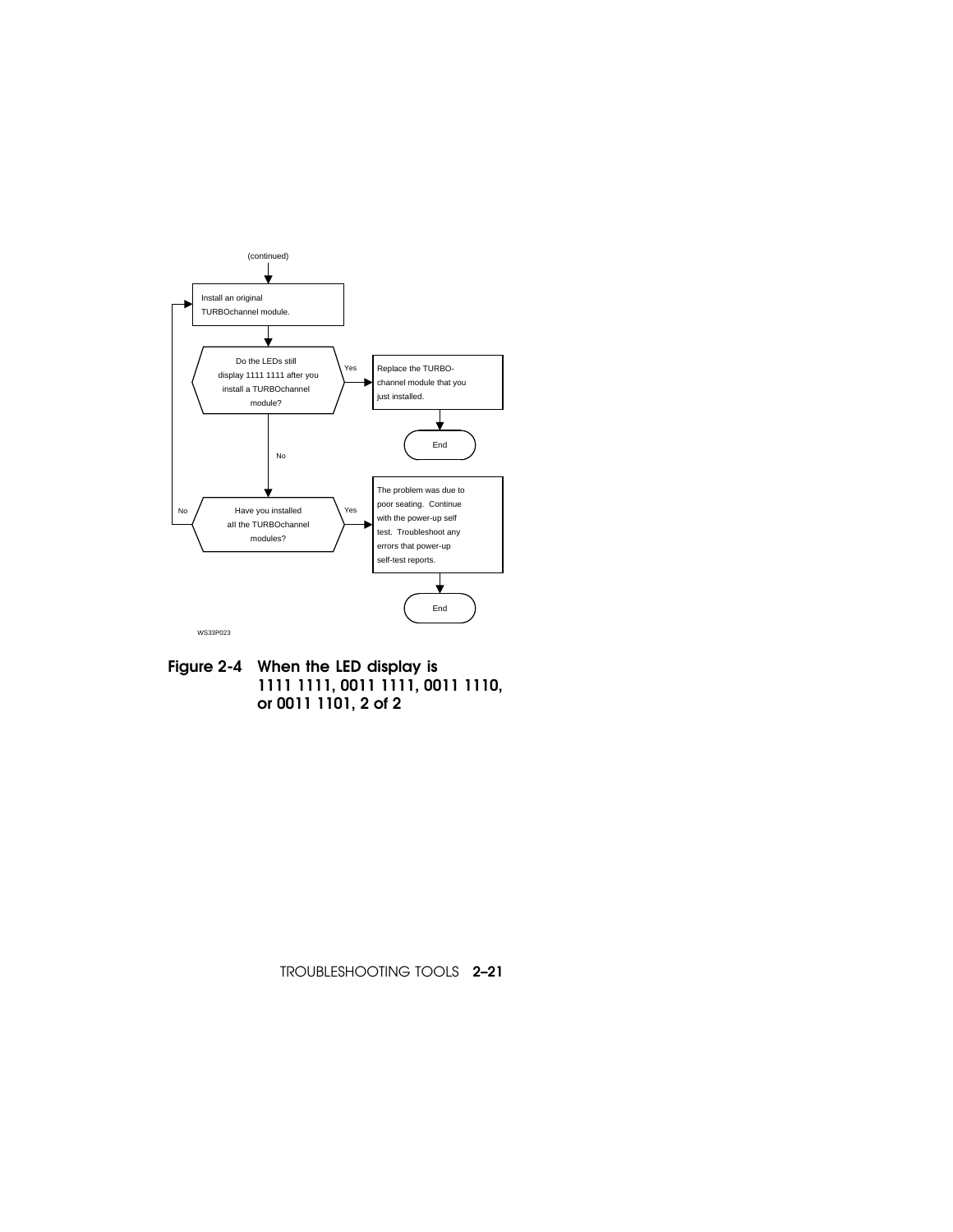

Figure 2-5 When the LED display is 0011 0110

## 2–22 TROUBLESHOOTING TOOLS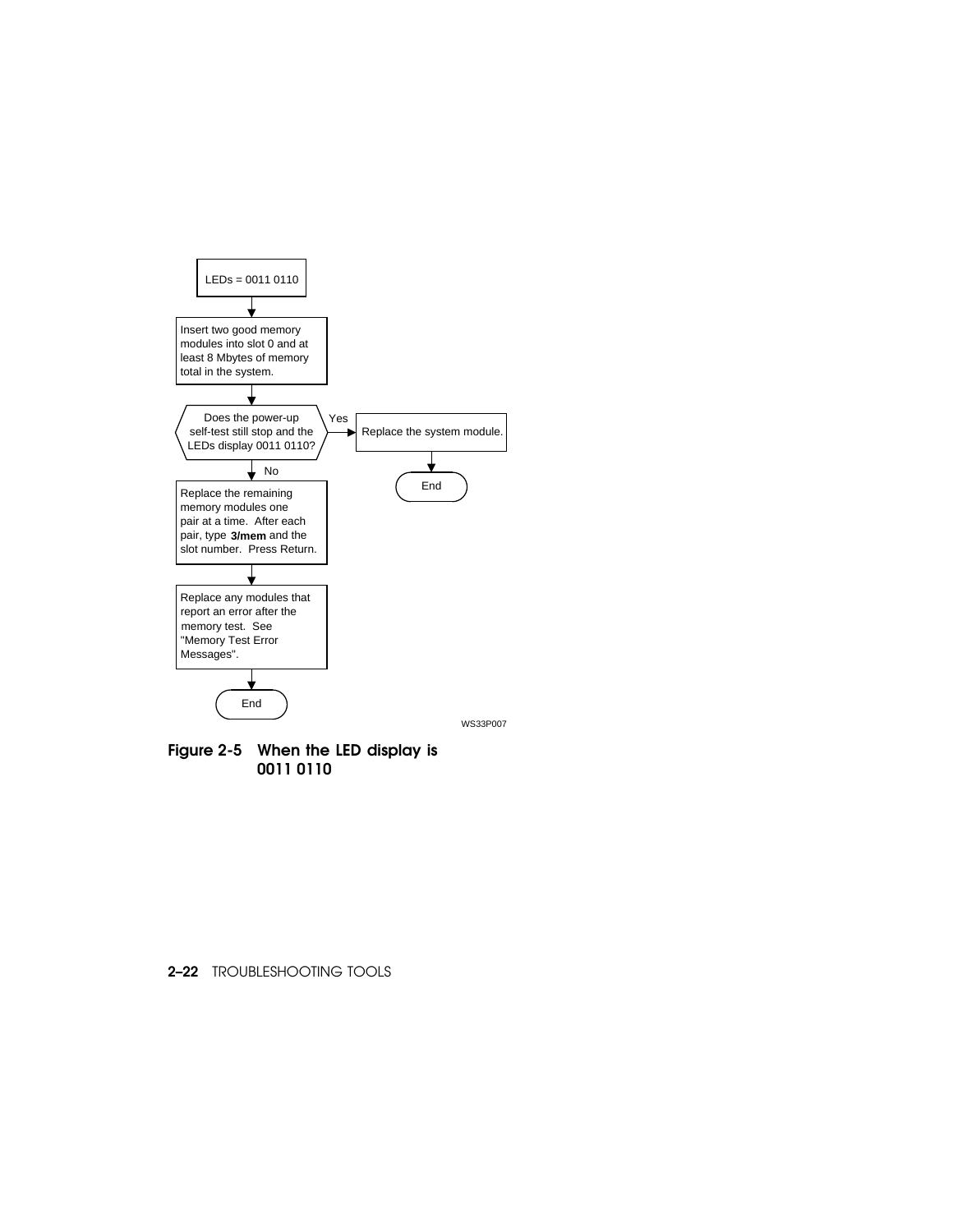

Figure 2-6 When the LED display is 0010 0011, 0001 0011, 0000 0011, or 0000 0000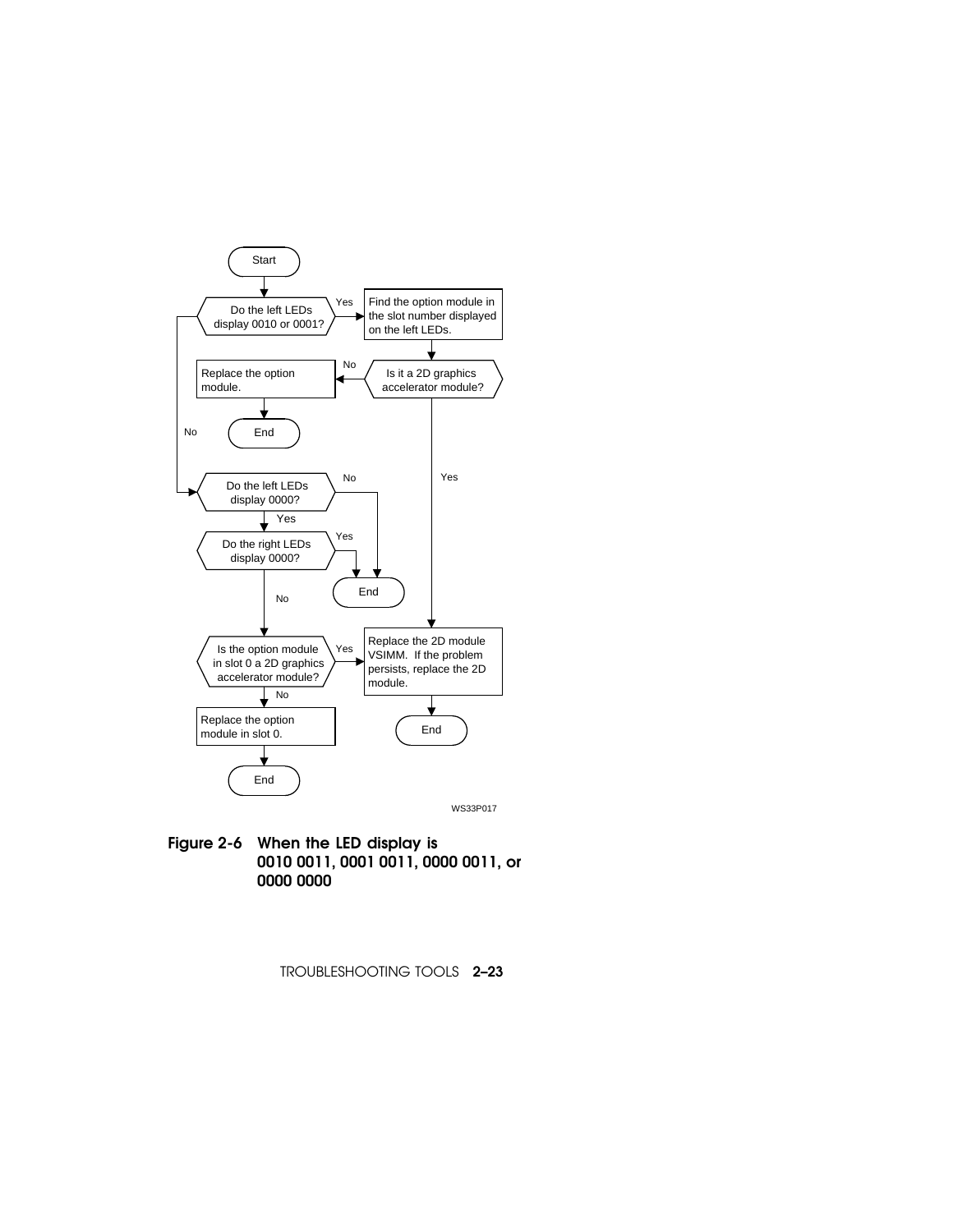

- Figure 2-7 When the LED display is 0011 1011, 0010 1011, 0001 1011, or 0000 1011, 1 of 2
- 2–24 TROUBLESHOOTING TOOLS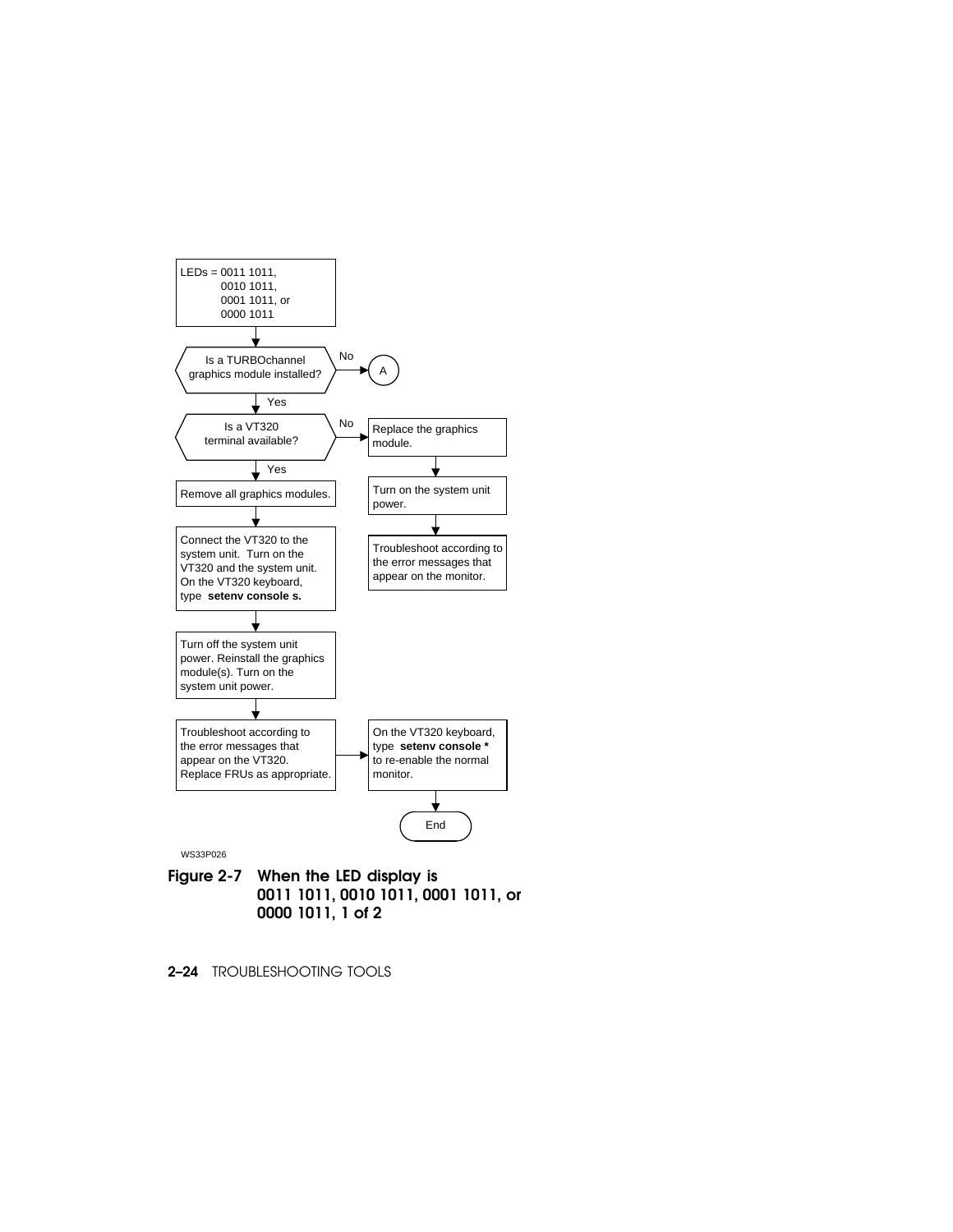

Figure 2-8 When the LED display is 0011 1011, 0010 1011, 0001 1011, or 0000 1011, 2 of 2

TROUBLESHOOTING TOOLS 2–25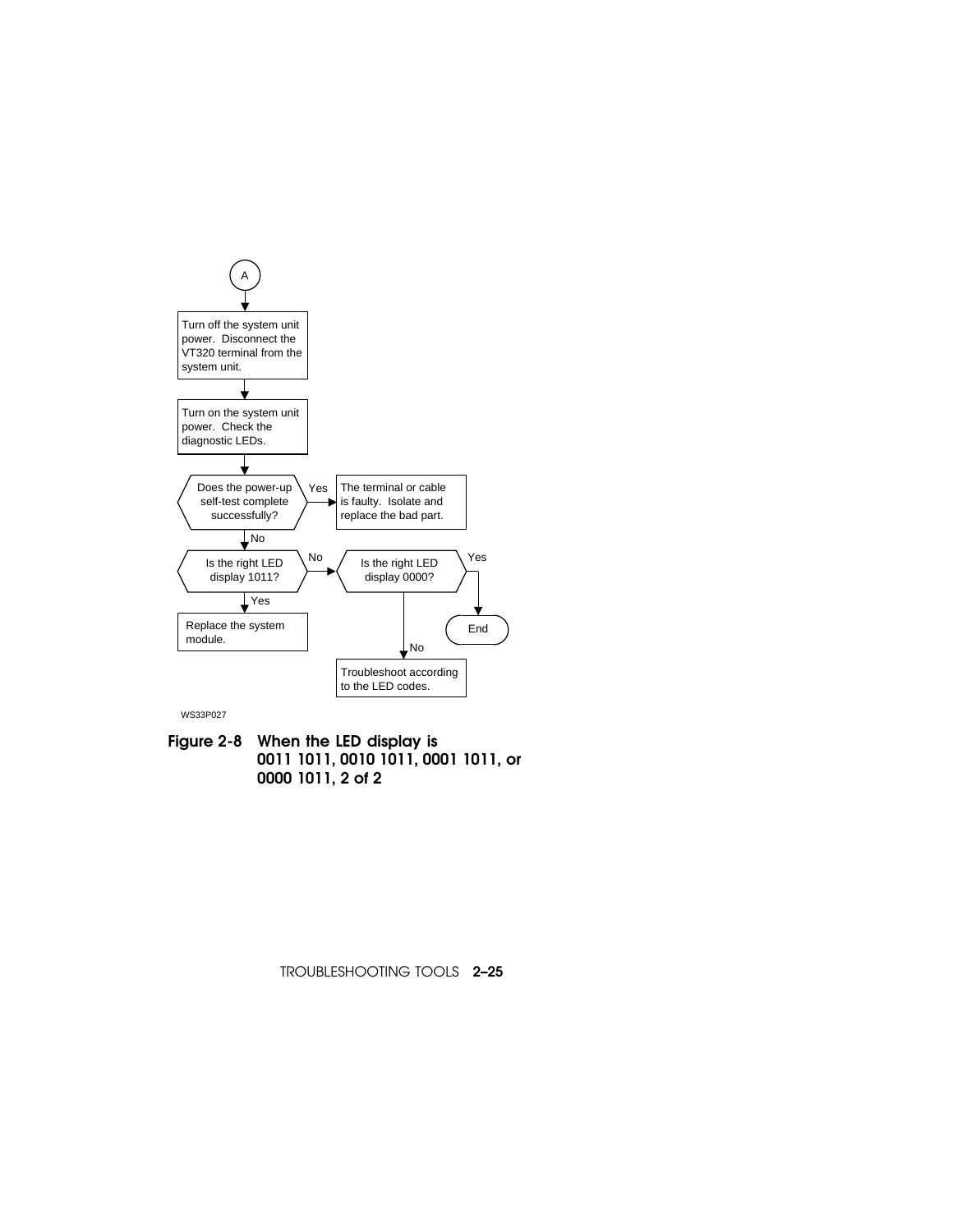

Figure 2-9 When the monitor has no display, 1 of 2

## 2–26 TROUBLESHOOTING TOOLS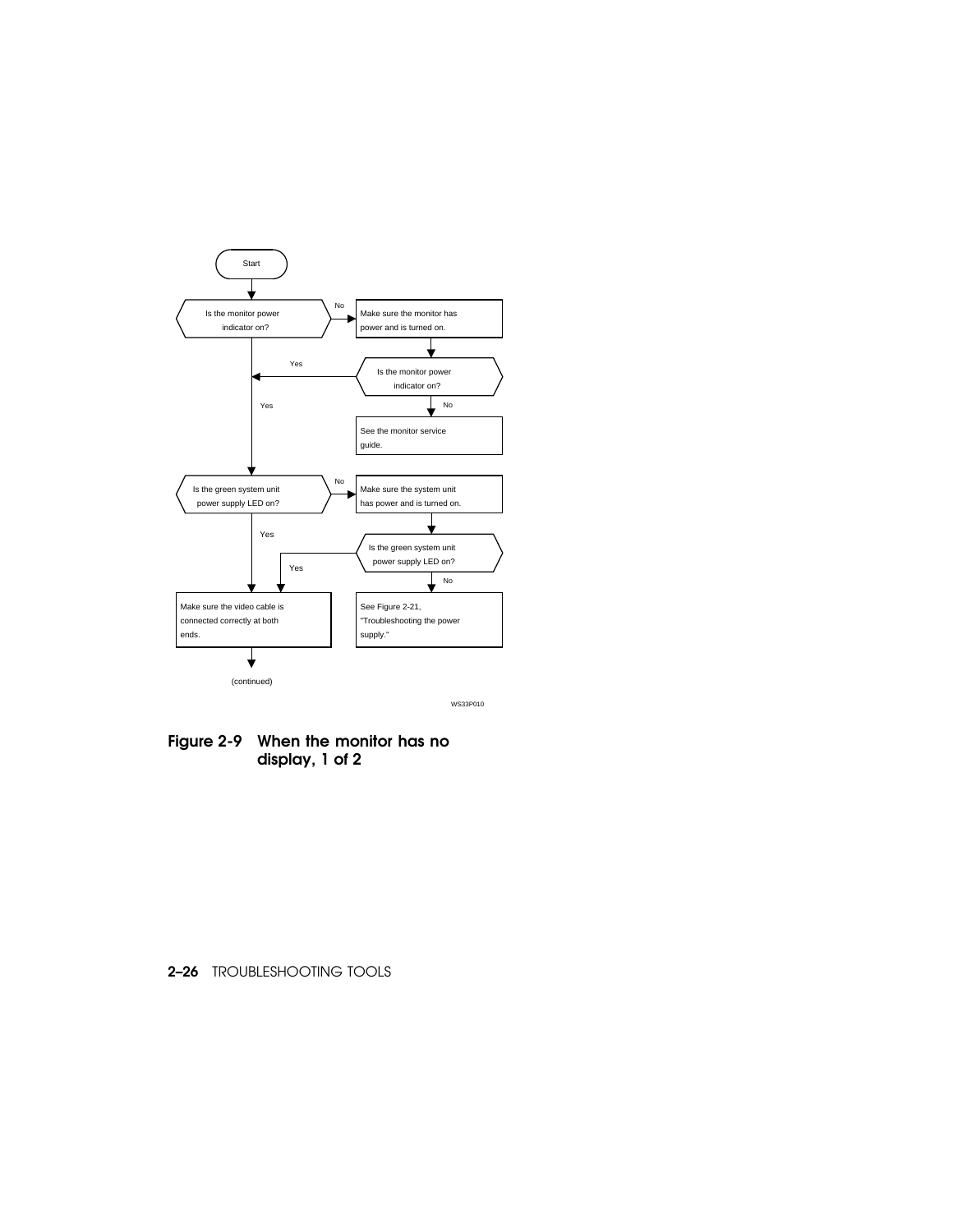

Figure 2-10 When the monitor has no display, 2 of 2

TROUBLESHOOTING TOOLS 2–27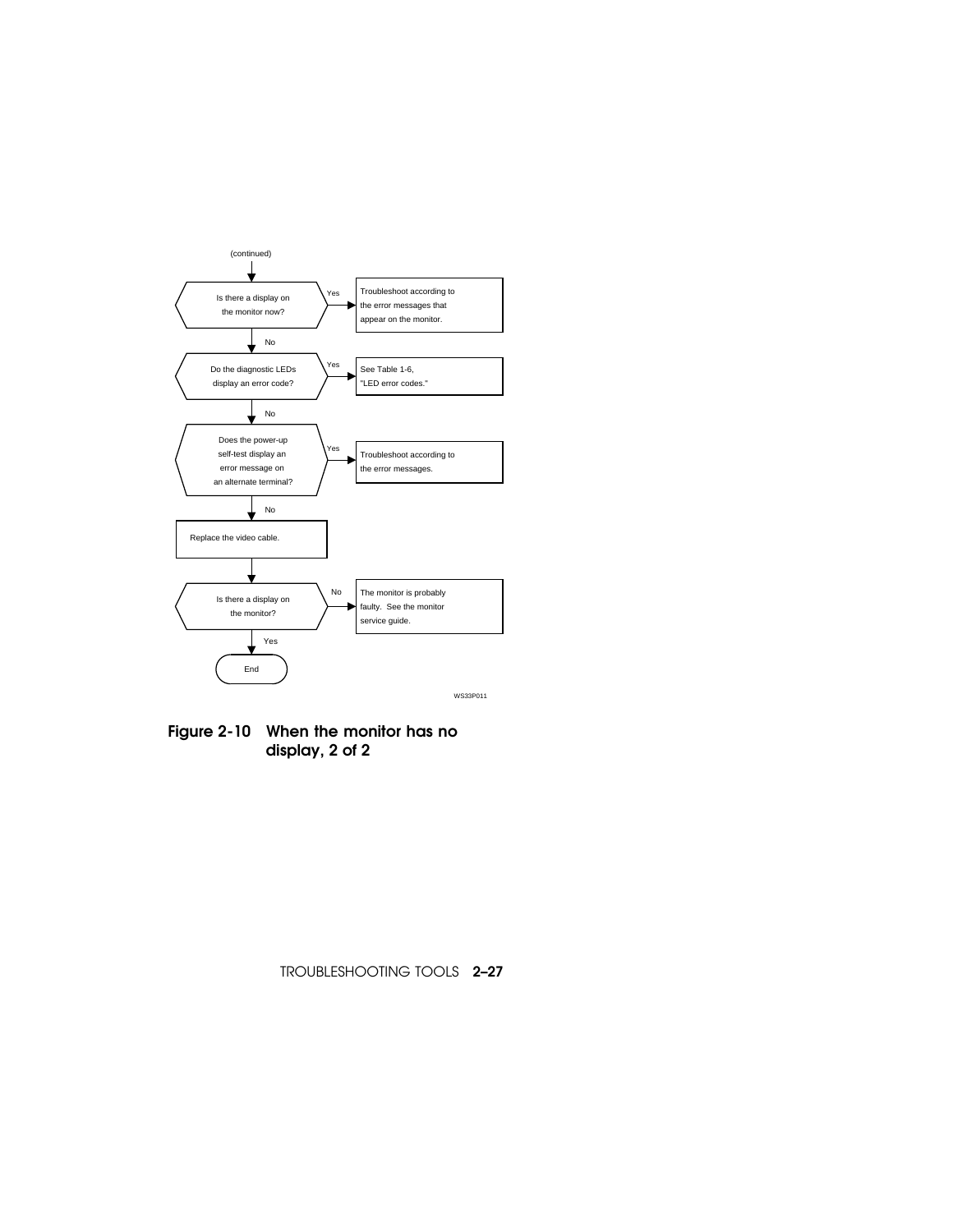

Figure 2-11 When hardware does not appear in the cnfg display, 1 of 3

## 2–28 TROUBLESHOOTING TOOLS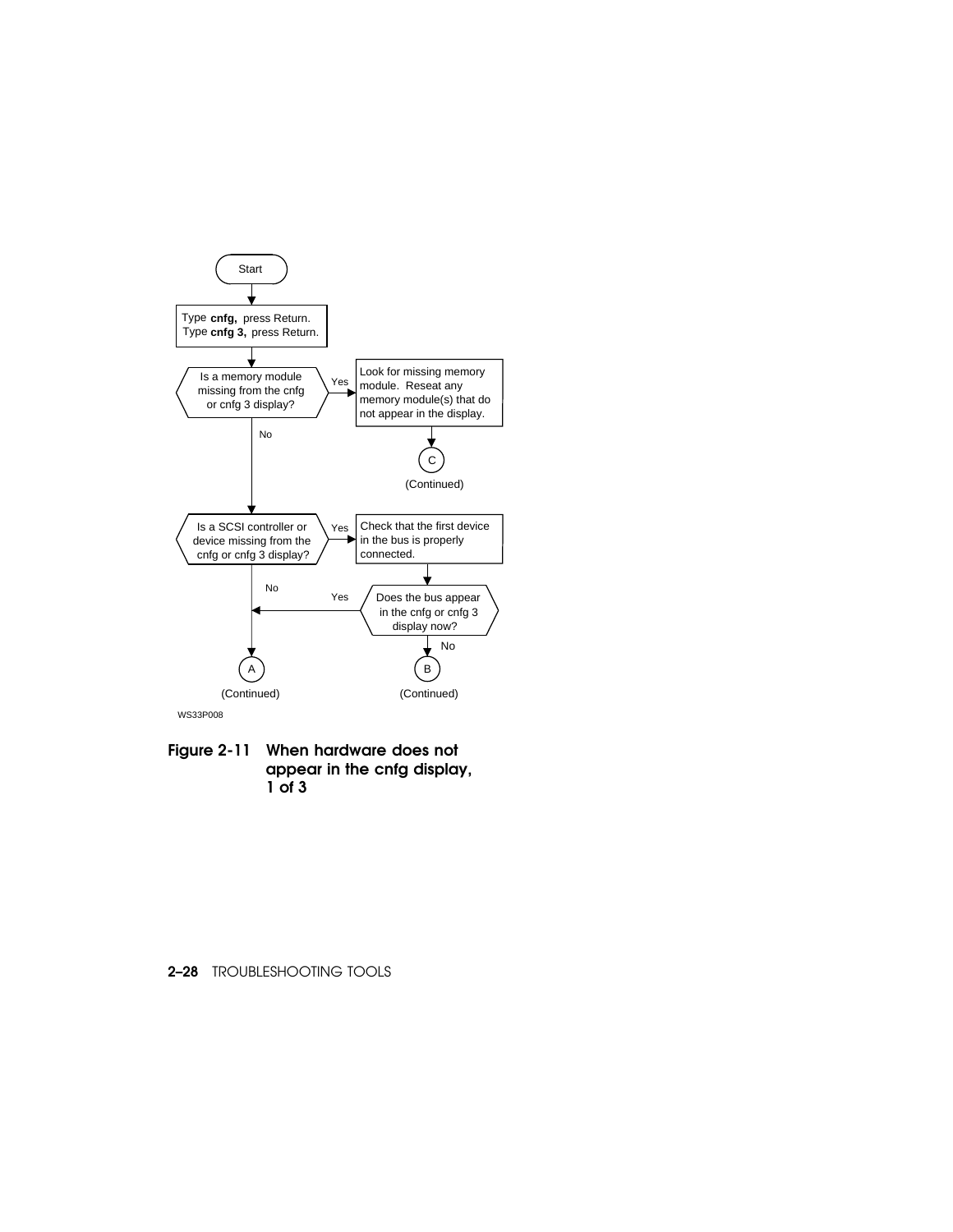

Figure 2-12 When hardware does not appear in the cnfg display, 2 of 3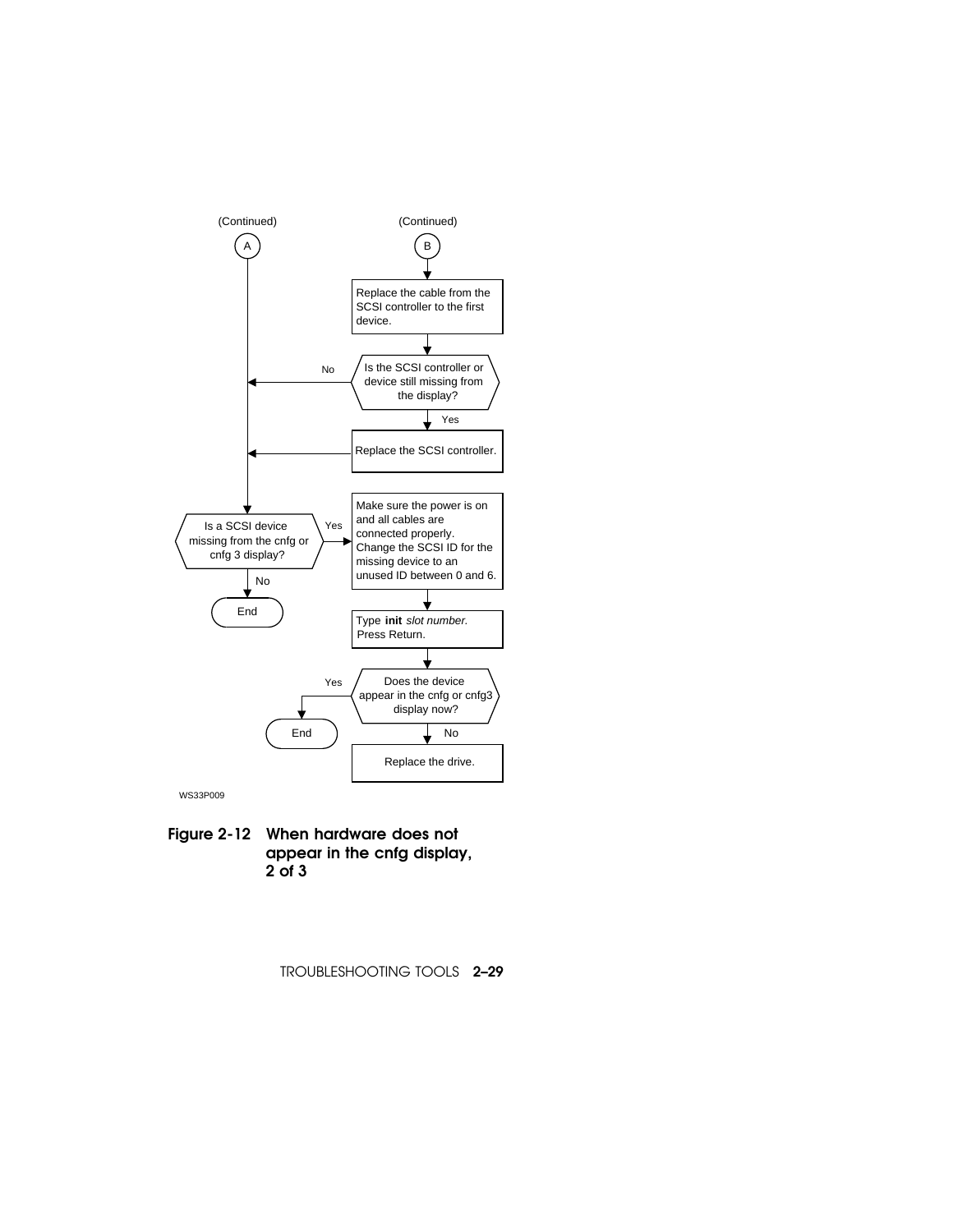

Figure 2-13 When hardware does not appear in the cnfg display, 3 of 3

2–30 TROUBLESHOOTING TOOLS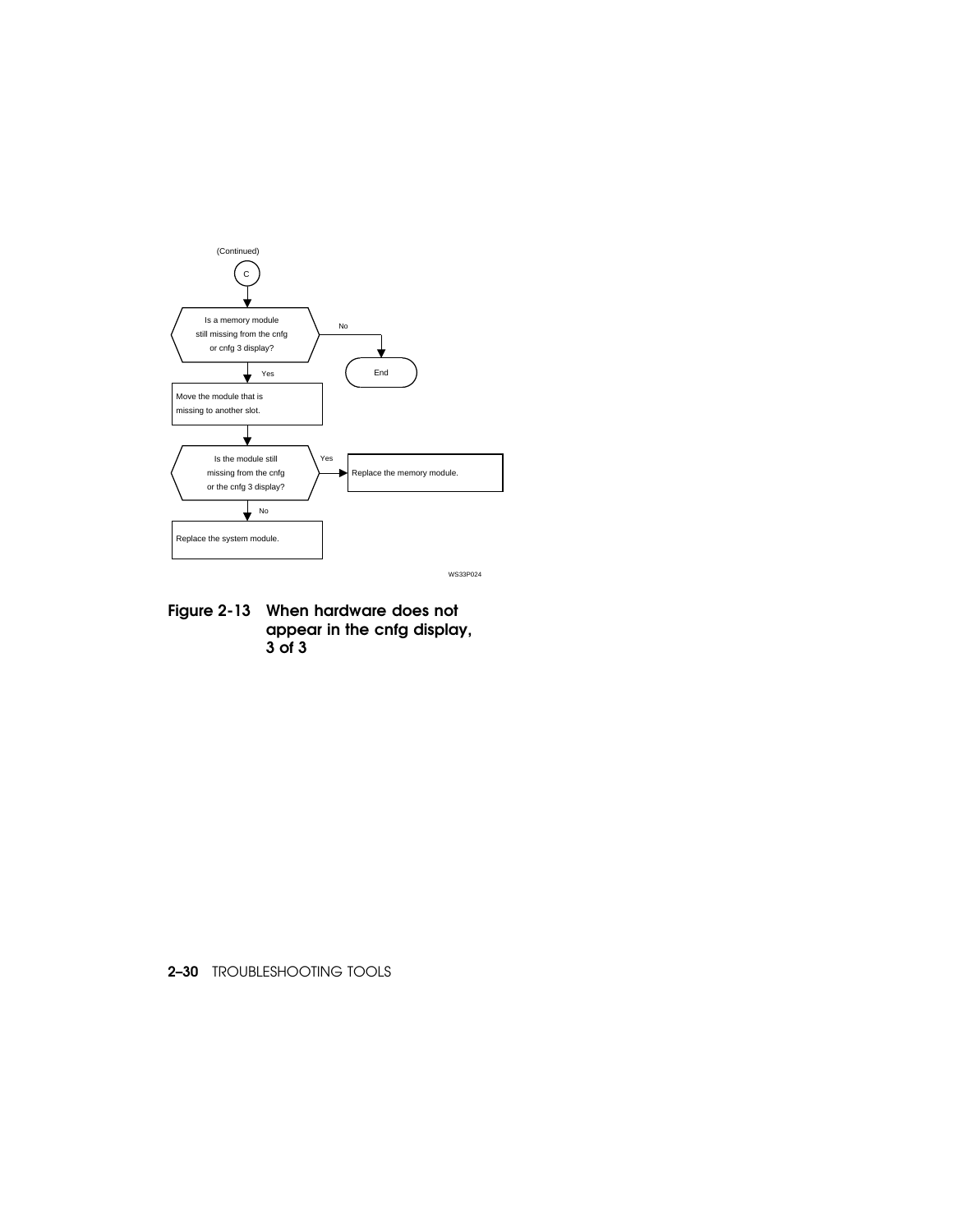

## Figure 2-14 Troubleshooting memory modules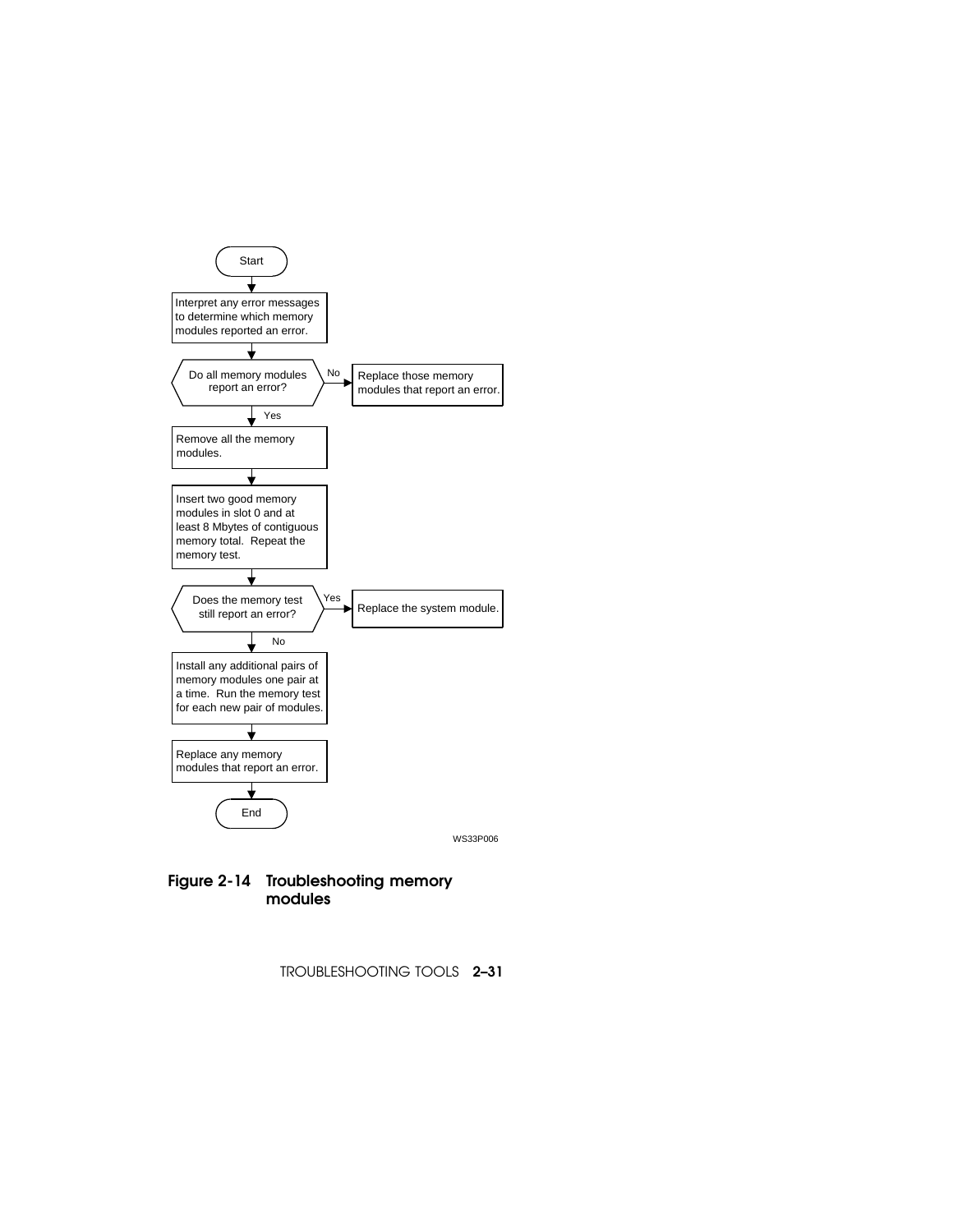

Figure 2-15 Troubleshooting SCSI controllers and devices, 1 of 2

### 2–32 TROUBLESHOOTING TOOLS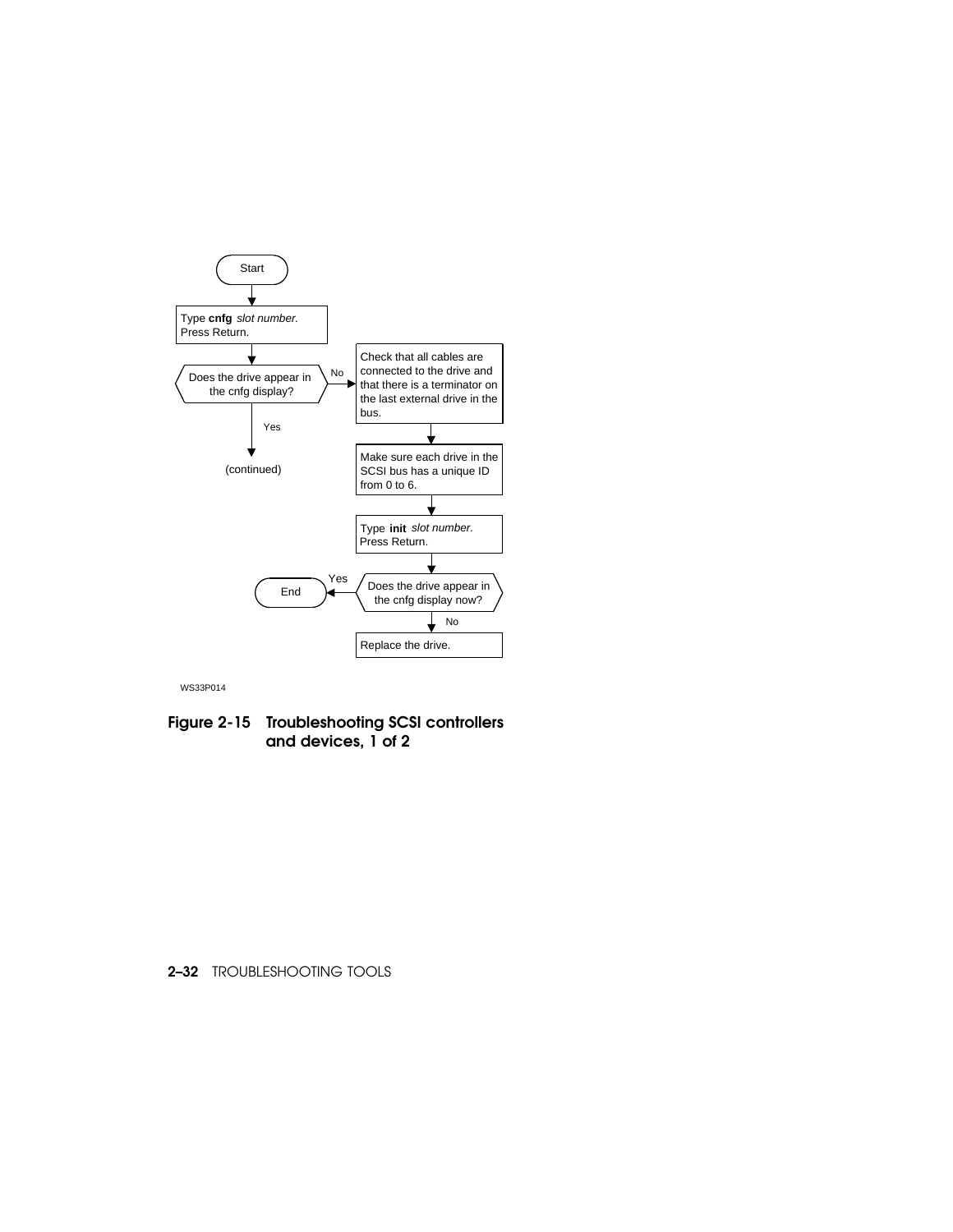

Figure 2-16 Troubleshooting SCSI controllers and devices, 2 of 2

TROUBLESHOOTING TOOLS 2–33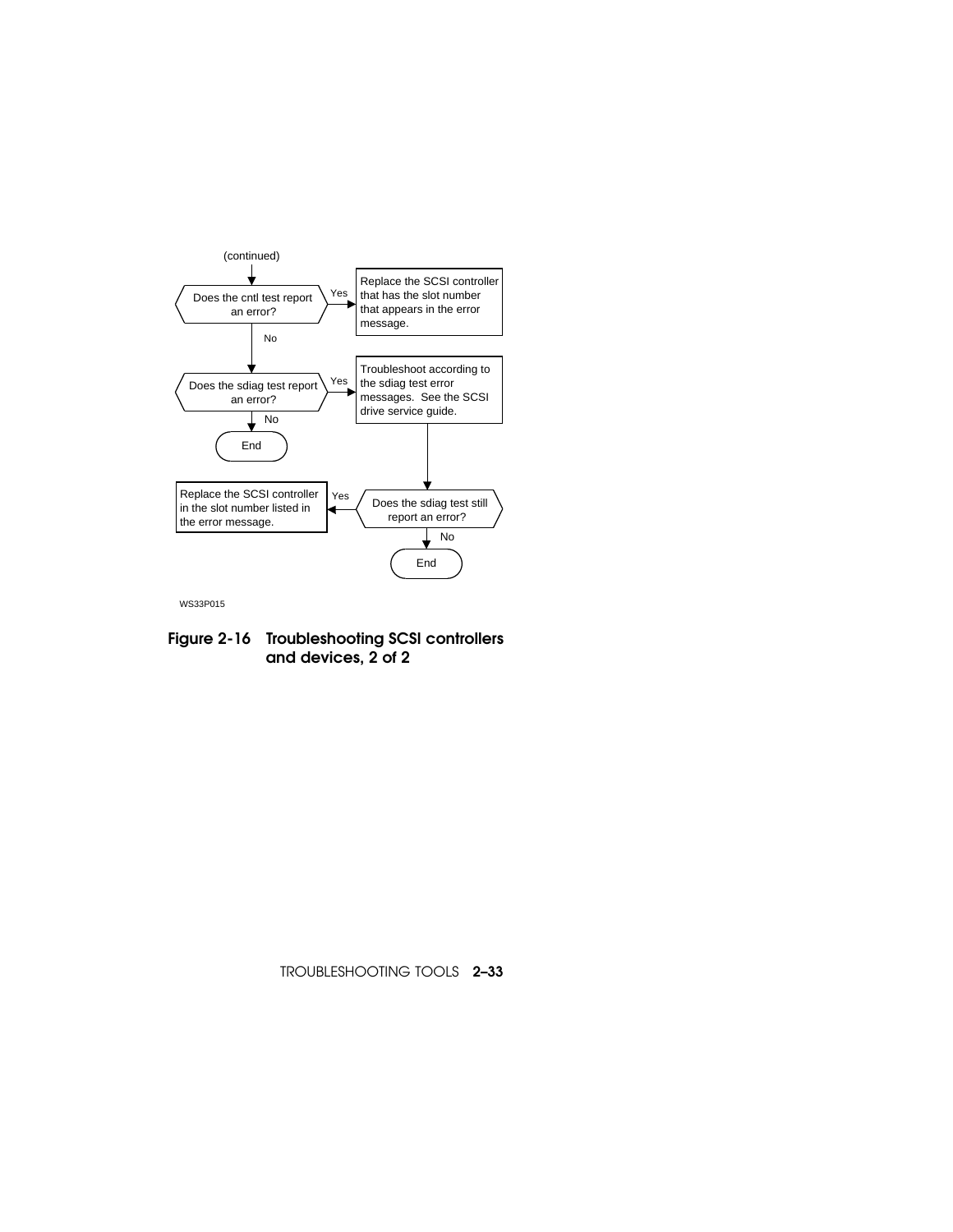

Figure 2-17 Troubleshooting an Ethernet controller, 1 of 2

## 2–34 TROUBLESHOOTING TOOLS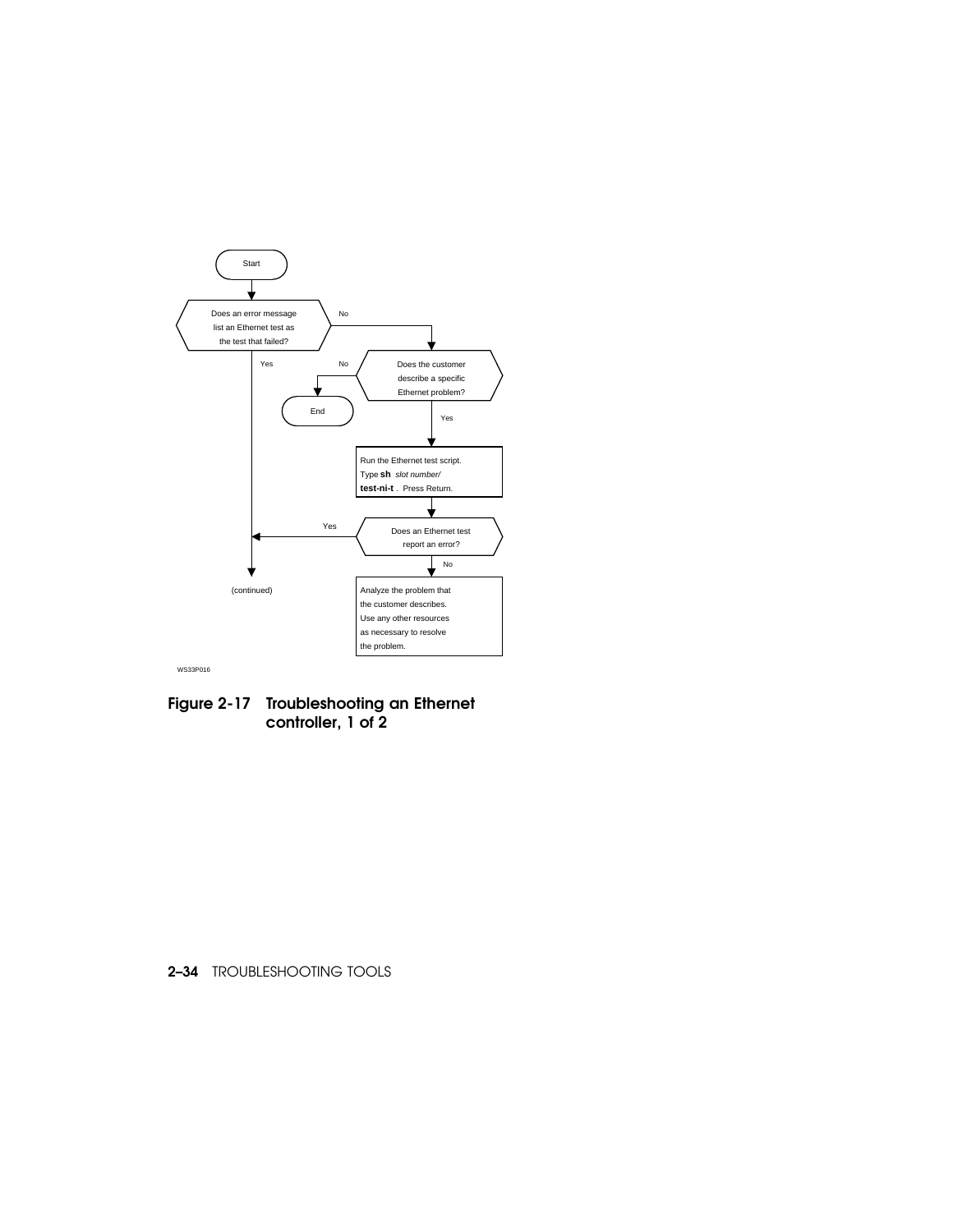

Figure 2-18 Troubleshooting an Ethernet controller, 2 of 2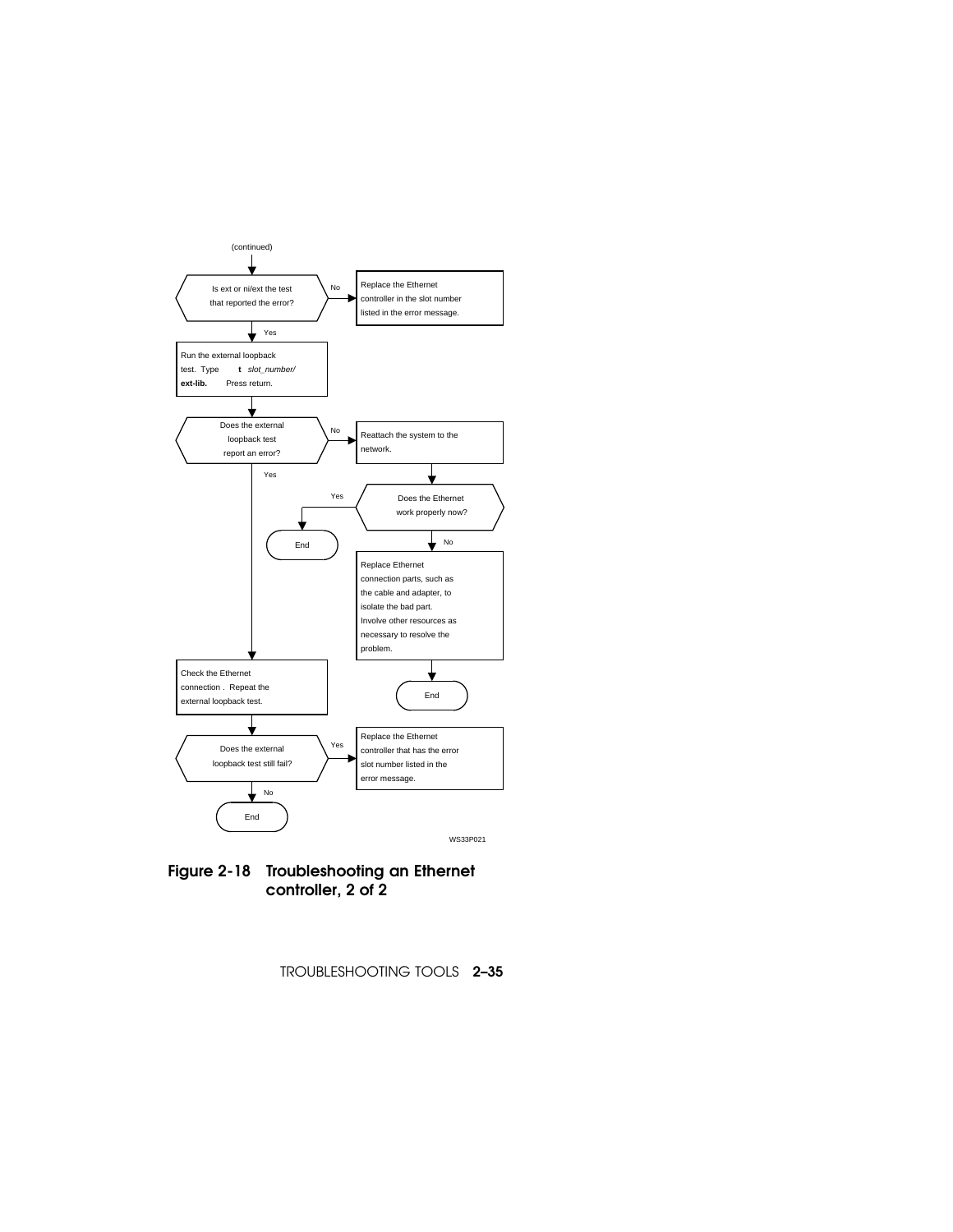



Figure 2-19 Troubleshooting a printer, modem, or other serial line device, 1 of 2

2–36 TROUBLESHOOTING TOOLS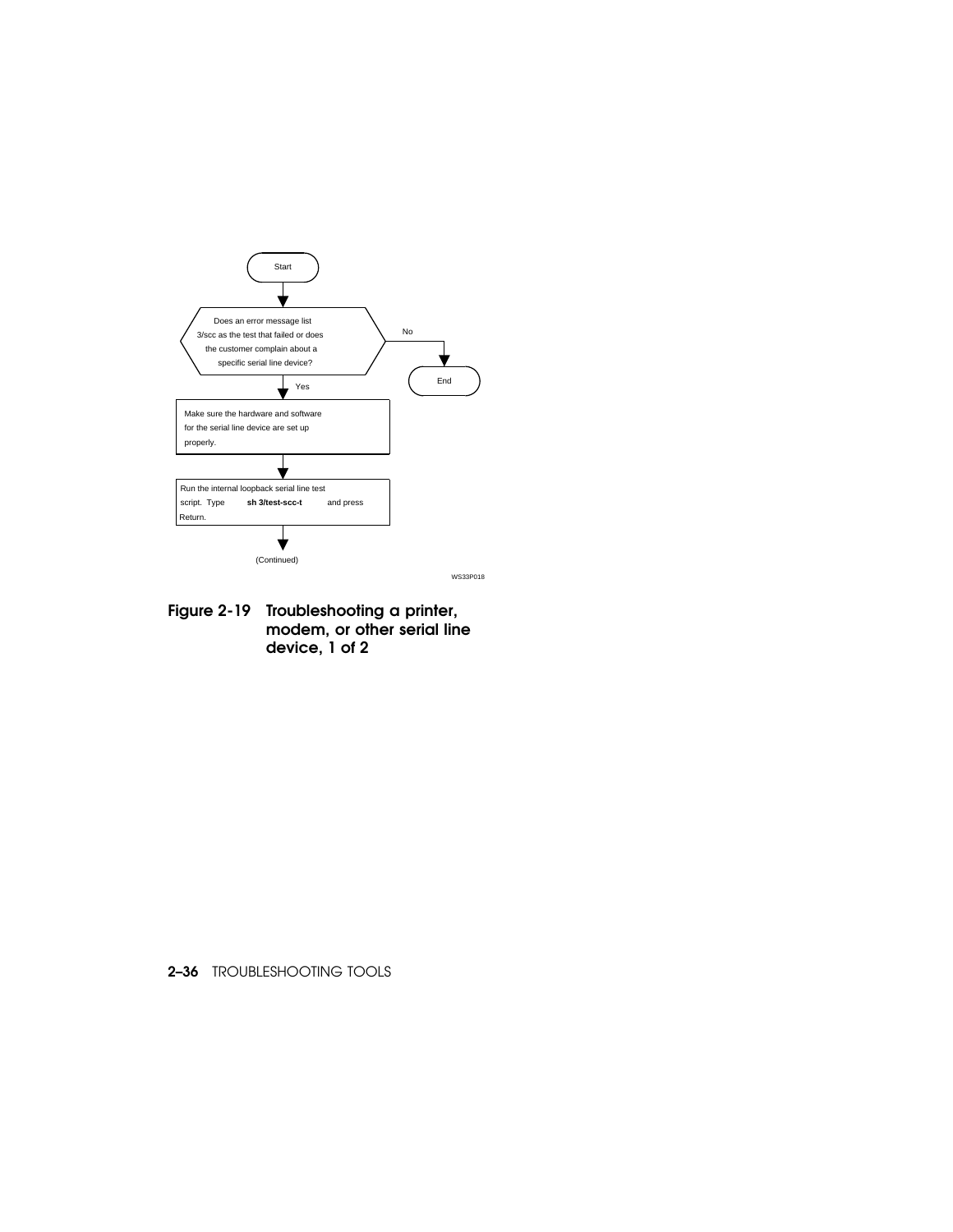

Figure 2-20 Troubleshooting a printer, modem, or other serial line device, 2 of 2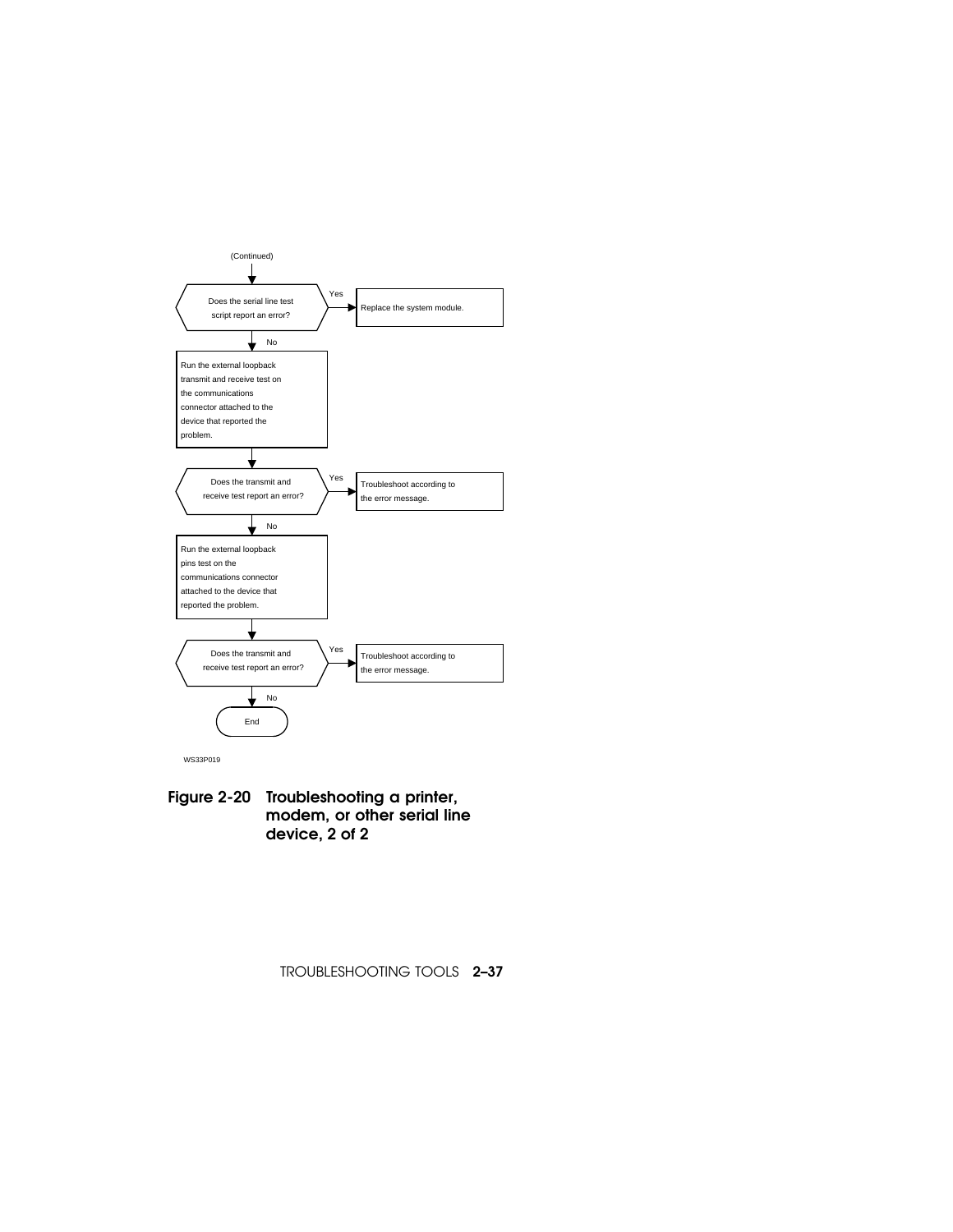

Figure 2-21 Troubleshooting the power supply

## 2–38 TROUBLESHOOTING TOOLS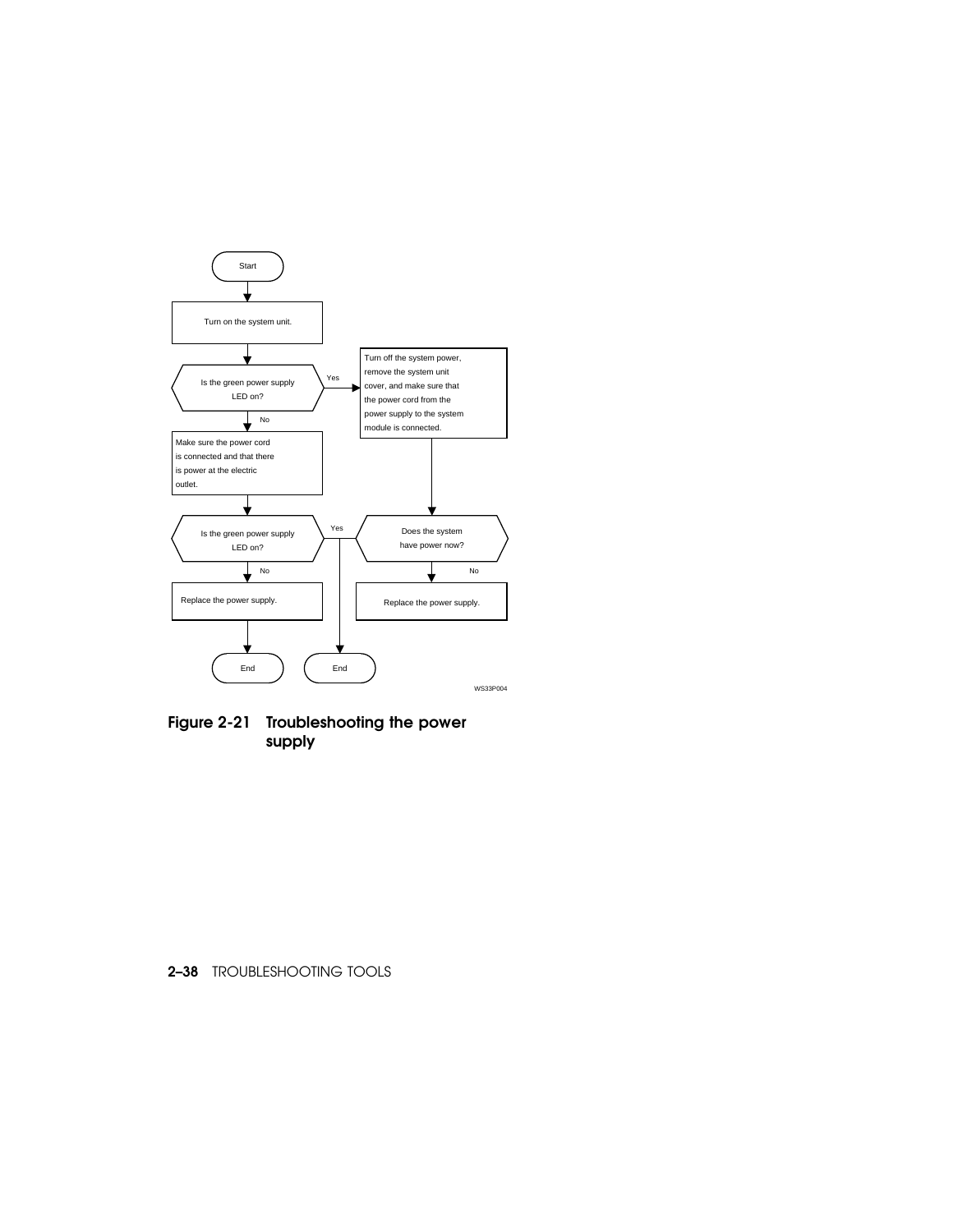

Figure 2-22 If the system unit overheats

TROUBLESHOOTING TOOLS 2–39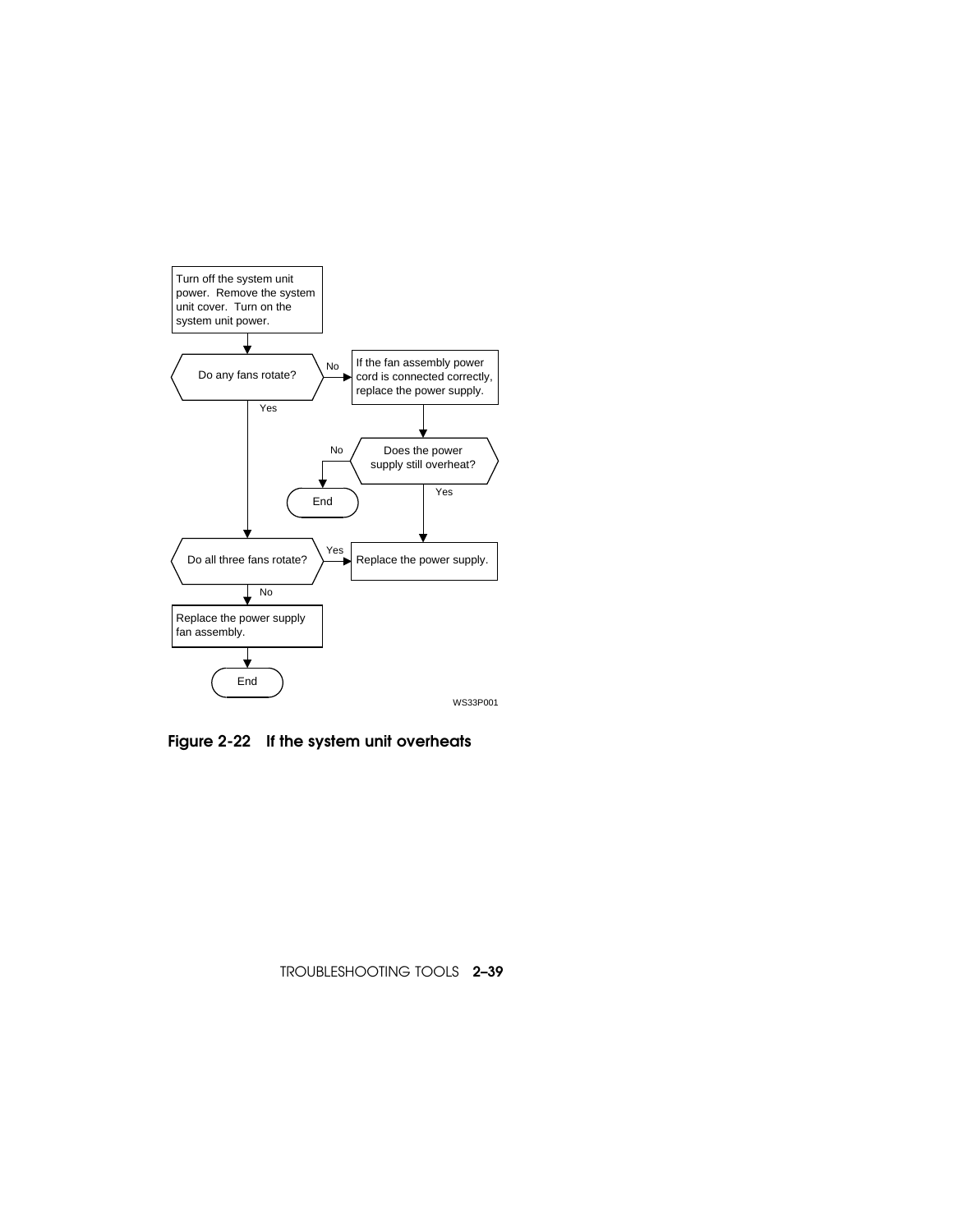

Figure 2-23 Troubleshooting the keyboard and mouse, 1 of 2

2–40 TROUBLESHOOTING TOOLS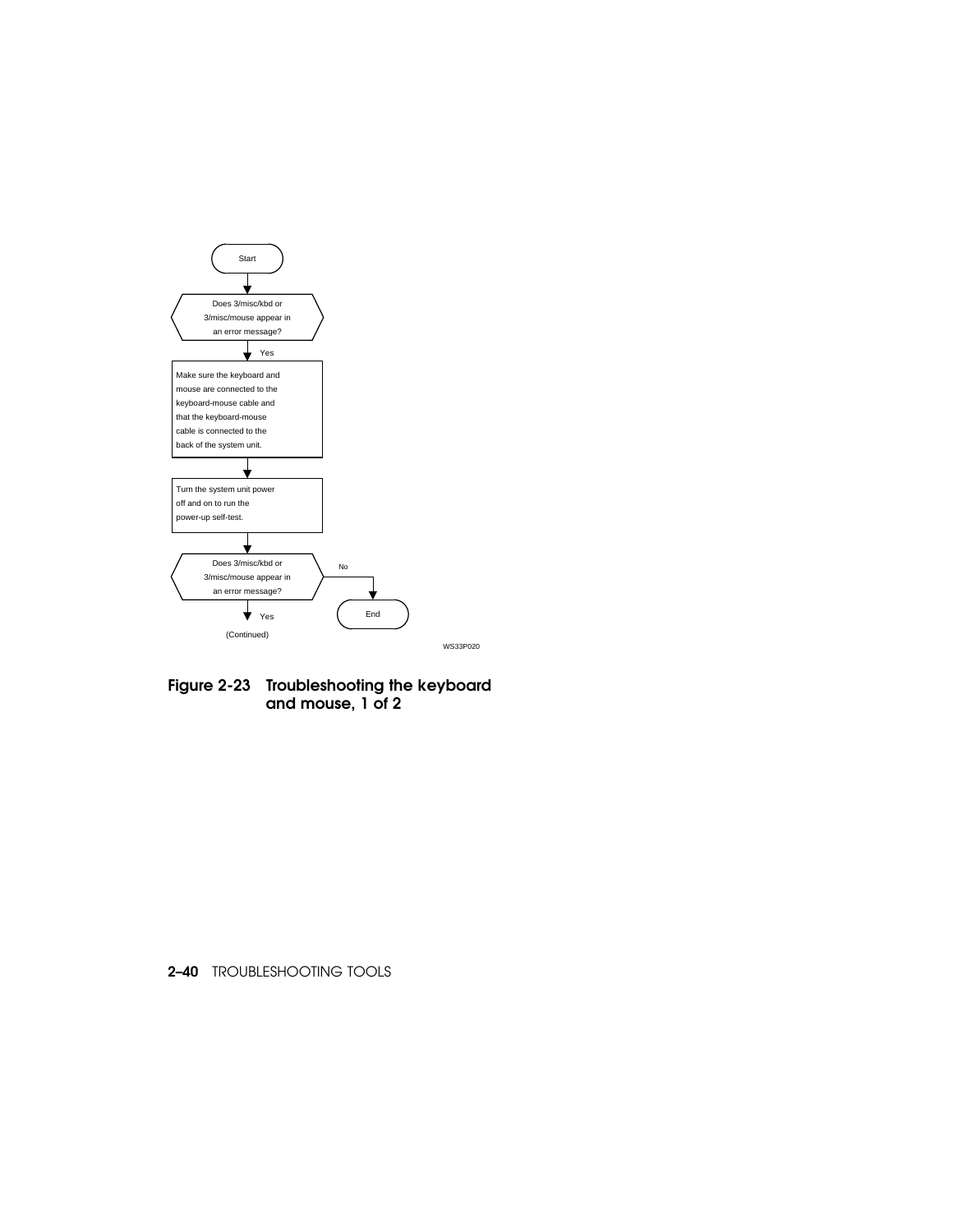

WS33P022

Figure 2-24 Troubleshooting the keyboard and mouse, 2 of 2

TROUBLESHOOTING TOOLS 2–41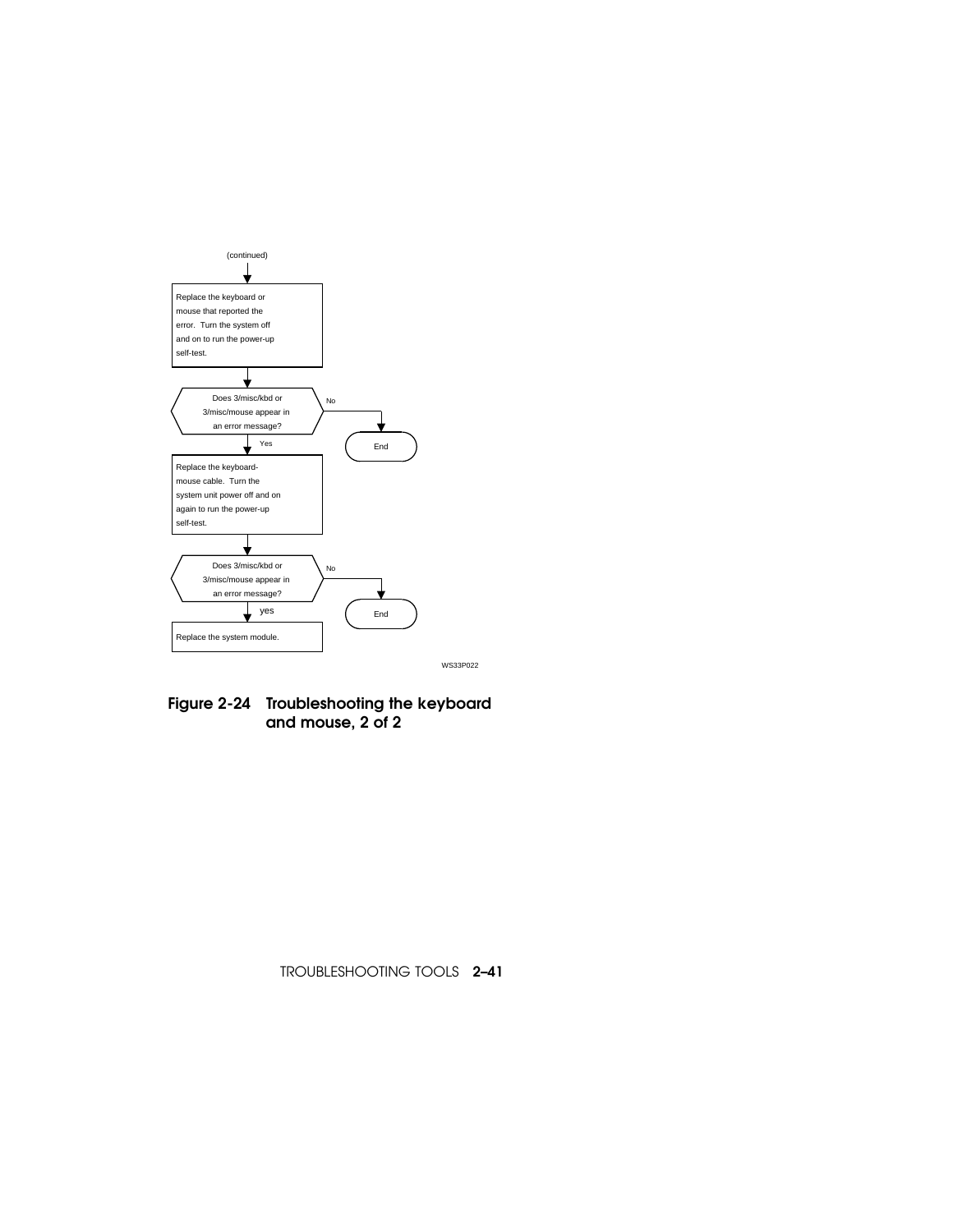

Figure 2-25 When ULTRIX is running but the monitor has no display, 1 of 3

# 2–42 TROUBLESHOOTING TOOLS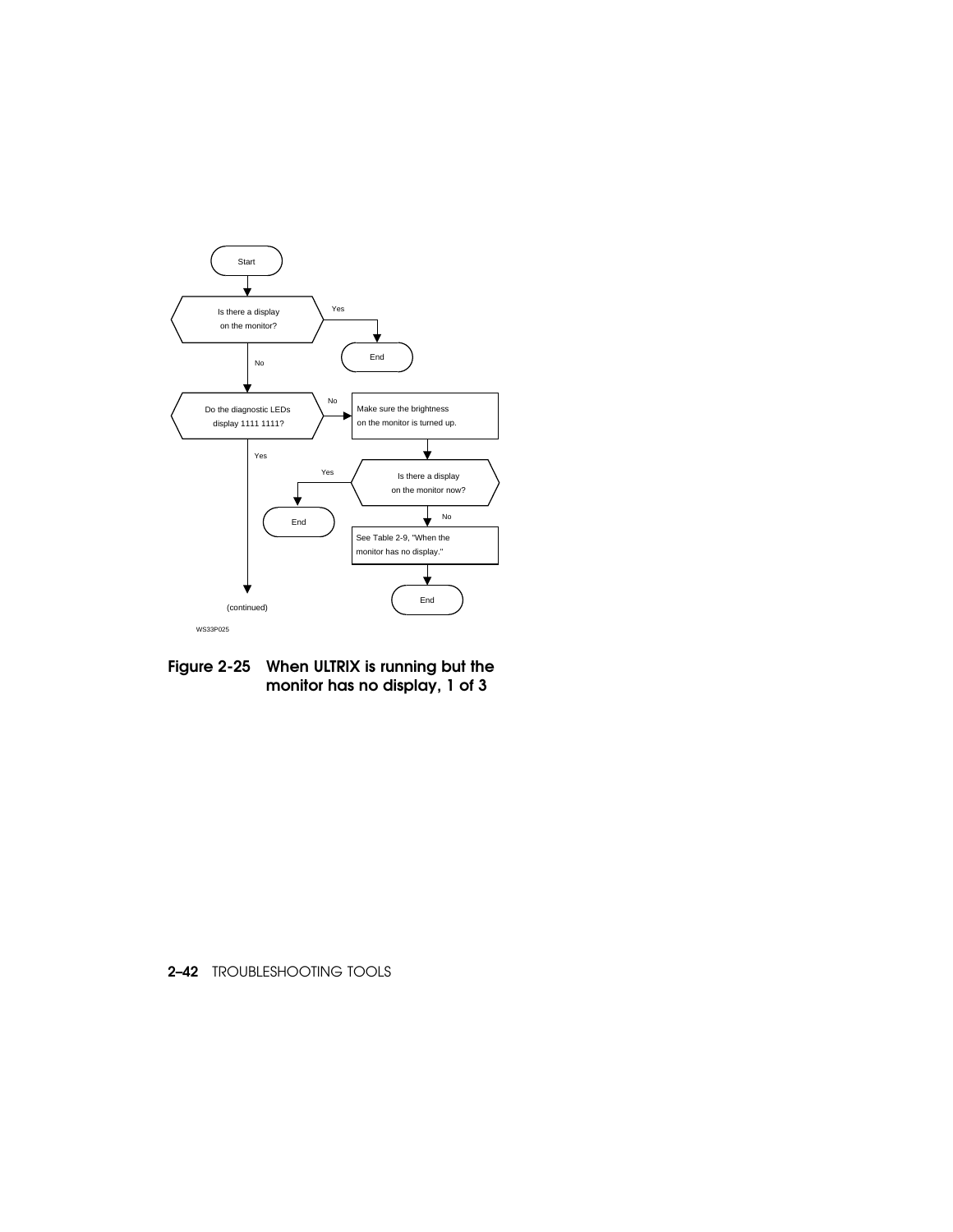

TROUBLESHOOTING TOOLS 2–43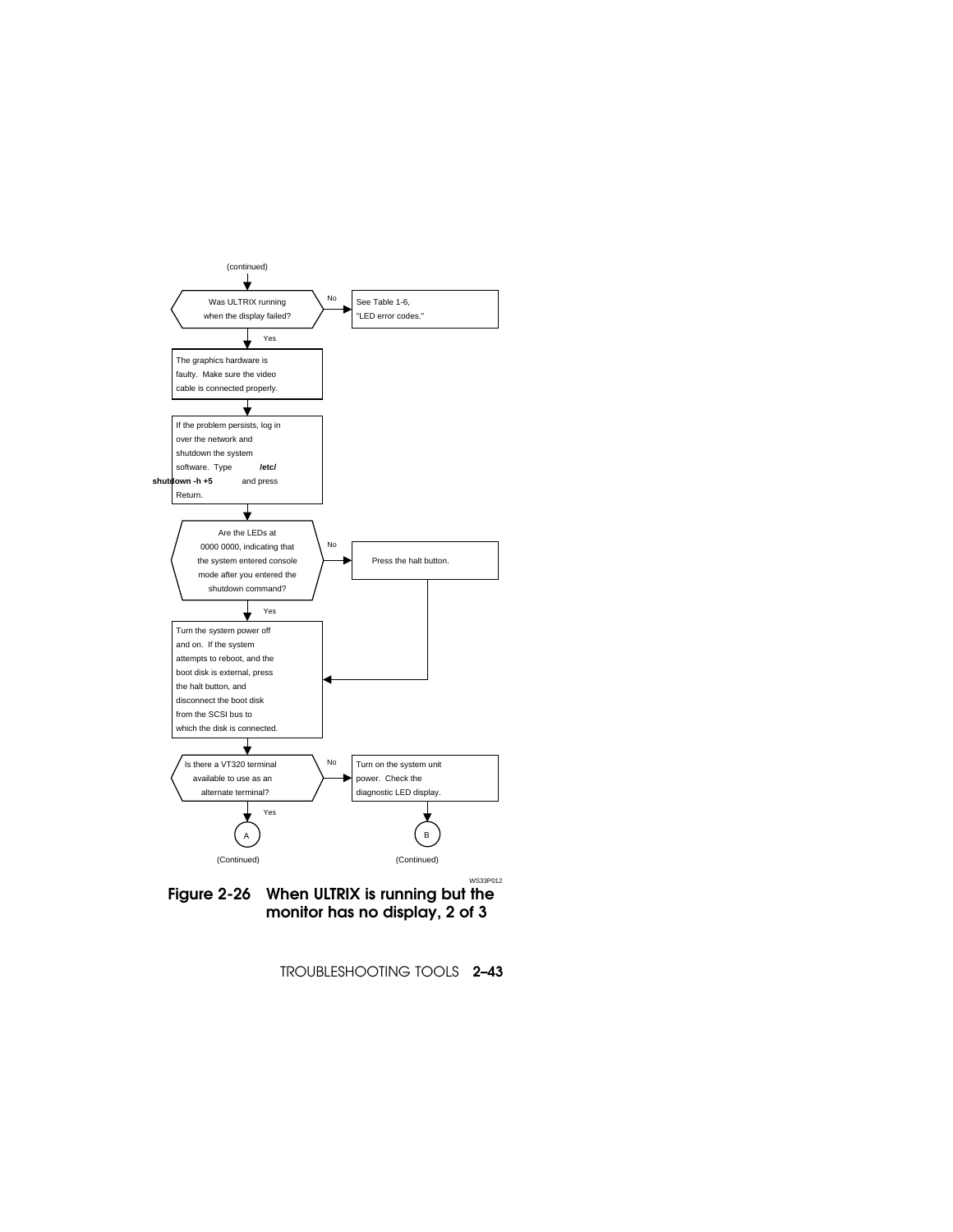

Figure 2-27 When ULTRIX is running but the monitor has no display, 3 of 3

### 2–44 TROUBLESHOOTING TOOLS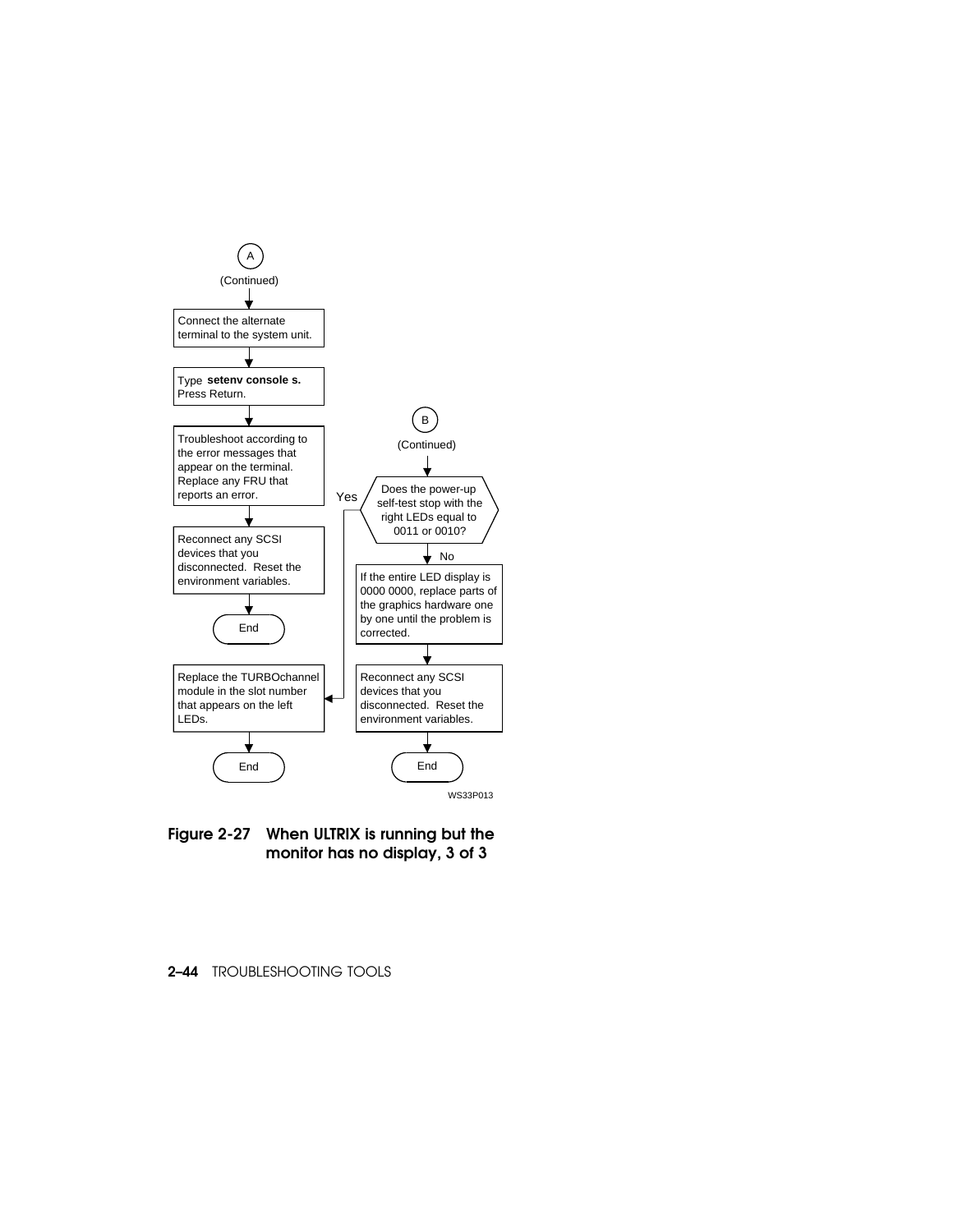# 3

# PART NUMBERS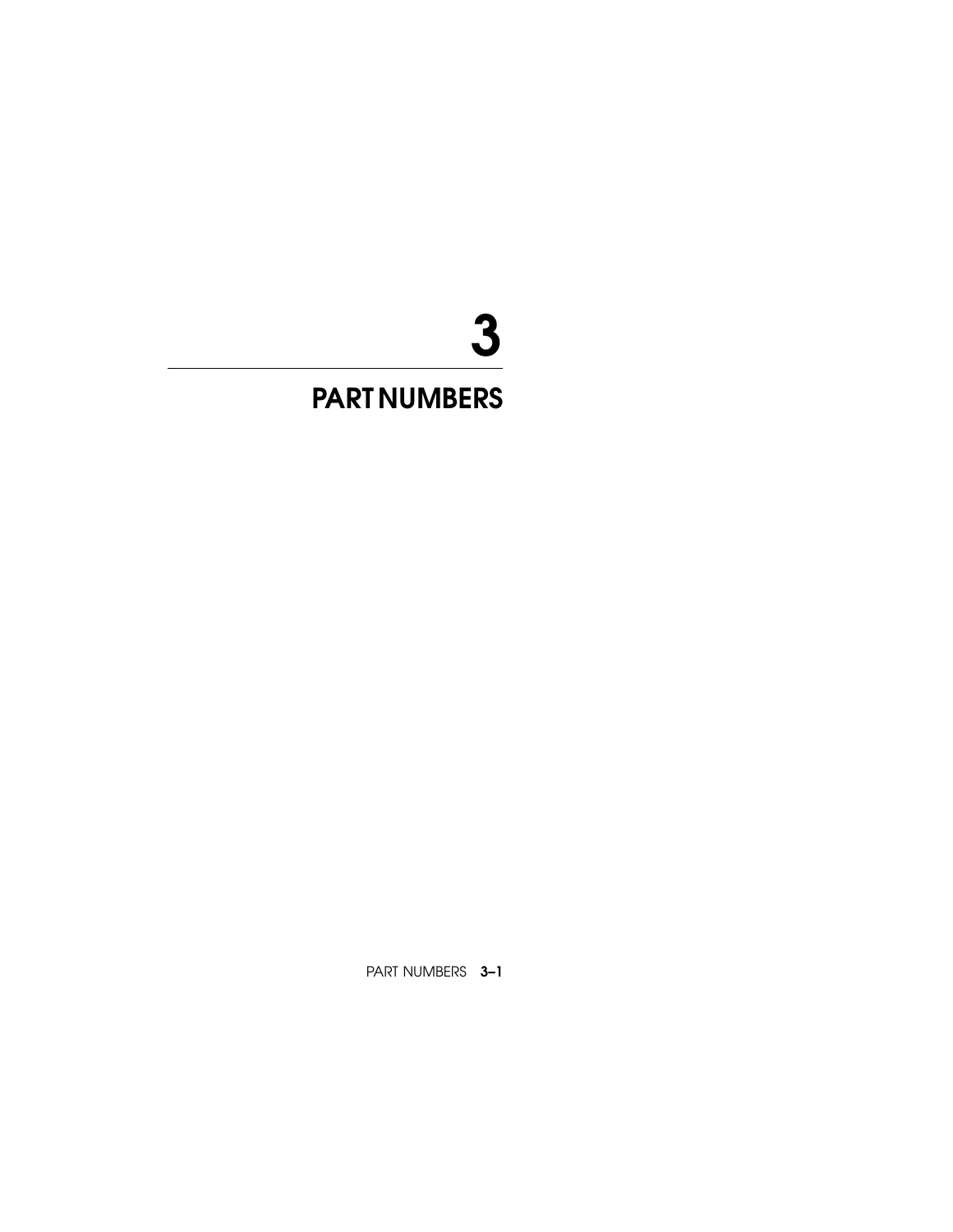

Figure 3-1 DECstation 5000 Model 100 Series Major FRUs

3–2 PART NUMBERS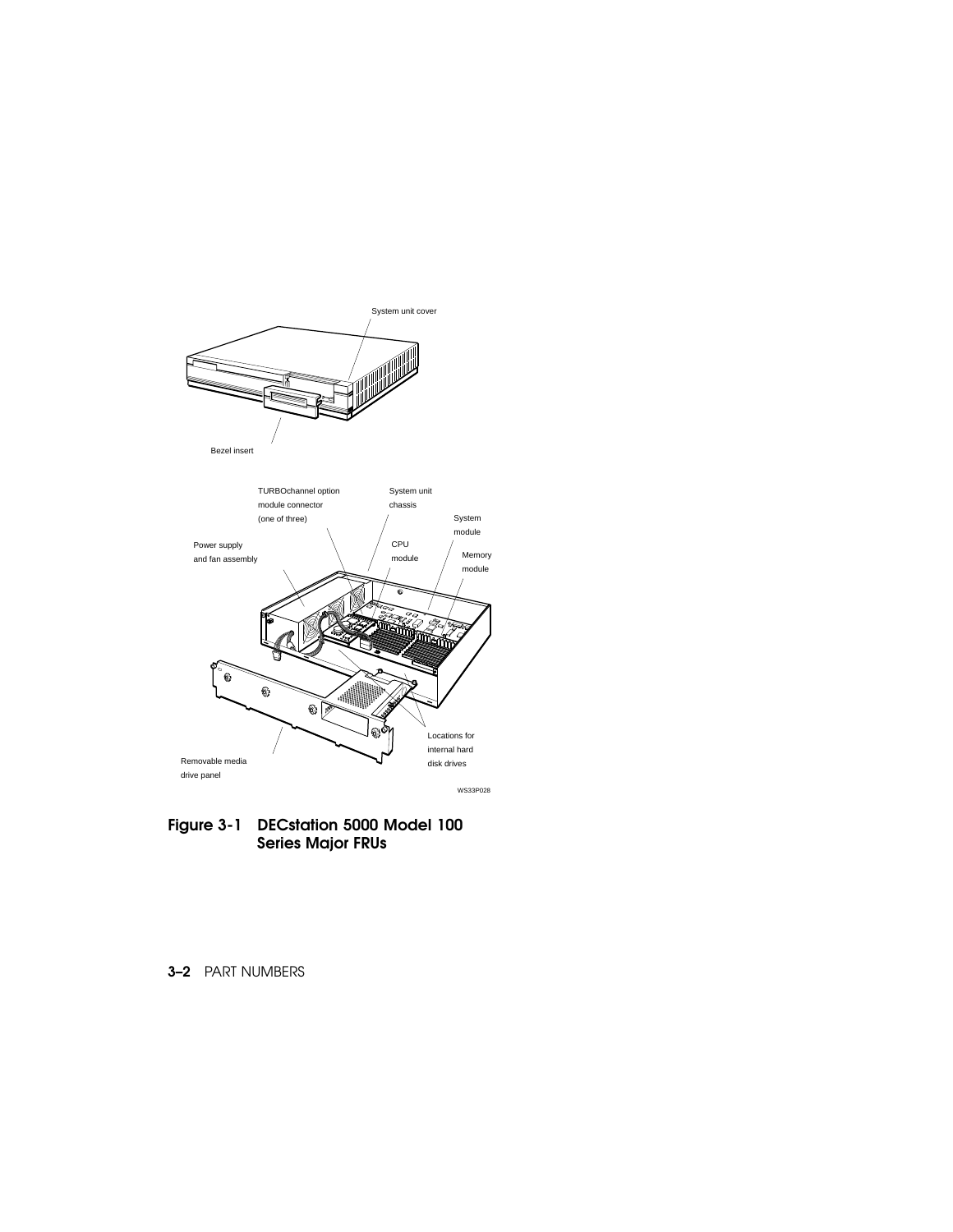| Item                                             | Part No.    | Customer<br>Order No. |
|--------------------------------------------------|-------------|-----------------------|
| System module                                    | 70-28336-01 |                       |
| CPU module only,<br>$20$ MHz                     | 54-20615-01 | $KN02-BC$             |
| CPU module only,<br>$25$ MHz                     | 54-20615-02 | $KN02-CC$             |
| Power supply<br>assembly                         | H7826-AA    |                       |
| Power supply fan<br>assembly                     | 70-28334-01 |                       |
| Memory module,<br>2Mb, single                    | 57-30735-02 |                       |
| Memory module,<br>4Mb pair, (two 2Mb<br>modules) |             | MS01-AA               |
| Memory module,<br>8Mb, single                    | 57-34320-01 |                       |
| Memory module,<br>16Mb pair (two<br>8Mb modules) |             | MS01-CA               |
| System unit cover                                | 70-28337-01 |                       |
| System unit chassis                              | 70-28320-01 |                       |
| Removable media<br>drive panel                   | 70-28338-01 |                       |

## Table 3-1 Part numbers: Basic system components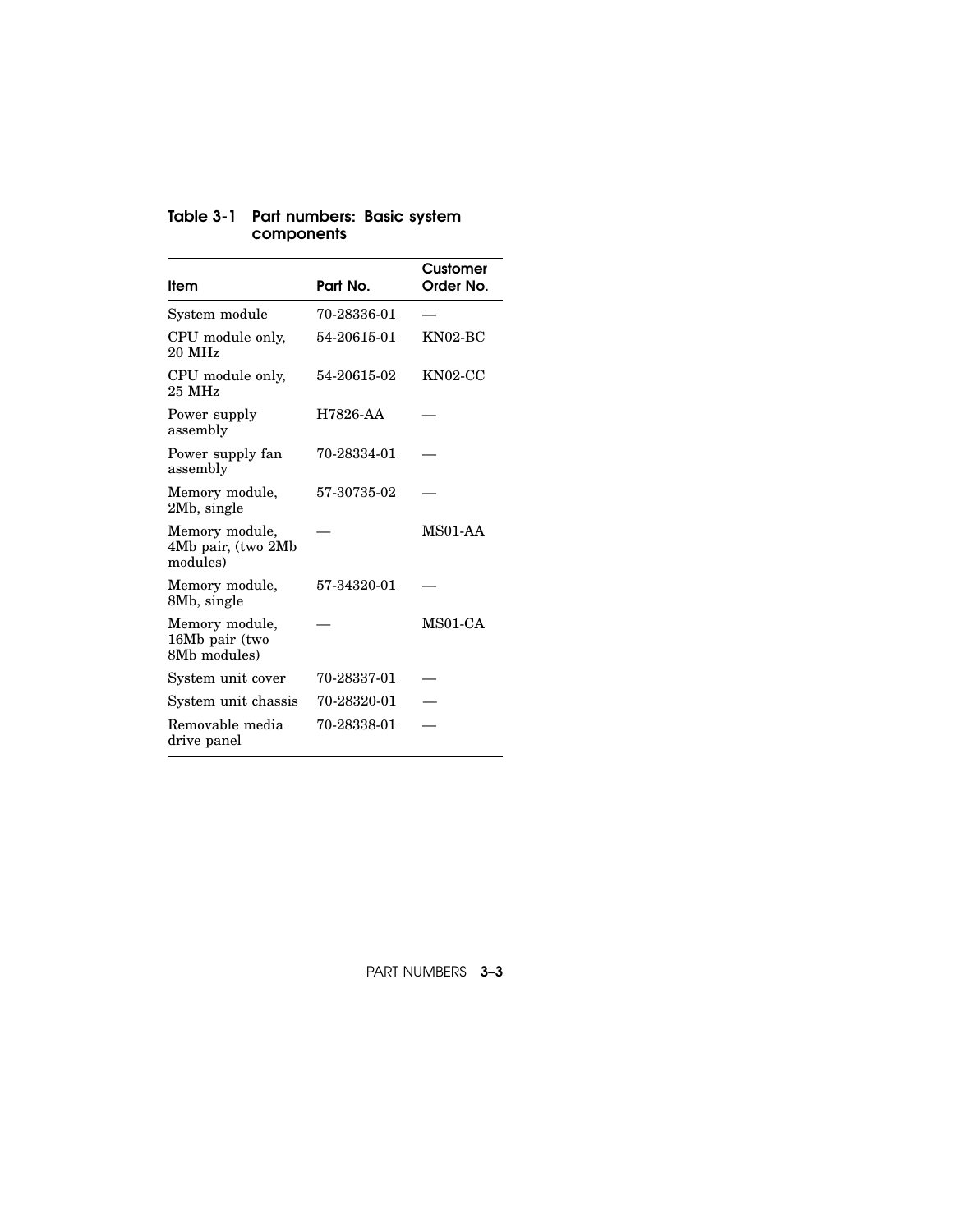Table 3-2 Part numbers: Internal drives

| ltem                                                | Part No.    | Customer<br>Order No. |
|-----------------------------------------------------|-------------|-----------------------|
| RX23 diskette drive                                 |             | RX23-FL               |
| RX23 diskette drive<br>unit                         | RX23-A0     |                       |
| RX23 diskette drive<br>adapter card                 | 54-19288-01 |                       |
| RZ23 hard disk<br>drive                             | RZ23-E0     |                       |
| RZ23L half-height<br>hard disk drive                | RZ23L-E0    | RZ23L-FL              |
| RZ24 hard disk<br>drive                             |             | $RZ24-FL$             |
| RZ24 hard disk<br>drive PCB                         | 29-28144-01 |                       |
| RZ24 hard disk<br>drive head disk<br>assembly (HDA) | 29-28145-01 |                       |
| RRD42 optical<br>compact disc drive                 | RRD42-AA    | RRD42-FL              |

3–4 PART NUMBERS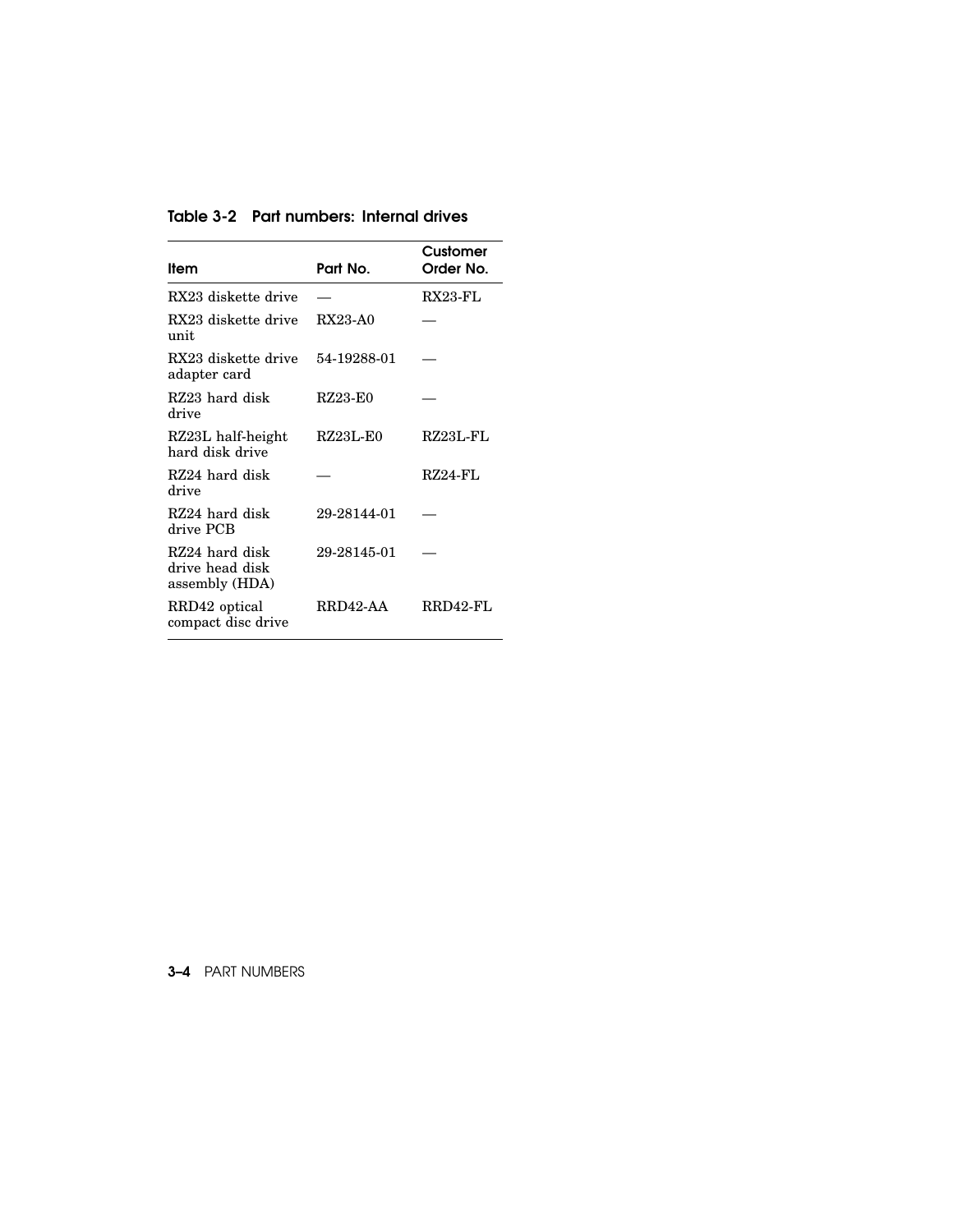| ltem                                                   | Part No.    | Customer<br>Order No. |
|--------------------------------------------------------|-------------|-----------------------|
| 1-plane Monochrome<br>Graphics Frame<br>Buffer (MFB)   | 54-20609-01 | <b>PMAG-AB</b>        |
| 8-plane Color<br><b>Graphics Frame</b><br>Buffer (CFB) | 54-19815-01 | <b>PMAG-BB</b>        |
| 8-plane 2D<br>Graphics Accelerator                     | 54-20314-01 | <b>PMAG-CB</b>        |
| 8-plane 3D<br>Graphics Accelerator                     | 54-20185-01 | <b>PMAG-DB</b>        |
| 24-plane 3D<br>Graphics Accelerator                    | 54-20185-02 | <b>PMAG-EB</b>        |
| 96-plane High-<br>performance 3D<br>Graphics           | 54-20114-01 | <b>PMAG-FB</b>        |
| 8-to-24-plane<br>Upgrade                               |             | <b>PMAG-GB</b>        |
| 24-bit Z-buffer<br><b>Option Module</b>                |             | PMAG-HA               |
| 8-plane Z-buffer                                       | 54-20410-AA |                       |
| 16-plane Z-buffer                                      | 54-20352-AA |                       |
| ThickWire Ethernet<br><b>Option Module</b>             | 54-19874-01 | <b>PMAD-AB</b>        |
| <b>SCSI</b> Controller<br>Option Module                | 54-19876-01 | PMAZ-AB               |

# Table 3-3 Part numbers: TURBOchannel option modules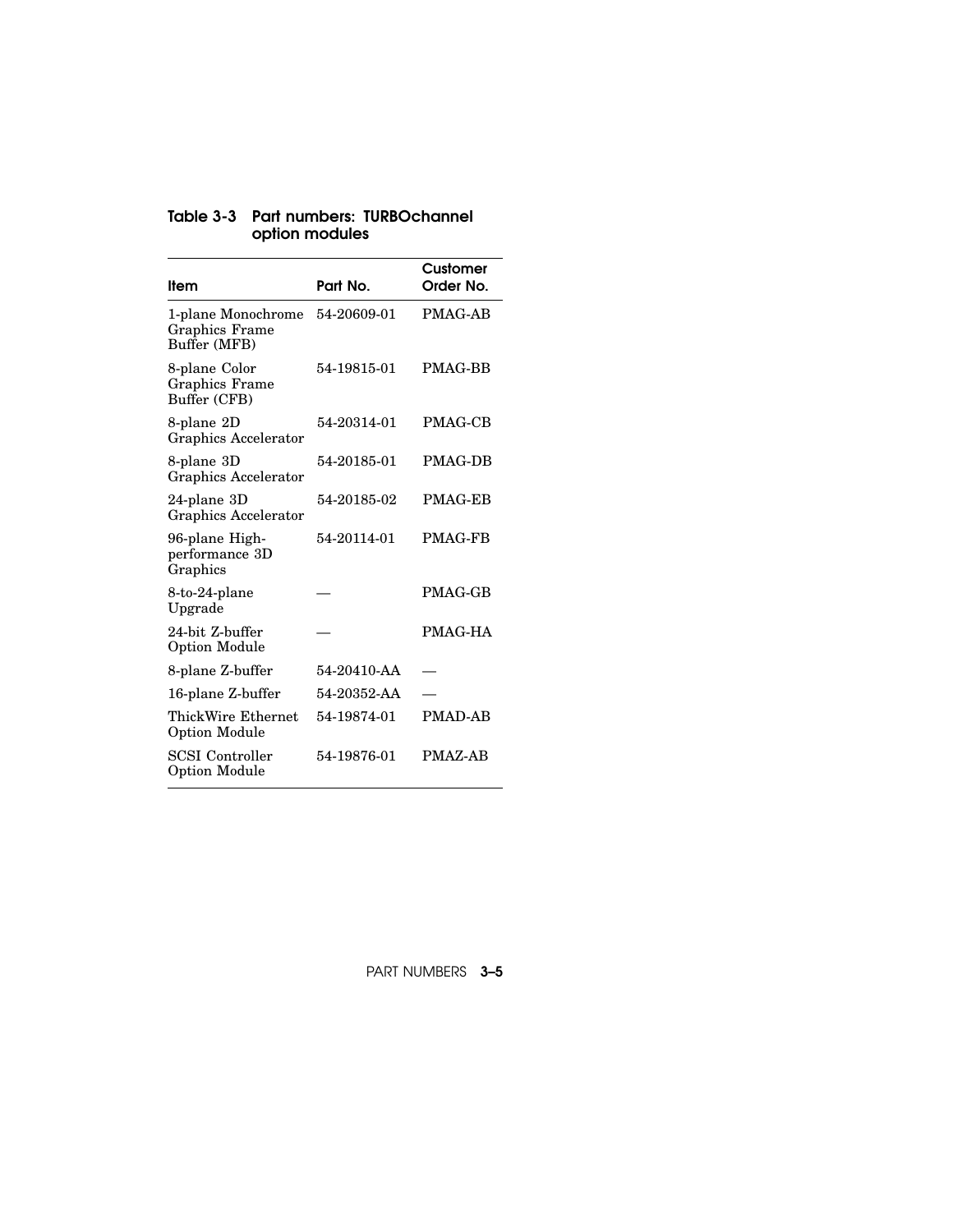| Table 3-4 Part numbers: Monitors |  |  |  |
|----------------------------------|--|--|--|
|----------------------------------|--|--|--|

|                                                                             | Part | Customer        |
|-----------------------------------------------------------------------------|------|-----------------|
| Item                                                                        | No.  | Order No.       |
| VR262, 19-inch monochrome<br>monitor, 120 volts                             |      | <b>VR262-AA</b> |
| VR262, 19-inch monochrome<br>monitor, 240 volts                             |      | VR262-A3        |
| VR297, 16-inch color<br>monitor, 120 volts                                  |      | <b>VR297-DA</b> |
| VR297, 16-inch color<br>monitor, 240 volts,<br>Northern Hemisphere          |      | VR297-D3        |
| VR297, 16-inch color<br>monitor, 240 volts,<br>Southern Hemisphere          |      | <b>VR297-D4</b> |
| VR299, 19-inch color<br>monitor, 120 volts                                  |      | VR299-DA        |
| VR299, 19-inch color<br>monitor, 240 volts,<br>Northern Hemisphere          |      | VR299-D3        |
| VR299, 19-inch color<br>monitor, 240 volts,<br>Southern Hemisphere          |      | VR299-D4        |
| VR319, 19-inch monochrome<br>monitor, 120/240 volts,<br>Northern Hemisphere |      | VR319-DA        |
| VR319, 19-inch gray-scale<br>monitor, 120/240 volts,<br>Northern Hemisphere |      | VR319-CA        |
| VR319, 19-inch monochrome<br>monitor, 240 volts,<br>Southern Hemisphere     |      | <b>VR319-D4</b> |
| VR319, 19-inch gray-scale<br>monitor, 240 volts,<br>Southern Hemisphere     |      | <b>VR319-C4</b> |

3–6 PART NUMBERS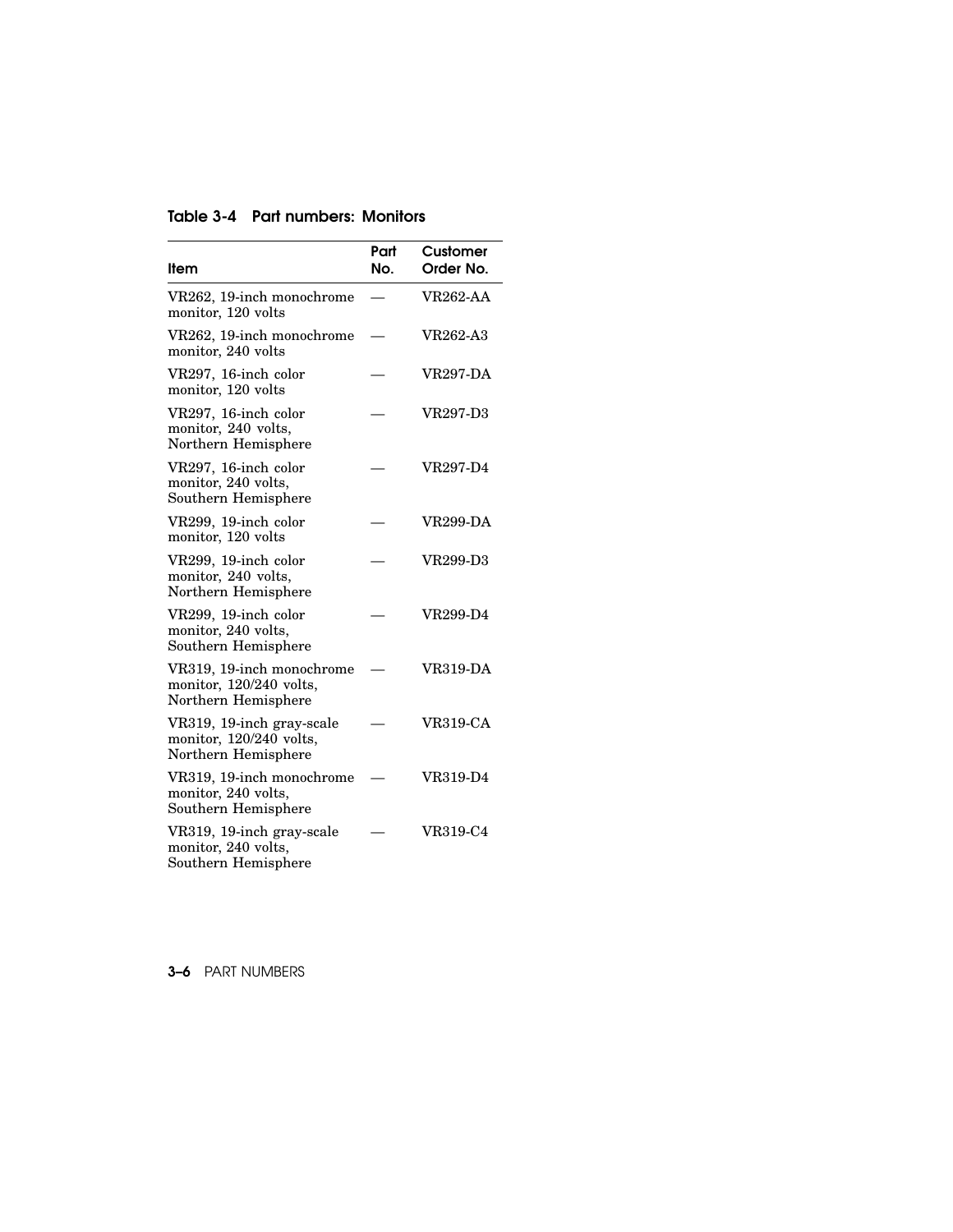# Table 3-4 (Cont.) Part numbers: Monitors

| Item                                                                     | Part<br>No. | Customer<br>Order No. |
|--------------------------------------------------------------------------|-------------|-----------------------|
| VRT16, 16-inch color<br>monitor, $120/240$ volts,<br>Northern Hemisphere |             | VRT16-DA              |
| VRT16, 16-inch color<br>monitor, 240 volts.<br>Southern Hemisphere       |             | VRT16-D4              |
| VRT19, 19-inch color<br>monitor, 120 volts                               |             | VRT19-DA              |
| VRT19, 19-inch color<br>monitor, 240 volts,<br>Northern Hemisphere       |             | VRT19-D3              |
| VRT19, 19-inch color<br>monitor, 240 volts,<br>Southern Hemisphere       |             | VRT19-D4              |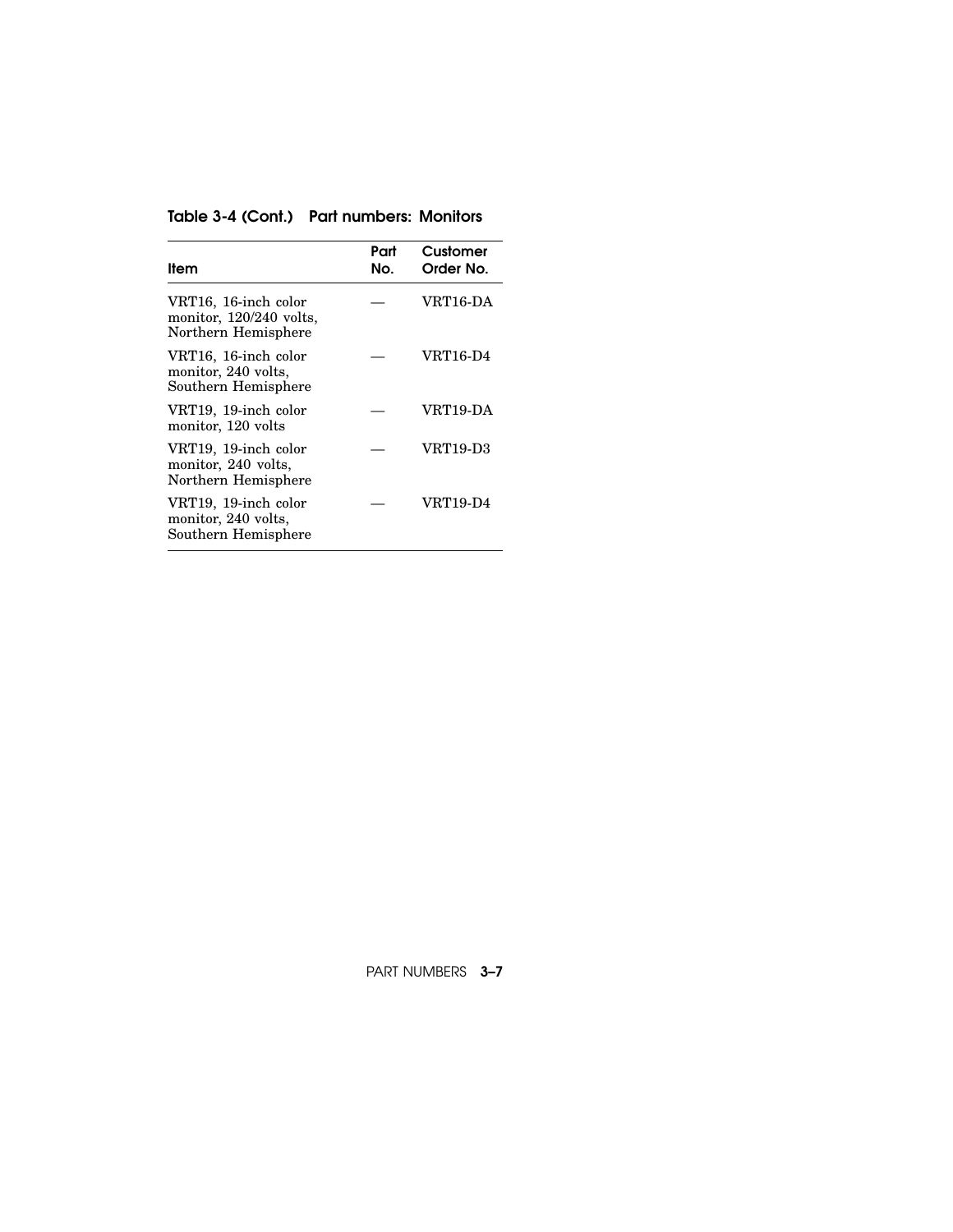| ltem                                                                      | Part No. | Customer<br>Order No. |
|---------------------------------------------------------------------------|----------|-----------------------|
| Keyboard, flat                                                            |          | LK201                 |
| Keyboard, curved                                                          |          | <b>LK401</b>          |
| Mouse                                                                     |          | VSXXX-<br>AA          |
| Tablet and stylus                                                         |          | VSXXX-<br>AB          |
| Lighted programmable<br>function keyboard<br>(LPFK) package, 120<br>volts |          | VSX20-AA              |
| Lighted programmable<br>function keyboard<br>(LPFK) package, 240<br>volts |          | <b>VSX20-A3</b>       |
| Programmable function<br>dials (PFD) package, 120<br>volts                |          | <b>VSX30-AA</b>       |
| Programmable function<br>dials (PFD) package, 240<br>volts                |          | <b>VSX30-A3</b>       |
| Combination LPFK and<br>PFD package, 120 volts                            |          | VSX10-AA              |
| Combination LPFK and<br>PFD package, 240 volts                            |          | <b>VSX10-A3</b>       |

Table 3-5 Part numbers: Input devices

# 3–8 PART NUMBERS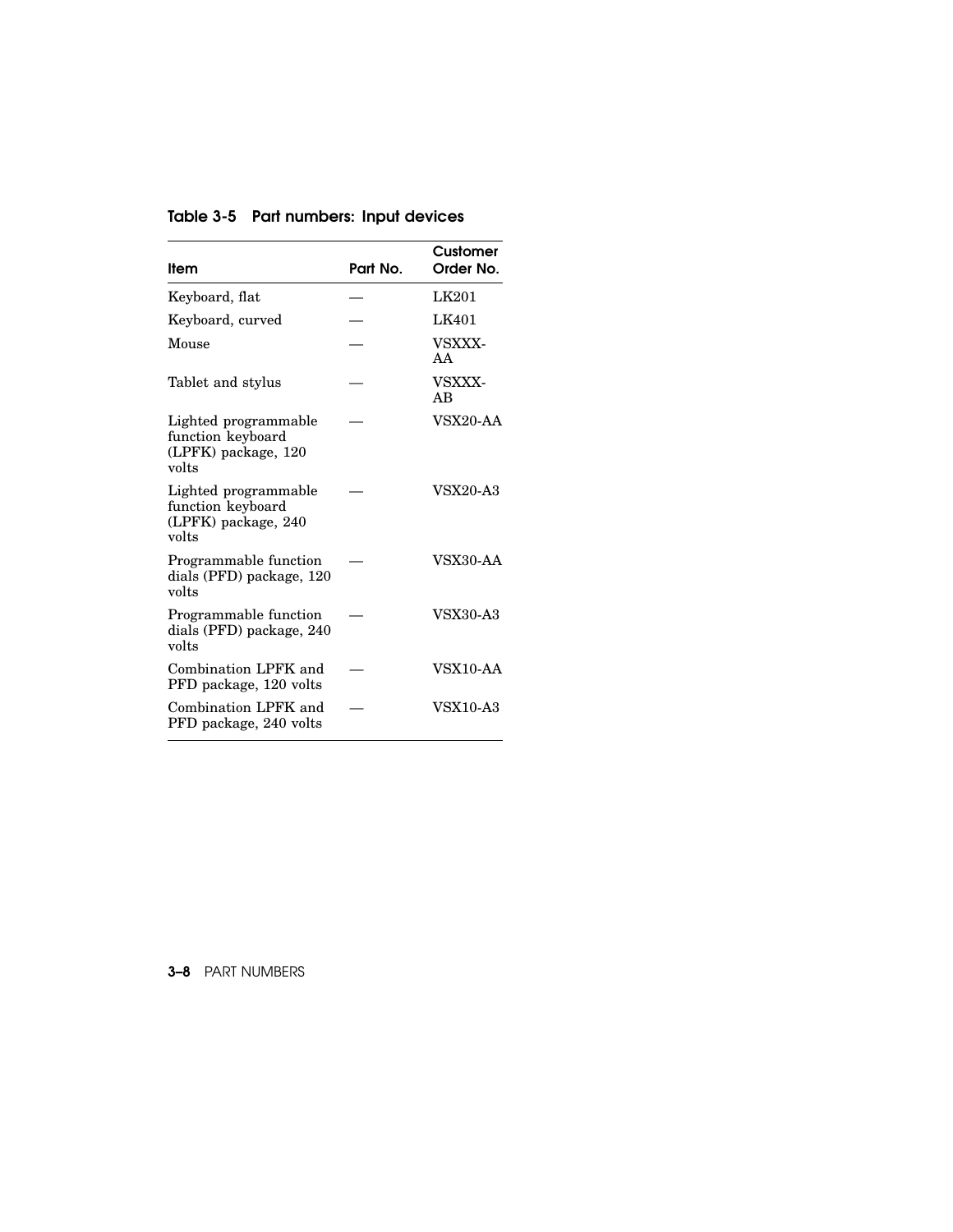#### Table 3-6 Part numbers: Loopback connectors, plugs, test media, and small hardware

| ltem                            | Part No.    | Customer<br>Order No. |
|---------------------------------|-------------|-----------------------|
| MMJ loopback<br>connector       | 12-25083-01 |                       |
| ThickWire loopback<br>connector | 12-22196-02 |                       |
| SCSI chain<br>terminator        | 12-30552-01 |                       |
| ThinWire T-<br>connector        | 12-25869-01 |                       |
| ThinWire<br>terminators         | 12-26318-01 |                       |
| Jumper to clear<br>NVR.         | 12-14314-00 |                       |
| Comm-line-to-MMJ<br>adapter     | 12-33190-01 |                       |
| SCSI controller<br>terminator   | 12-33626-01 |                       |
| CPU standoff post               | 12-35477-01 |                       |
| CPU standoff rivet              | 12-35477-02 |                       |
| Comm modem<br>loopback          | 29-24795-00 |                       |
| RX23 bezel insert               | 74-42126-01 |                       |
| Blank bezel insert              | 74-42126-02 |                       |
| RRD42 bezel insert              | 74-42126-03 |                       |
| TZK10 bezel insert              | 74-42126-04 |                       |
|                                 |             |                       |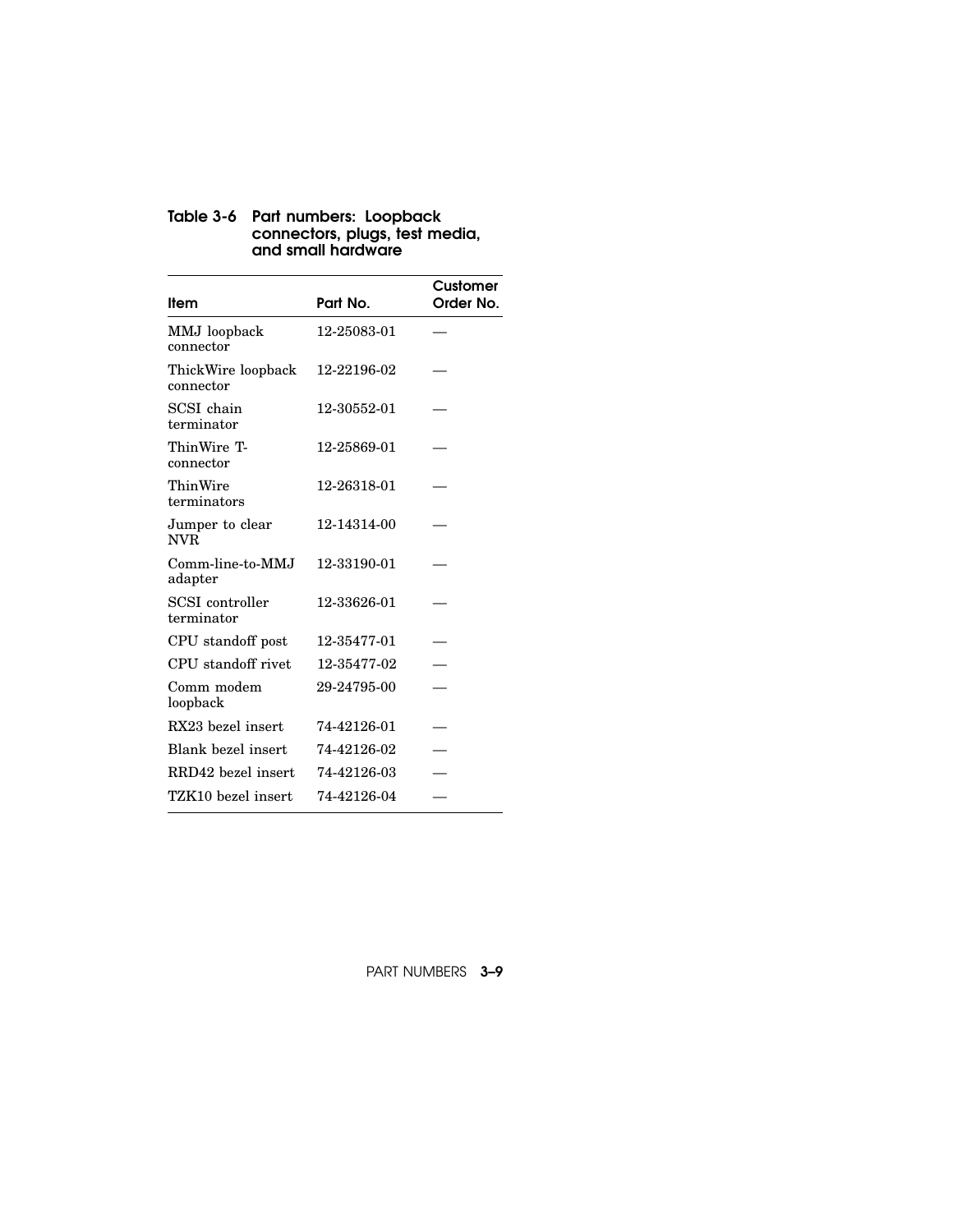| Item                                                       | Part No.    | Customer<br>Order No. |
|------------------------------------------------------------|-------------|-----------------------|
| Monitor-to-system-<br>unit power cord<br>(U.S.)            | 17-00442-26 |                       |
| System unit or<br>expansion box<br>power cord              | 17-00606-10 | $BN19P-K$             |
| SCSI expansion-<br>box-to-expansion-<br>box cable          | 17-01351-04 | $BC19J-1E$            |
| Keyboard-mouse<br>cable                                    | 17-02640-01 |                       |
| Serial line cable                                          |             | <b>BC16E-10</b>       |
| SCSI system-unit-<br>to-expansion-box<br>cable             | 17-02641-02 | <b>BC09D-06</b>       |
| SCSI internal data<br>cable for upgrade<br>(RZ23)          | 17-03175-01 |                       |
| ThickWire<br>transceiver cable                             | 17-01321-01 | <b>BNE4C-02</b>       |
| ThinWire cable, 12<br>ft.                                  | 17-01241-12 | <b>BC16M-12</b>       |
| ThinWire LAN kit                                           | 22-00112-01 | <b>BC16T-12</b>       |
| <b>DESTA ThickWire-</b><br>to-ThinWire<br>Ethernet adapter | 70-22781-02 | DESTA-<br>BA          |
| Twisted pair (10)<br>base T) adapter                       |             | H3350-AA              |
| Video cable, color                                         | 17-02906-01 | BC29G-09              |

# Table 3-7 Part numbers: Cords, cables, and connectors

3–10 PART NUMBERS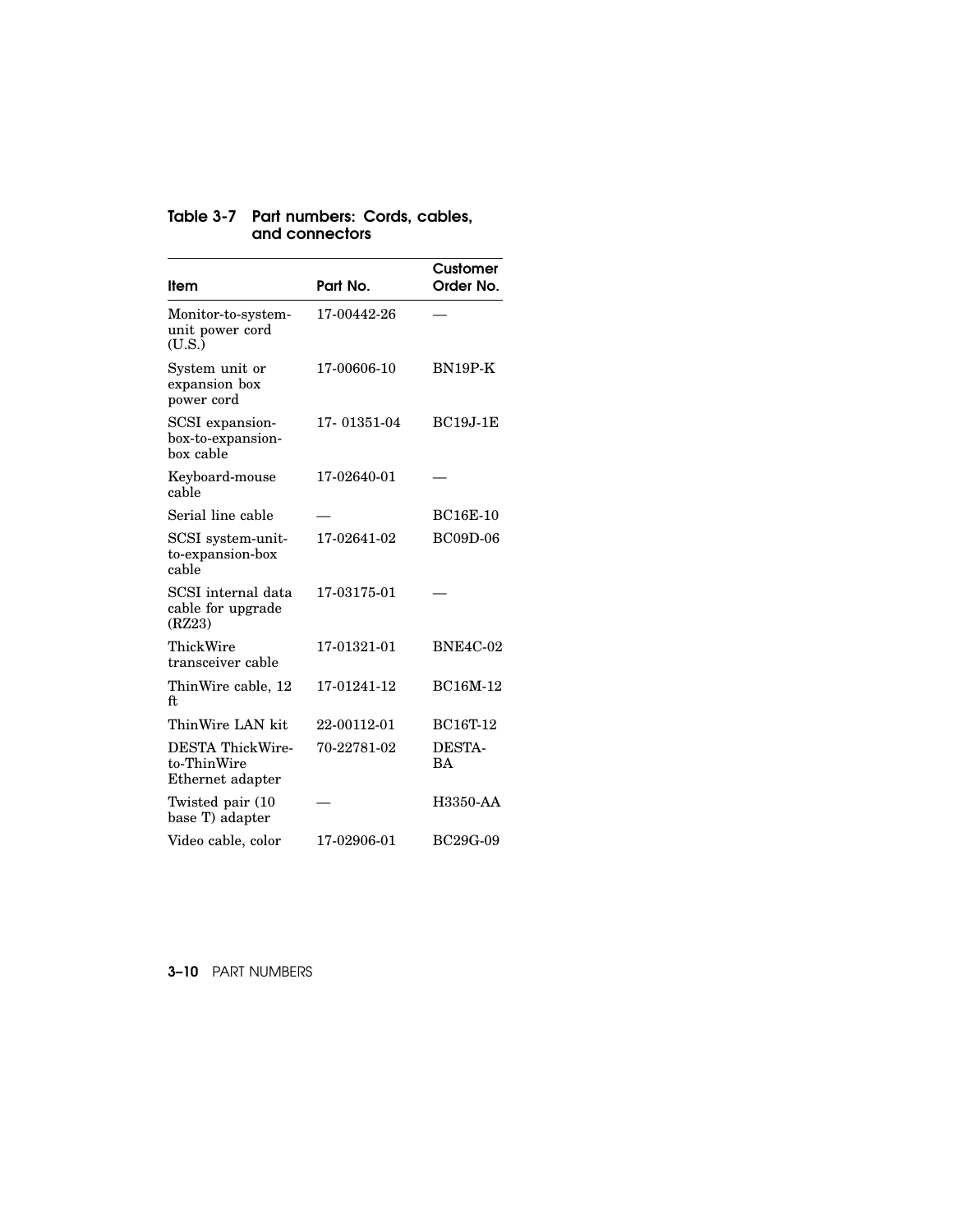## Table 3-7 (Cont.) Part numbers: Cords, cables, and connectors

| ltem                                | Part No.    | Customer<br>Order No. |
|-------------------------------------|-------------|-----------------------|
| Video cable,<br>grayscale           | 17-02878-01 |                       |
| Video cable,<br>monochrome          | 17-03054-01 |                       |
| SCSI internal data<br>cable         | 17-03055-01 |                       |
| <b>SCSI</b> internal<br>power cable | 17-03064-01 |                       |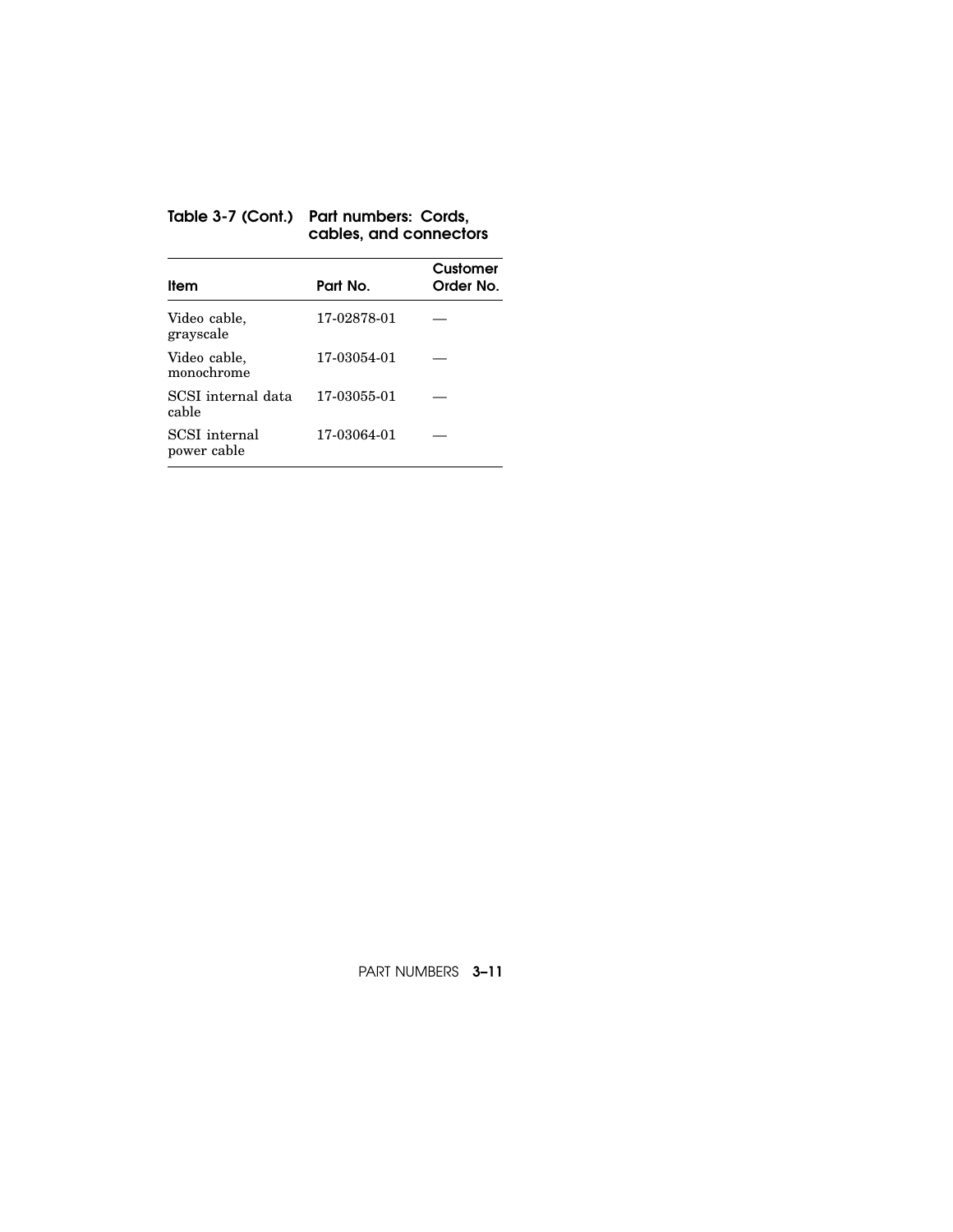| Item                                                                        | Part<br>No. | Customer<br>Order No. |
|-----------------------------------------------------------------------------|-------------|-----------------------|
| <b>DECstation</b><br>5000<br>Model 100 User<br><b>Documentation</b><br>Kit. |             | EK-PM32A-DK-001       |
| Kit includes<br>the following<br>documents:                                 |             |                       |
| DEC <sub>station</sub> 5000<br>Model 100<br>Installation Guide              |             | EK-PM32B-IN-001       |
| DEC <sub>station</sub> 5000<br>Model 100<br><i><b>Operator's Guide</b></i>  |             | EK-PM32C-OG-001       |
| DEC <sub>station</sub> 5000<br>Model 100<br>Workstation<br>Reference Card   |             | EK-PM32D-RC-001       |
| DEC <sub>station</sub> 5000<br>Model 100<br>Maintenance<br>Guide            |             | EK-PM32G-MG-001       |
| DEC <sub>station</sub> 5000<br>Model 100<br>Pocket Reference<br>Guide       |             | EK-PM32E-PS-001       |
| <b>TURBOchannel</b><br>Maintenance<br>Guide                                 |             | EK-TRBOC-MG-003       |

# Table 3-8 Part numbers: Hardware documentation

3–12 PART NUMBERS